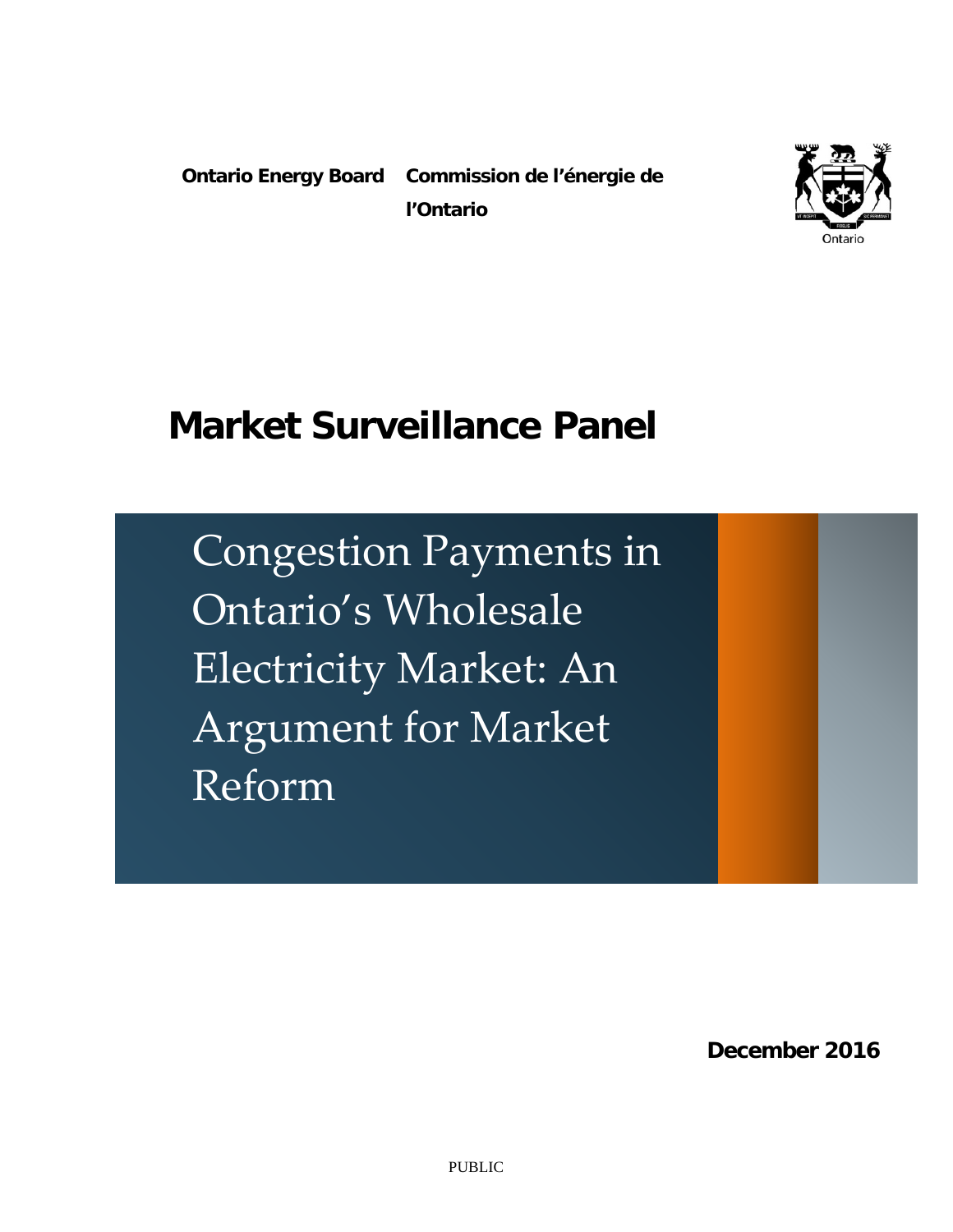### **Page Left Blank Intentionally**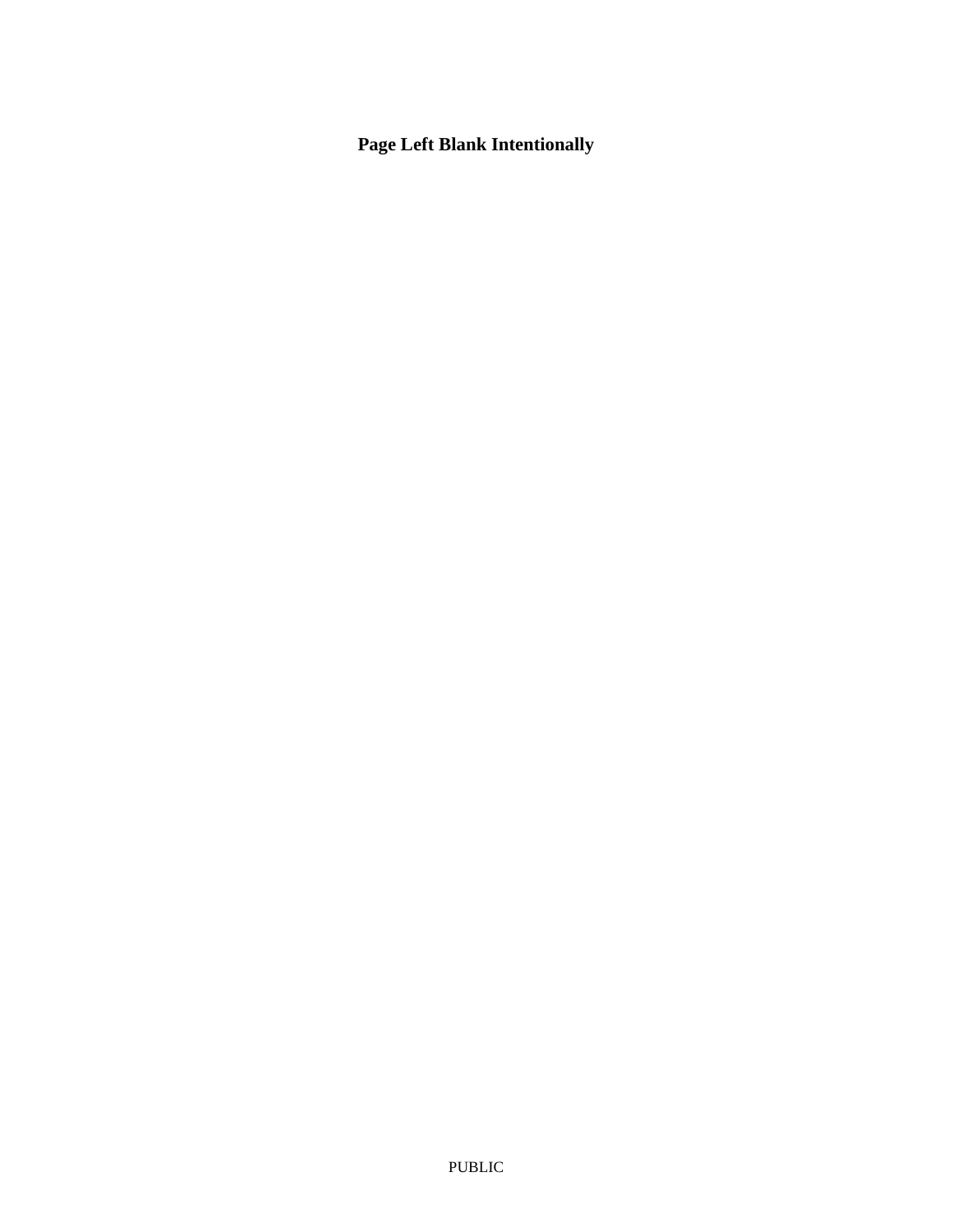## Table of Contents

| $\mathbf{1}$ |                                                                                                   |  |
|--------------|---------------------------------------------------------------------------------------------------|--|
| 1.1          |                                                                                                   |  |
| 1.2          |                                                                                                   |  |
| 1.3          |                                                                                                   |  |
| 1.4          |                                                                                                   |  |
| 2.1          |                                                                                                   |  |
| 2.2          |                                                                                                   |  |
| 2.3          |                                                                                                   |  |
|              |                                                                                                   |  |
|              |                                                                                                   |  |
|              |                                                                                                   |  |
| 2.4          |                                                                                                   |  |
| 2.4.1        | Assumptions on Offering at Marginal Cost and Bidding at Marginal Benefit  10                      |  |
| 2.4.2        | Other Market Defects: CMSC Payments for Any Schedule Difference 11                                |  |
| 2.4.3        |                                                                                                   |  |
|              |                                                                                                   |  |
| 2.5          | Mission Creep – CMSC has been assigned more tasks than it was designed for  14                    |  |
| 2.5.1        |                                                                                                   |  |
|              |                                                                                                   |  |
| 2.6          |                                                                                                   |  |
|              |                                                                                                   |  |
| 3.1          |                                                                                                   |  |
| 3.2          |                                                                                                   |  |
| 3.3          |                                                                                                   |  |
| 3.4          |                                                                                                   |  |
| 4.1          | Chapter 4: CMSC-Driven Wealth Transfers, Inefficiency and Gaming; Fundamental Design Problems. 25 |  |
| 4.2          |                                                                                                   |  |
| 4.3          |                                                                                                   |  |
| 4.4          |                                                                                                   |  |
| 4.5          |                                                                                                   |  |
| 4.6          |                                                                                                   |  |
| 4.6.1        |                                                                                                   |  |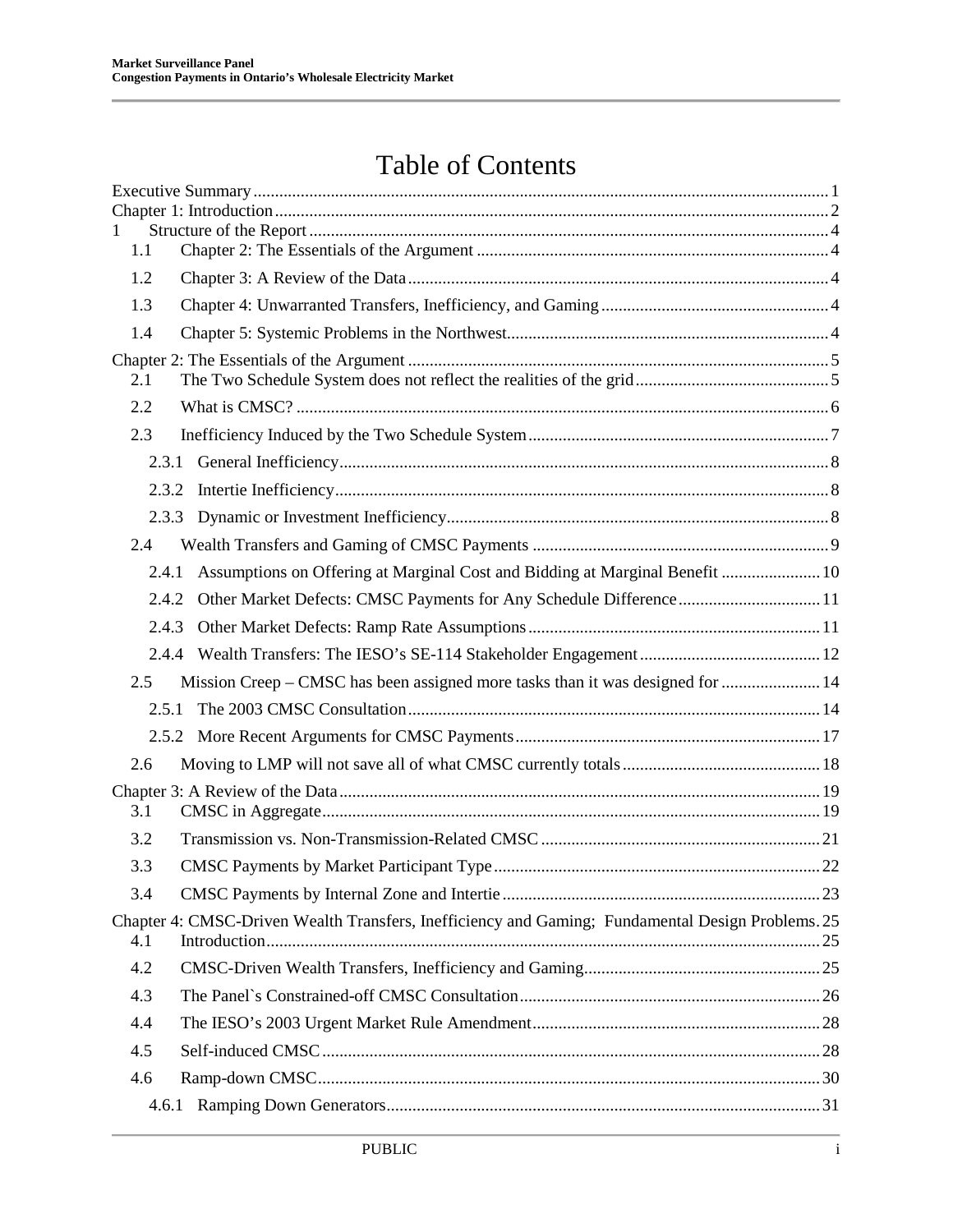|       | 4.6.2 The Panel's Monitoring Document and the IESO's Recent Rule Amendments 31 |  |
|-------|--------------------------------------------------------------------------------|--|
| 4.7   |                                                                                |  |
|       |                                                                                |  |
| 4.8   |                                                                                |  |
|       |                                                                                |  |
| 5.1   |                                                                                |  |
| 5.2   |                                                                                |  |
|       |                                                                                |  |
|       |                                                                                |  |
| 5.2.3 |                                                                                |  |
| 5.2.4 |                                                                                |  |
|       |                                                                                |  |
|       |                                                                                |  |
| 5.3   |                                                                                |  |
|       |                                                                                |  |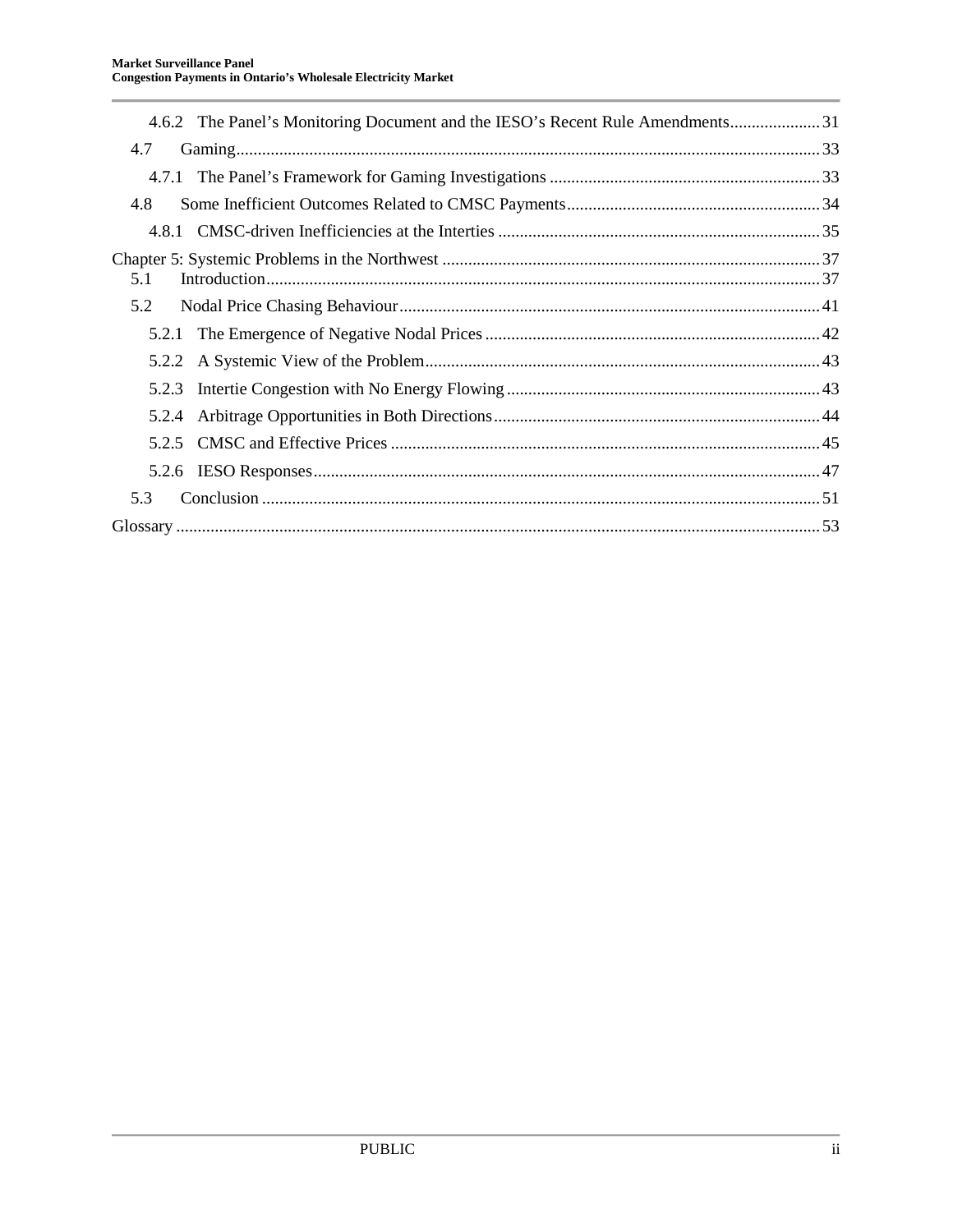## List of Figures

| Figure 3-2: Net CMSC and Market Demand May 2002 – December 2015 (\$ millions & TWh) 20             |  |
|----------------------------------------------------------------------------------------------------|--|
| Figure 5-1: Supply & Demand Imbalance in the Northwest January $2003$ – December 2015 (MW &        |  |
|                                                                                                    |  |
| Figure 5-2: Trends in Annual Average Nodal Prices by Zone January 2003 – December 2015 (\$/MWh) 42 |  |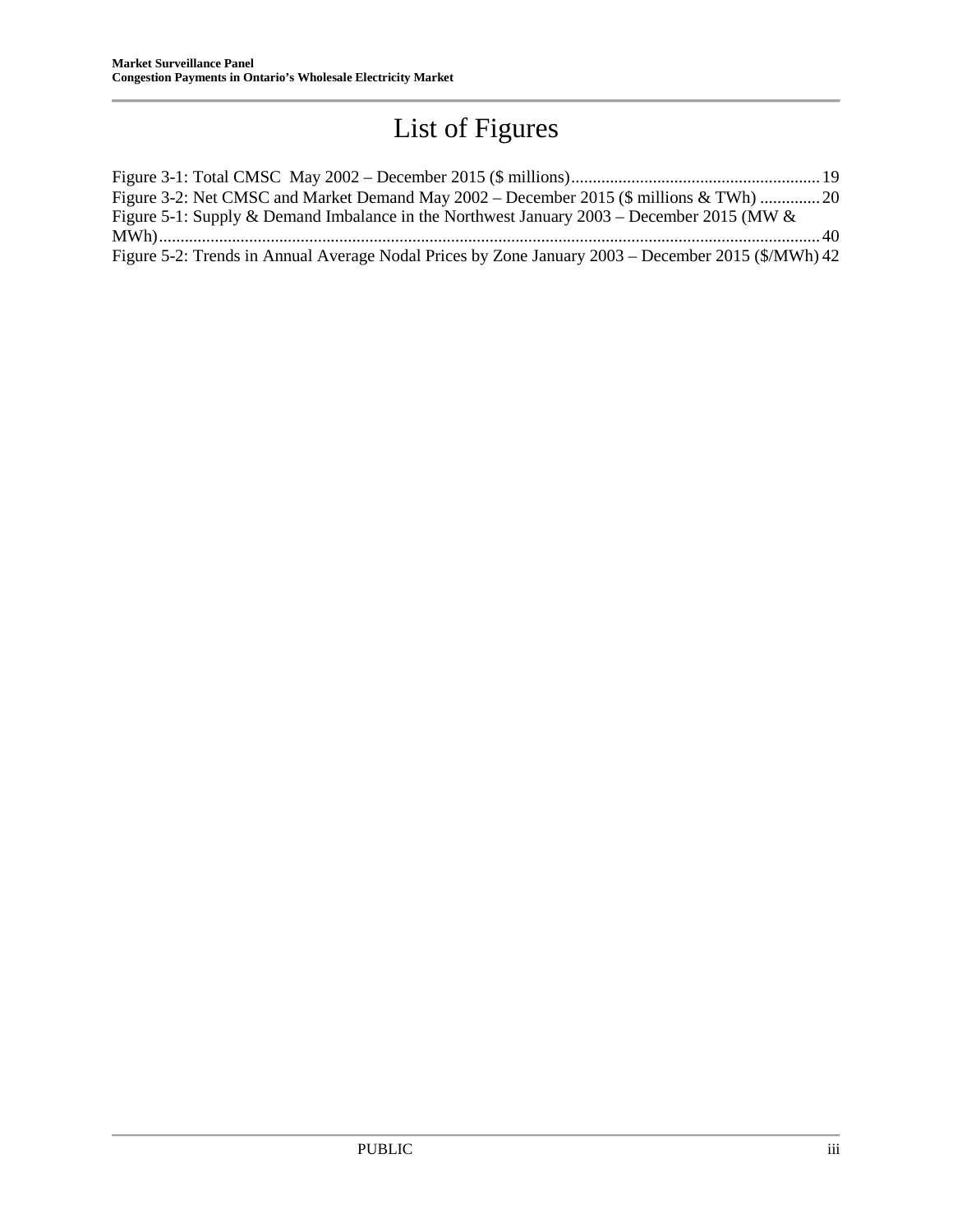## List of Tables

| Table 3-1: Estimates of Transmission (Tx-) vs. non-Transmission-Related CMSC On 6 Randomly                |
|-----------------------------------------------------------------------------------------------------------|
|                                                                                                           |
| Table 3-2: CMSC Payments by Market Participant Type May 2002 – December 2015 (\$ millions & %)            |
|                                                                                                           |
| Table 3-3: CMSC Payments by Internal Zones and Interties May $2002$ – December 2015 (\$ millions &        |
|                                                                                                           |
| Table 5-1: Average Effective Prices Received or Paid by market participant class in the Northwest and the |
|                                                                                                           |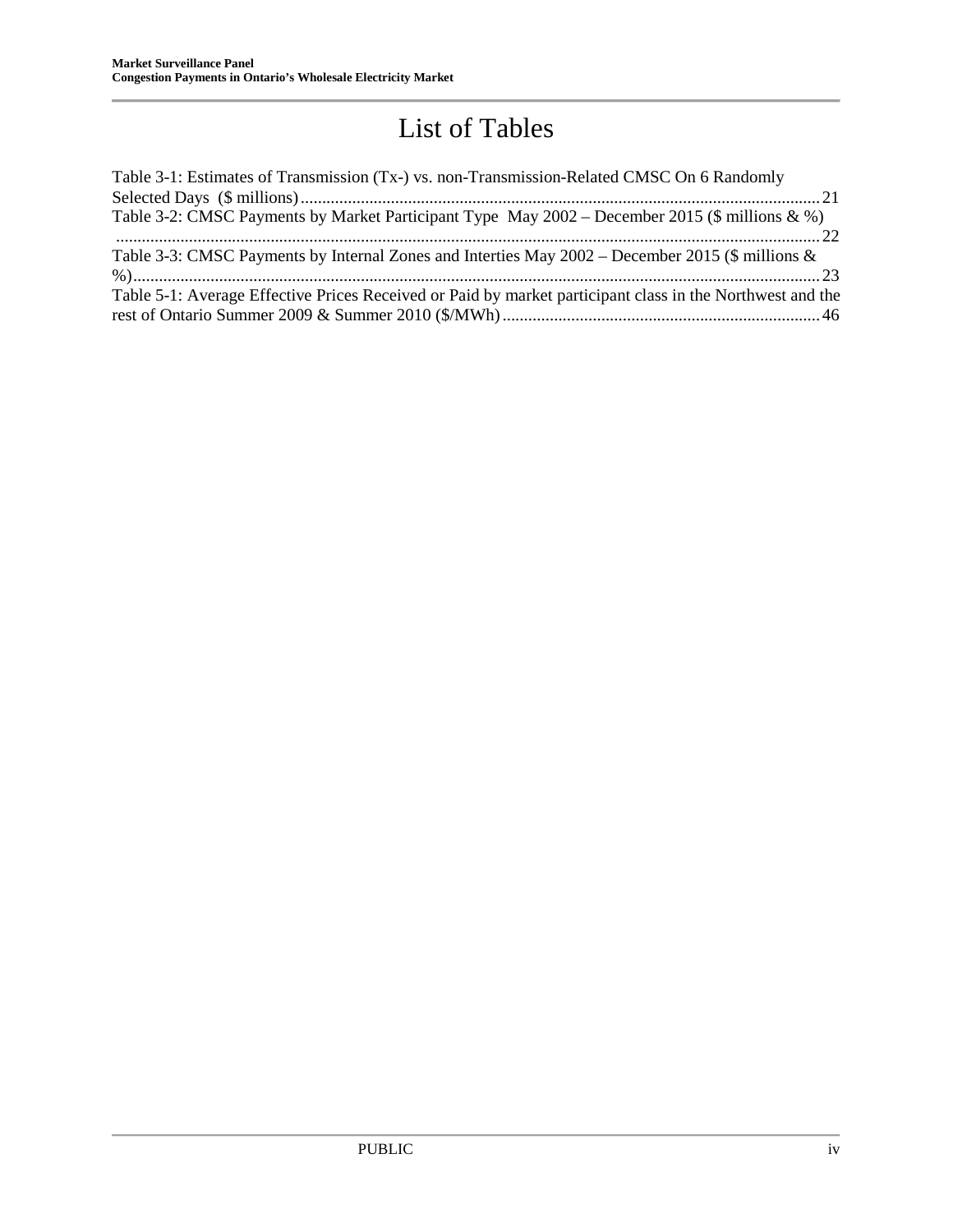#### **Executive Summary**

<span id="page-6-0"></span>Since market opening, no element of Ontario's wholesale electricity markets has attracted the attention and concern of the Market Surveillance Panel (Panel) more than Congestion Management Settlement Credit (CMSC) payments. These payments, a fundamental adjunct of Ontario's uniform price/two schedule market design, have resulted in inefficiencies and inappropriate wealth transfers, and have shown themselves to be susceptible to gaming.

This report provides a retrospective of Ontario's history with CMSC payments. It notes issues that have arisen over the years, and actions that the Independent Electricity System Operator (IESO) has taken to address a number of the Panel's concerns in whole or in part. Although little in this report is new, the Panel believes that publication of its report at this time is opportune, given the IESO's recent decision to embark on a broad Market Renewal initiative that holds promise in terms of a re-design of the market.

The Panel supports the replacement of the uniform price/two schedule market design with a design that would facilitate future market renewal and rely less on out-of-market payments like CMSC payments. In particular, the Panel believes that some form of locational pricing should be introduced, whether for market participants only or for residential and other smaller volume consumers as well. This report uses CMSC payments as a case study to illustrate and reinforce the need for – and importance of – fundamental market reform.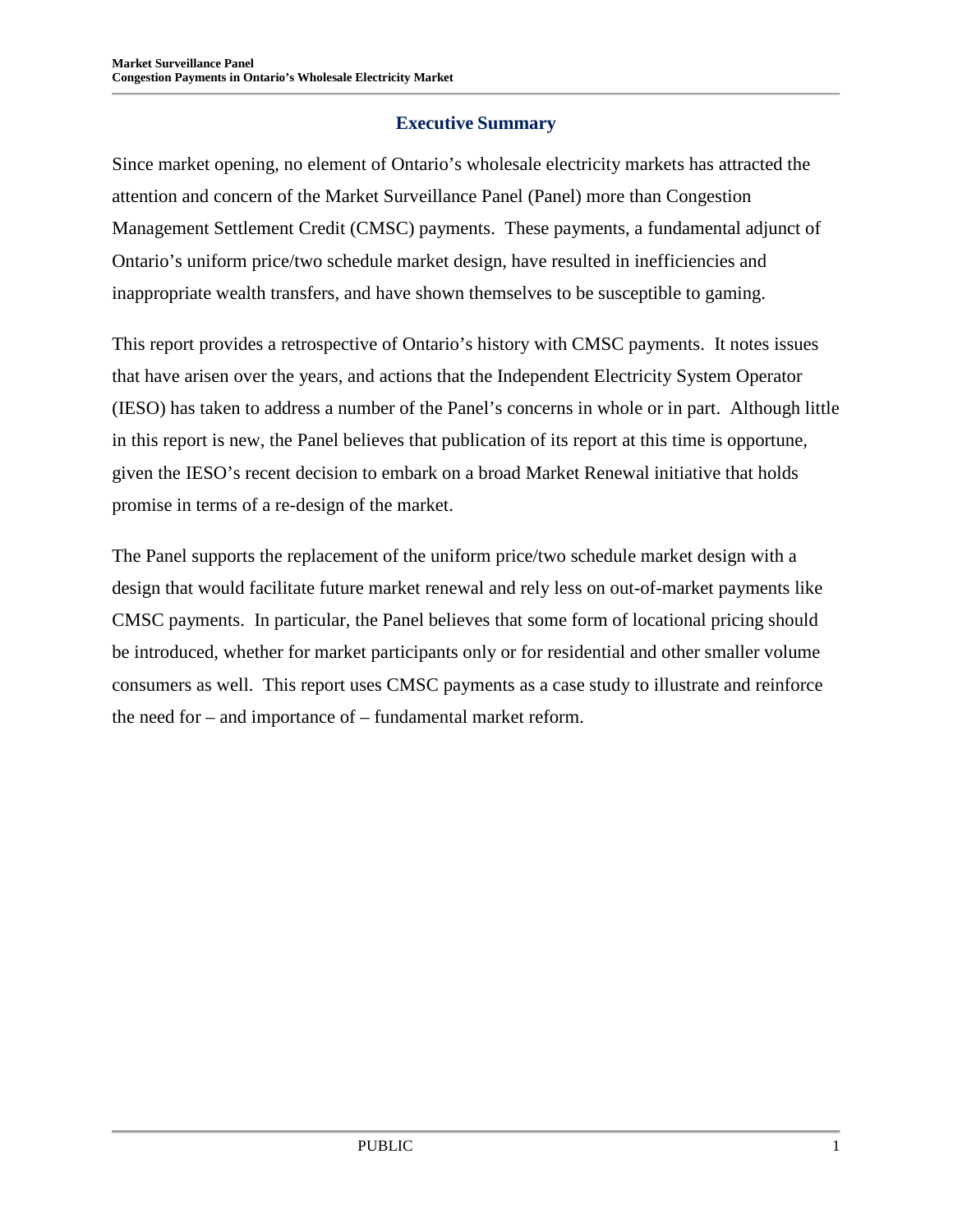#### **Chapter 1: Introduction**

<span id="page-7-0"></span>Ontario's wholesale electricity market has been operating for 14 years now and the Market Surveillance Panel (the Panel) has been actively engaged in monitoring its development for even longer. No other subject has garnered as much of the Panel's attention and concern as the uniform price/two schedule market design (the Two Schedule System) and its associated congestion management settlement credit (CMSC) payments regime. Although originally intended to be a temporary feature of the wholesale markets (the IESO-administered markets), CMSC payments have endured. Annual CMSC payments since market opening average \$110 million per year with total CMSC payments over the life of the market exceeding \$1.5 billion.

While the Panel has in the past called for the replacement of the Two Schedule System, much of its work has been directed to analysis of specific problems with the CMSC regime such as the inefficiencies, inappropriate wealth transfers, and gaming opportunities it gives rise to. With the Independent Electricity System Operator (the IESO) embarking on a major market renewal initiative, the Panel considers that it is opportune to leverage its years of commentary to lend its renewed support for the replacement of the Two Schedule System with a design that would rely less on complex and non-transparent out-of-market payments like CMSC payments.

In particular, the Panel believes that some form of locational pricing should be introduced. An electricity market design with locational pricing is one where different market participants pay or are paid different prices for electricity depending on where they are located on the grid. This better reflects the fact that the true cost of supplying electricity is different at different places on the grid. Ignoring this reality causes inefficiency and gives rise to complex work-arounds like CMSC payments. In consideration of historic concerns, it is entirely possible to realize much of the efficiency benefits of a move to locational pricing by applying it only to the most sophisticated market participants – dispatchable generators and loads – while keeping small volume and residential consumers on a uniform price.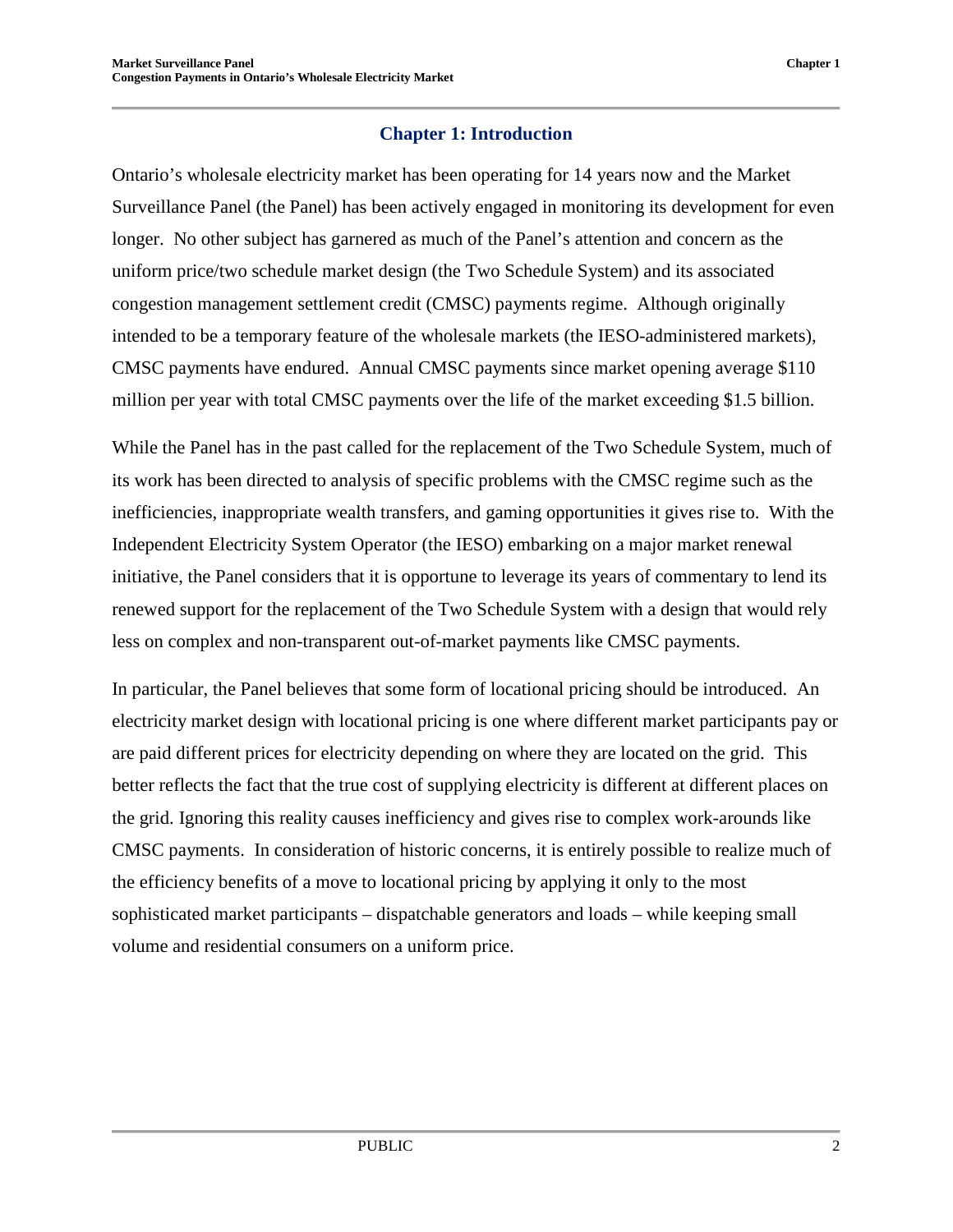The IESO has shown a strong interest in advancing fundamental market reform as demonstrated by its several recent market design-oriented consultations:<sup>[1](#page-8-1)</sup>

- Market Renewal (*SE-Market Renewal*, launched March 2016)
- The Capacity Auction Review (*SE-Capacity*, launched April 2014)
- The Energy Market Pricing Review (*SE-114*, launched August 2013)
- The HOEP Review (*SE-105*, launched November 2012)
- The Global Adjustment Review (*SE-106*, launched November 2012)

The most recent of these consultations, Market Renewal, is actively considering alternatives to the Two Schedule System; as well as giving consideration to a day-ahead market, a single schedule market design, and a capacity market. There are benefits to Ontario that can be achieved through a day-ahead market design, $<sup>2</sup>$  $<sup>2</sup>$  $<sup>2</sup>$  but these cannot be realized within the context of</sup> a Two Schedule System.<sup>[3](#page-8-3)</sup> In this sense, the continuation of the Two Schedule System is a barrier to future market renewal.

Many market participants may well have become invested in preserving and defending the current design as a result of the extra income that can be obtained in the form of CMSC payments. However, as discussed later in this report, many of the most problematic issues associated with the CMSC regime have been brought to an end – in large measure as a result of the Panel having identified these situations, and the IESO having acted to eliminate them. The Panel expects that a more fundamental reform away from the Two Schedule System will be easier as a result.

In addition, almost all of Ontario's generators are now subject to contracts or regulated pricing that reduce their exposure to spot prices.

<span id="page-8-1"></span><span id="page-8-0"></span><sup>&</sup>lt;sup>1</sup> The details of these and other stakeholder engagements are available on the IESO's stakeholder engagement webpage at http://www.ieso.ca/Pages/Participate/Stakeholder-Engagement/default.aspx.

<span id="page-8-2"></span> $\degree$  One of many potential benefits is better coordination of Ontario's export and import of electricity with neighbouring jurisdictions.

<span id="page-8-3"></span><sup>&</sup>lt;sup>3</sup> There are also reasons to believe that the full benefits of a capacity market cannot be achieved without locational pricing. However, while moving to a single schedule system design is a clear aim of Market Renewal, the IESO has indicated that such a move will not necessarily include locational pricing.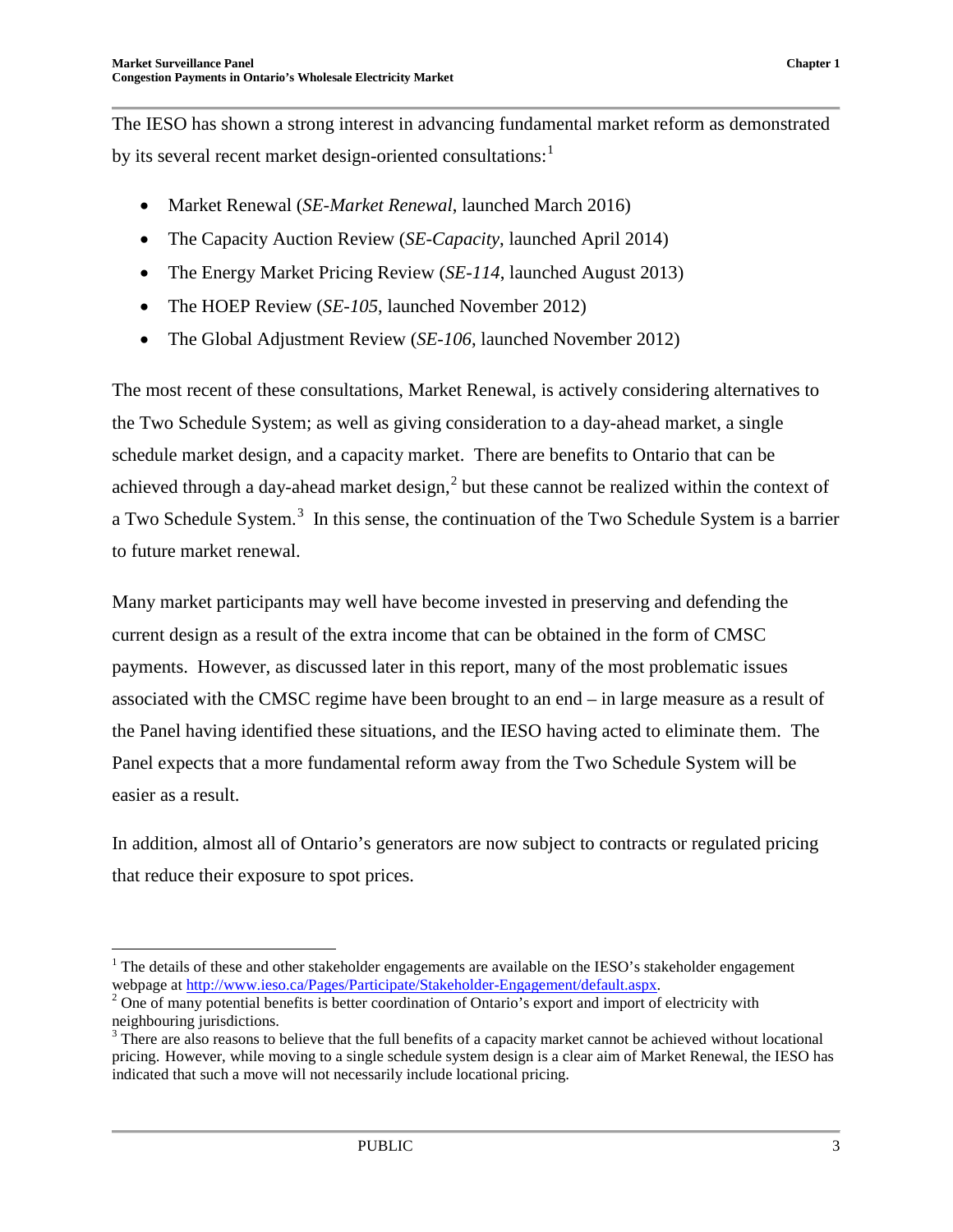The following is an overview of the remaining chapters of this report. A glossary of terms and acronyms is provided at the end of the report.

#### <span id="page-9-0"></span>**1.1 Chapter 2: The Essentials of the Argument**

This chapter leverages the Panel's past commentary on CMSC to highlight why the Panel believes that the Two Schedule System should be replaced with a locational marginal pricing design. The following three chapters provide a more detailed review and summary of past Panel commentary and analysis that underscores the need for redesign.

#### <span id="page-9-1"></span>**1.2 Chapter 3: A Review of the Data**

This chapter tells the story of the numbers. It examines trends in total CMSC payment amounts and breaks these totals out into their most interesting component parts, including constrained-off versus constrained-on CMSC payments. It also discusses the extent to which CMSC payments have been driven by transmission congestion versus the extent to which CMSC payments have been made for other reasons.

#### <span id="page-9-2"></span>**1.3 Chapter 4: Unwarranted Transfers, Inefficiency, and Gaming**

This chapter summarizes some of the Panel's past work on the inefficiencies, wealth transfers and gaming opportunities found in the Two Schedule System.

#### <span id="page-9-3"></span>**1.4 Chapter 5: Systemic Problems in the Northwest**

The wedge between locational prices<sup> $4$ </sup> and the uniform price is largest in the Northwest. Almost one third of all CMSC payments have gone to participants either located there or engaged in trading energy at the Northwest's interties. This is the case despite the very small percentage of Ontario's wholesale market participants located in the Northwest. This chapter explores the reasons for these outcomes and the attempts that have been made to ameliorate them.

<span id="page-9-4"></span><sup>&</sup>lt;sup>4</sup> "Locational prices" are calculated at individual "nodes" or connection points on the grid where a distinct cost of supplying electricity can be measured. These "nodal prices" are used to help coordinate the dispatch of generation and the consumption of dispatchable loads but are not used as settlement prices in Ontario's Two Schedule System. In a locational pricing design these prices are used for settlement.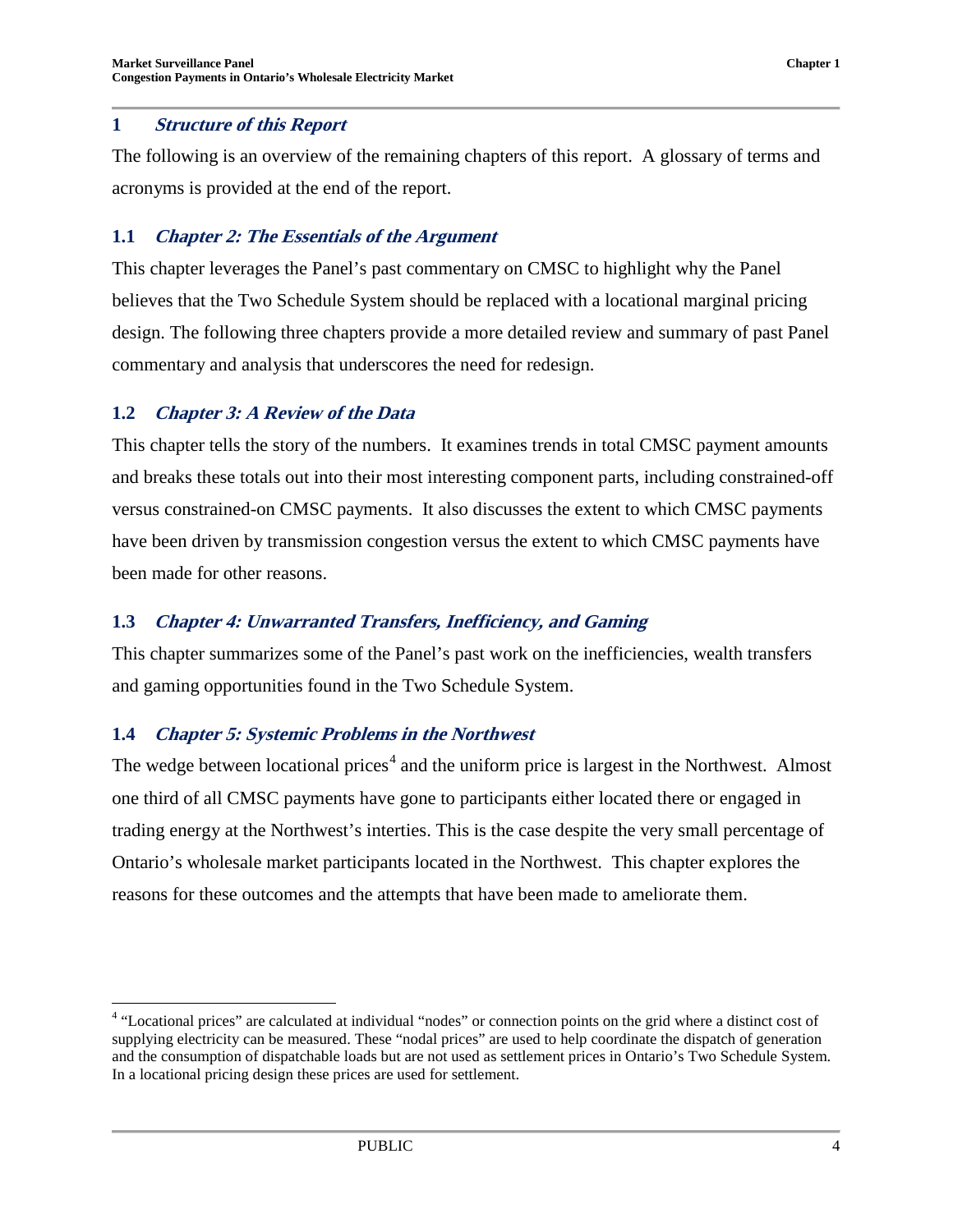#### **Chapter 2: The Essentials of the Argument**

<span id="page-10-0"></span>This chapter leverages the Panel's years of commentary on the Two Schedule System and CMSC payments in order to support the argument for replacement of the Two Schedule System. Chapters 4 and 5 provide some of the background support to these arguments as found in previous Panel commentary.

#### <span id="page-10-1"></span>**2.1 The Two Schedule System does not reflect the realities of the transmission grid**

The fundamental problem with the Two Schedule System is its lack of adherence to the realities of the transmission grid.

The cost of supplying electricity is different at different places on the grid. This is, in part, a reflection of line losses – the further electricity is transmitted from its generation source, the more that is dissipated as waste heat, and the less that is available for withdrawal by a consumer. The greater the "electrical distance" between the producer and consumer, the higher the cost of satisfying that consumption.

It is also a reflection of transmission congestion. When the energy flow along a given transmission line is at that line's capacity, but demand continues to grow, the system operator must use a more expensive but technically feasible way of meeting demand.<sup>[5](#page-10-2)</sup> For example, this could mean constraining on a more expensive generator that has easier transmission access to the consumer, and constraining off the generator that had lower production costs but whose output threatens to overload the transmission line. This raises the cost of supplying electricity at that consumer's location.

The dispatch algorithm is the computer program that coordinates the system so as to minimize the cost of meeting demand while not violating transmission constraints. The dispatch algorithm produces the dispatch schedule – one of the two schedules in the Two Schedule System. It calculates the cost of supplying electricity at each location on the grid. In a locational marginal pricing (LMP) market design these locational costs are used as settlement prices. The true cost

<span id="page-10-2"></span><sup>&</sup>lt;sup>5</sup> This is known as "redispatching generation away from the merit order". See the Glossary discussion of the term "merit order" – basically the market schedule supply curve – for a graphical depiction of the market schedule / dispatch schedule distinction.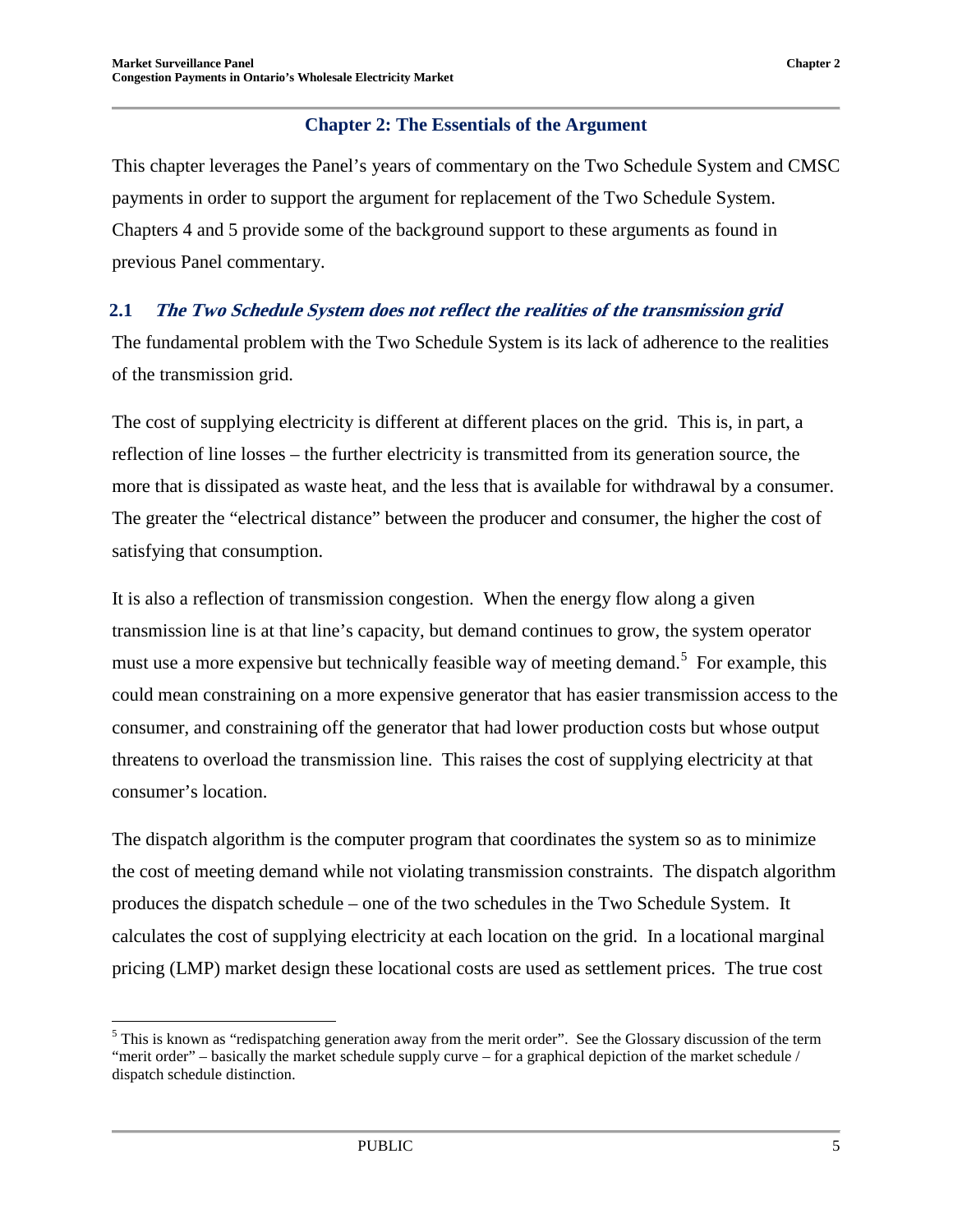of supplying electricity is reflected in the prices for consumption and production at different points on the grid.

However, in the Two Schedule System, a market algorithm coexists with the dispatch algorithm. The market algorithm determines a market schedule of production and consumption; these schedules are notional in that they are for settlement purposes only, and are not to be followed by the resource.<sup>[6](#page-11-1)</sup> The grid cannot feasibly accommodate the market schedules because the the market algorithm that produces them assumes there are no congestion constraints.<sup>[7](#page-11-2)</sup> For the purpose of settlement, every five minutes the market schedule optimizes offers to sell power and bids to buy it to determine a uniform Market Clearing Price (MCP) that prevails over the entire grid. All internal market participants pay or are paid the MCP, regardless of their location in the province. The MCPs are averaged each hour into the Hourly Ontario Energy Price (HOEP).

Thus the market algorithm assumes that demand anywhere on the grid can be met by the most economical generation (or dispatchable load) source, no matter where it is located on the grid. This assumption is not true when there is transmission congestion. In the Two Schedule System the market schedule sets the price and in essence does so using "fictional supply":

*We do not see how a market design that uses fictional resources to lower the benchmark price contributes to market efficiency...* [8](#page-11-3)

#### <span id="page-11-0"></span>**2.2 What is CMSC?**

CMSC is an out-of-market payment<sup>[9](#page-11-1)</sup> that is a feature of the Two Schedule System. This market design is one approach to the management of transmission congestion on a bulk electricity grid,

<span id="page-11-1"></span><sup>&</sup>lt;sup>6</sup> Each dispatchable generator and load receives two "dispatch" instructions every five minutes giving quantities for production or consumption. One is the market schedule instruction and the other is the dispatch schedule instruction. If a generator's dispatch schedule amount is greater than its market schedule amount it is "constrained on". Its actual output must conform to the dispatch schedule instruction. See the Glossary for more on

<span id="page-11-2"></span><sup>&</sup>quot;constrained-on" and "constrained-off" dispatch instructions.<br> $\frac{7}{1}$  In the Ontario real-time energy market the market algorithm assumes away all internal congestion constraints but allows for them at the interties with neighbouring jurisdictions. A version of LMP pricing is currently used at the interties.

<span id="page-11-3"></span><sup>8</sup> Market Surveillance Panel Discussion Paper, *Congestion Management Settlement Credits (CMSC) in the IMO-Administered Electricity Market: Issues related to constrained off payments to generators and imports*, February 2003, page 12, available at

[http://www.ontarioenergyboard.ca/documents/msp/consultation\\_discussionpaper\\_180203.pdf.](http://www.ontarioenergyboard.ca/documents/msp/consultation_discussionpaper_180203.pdf)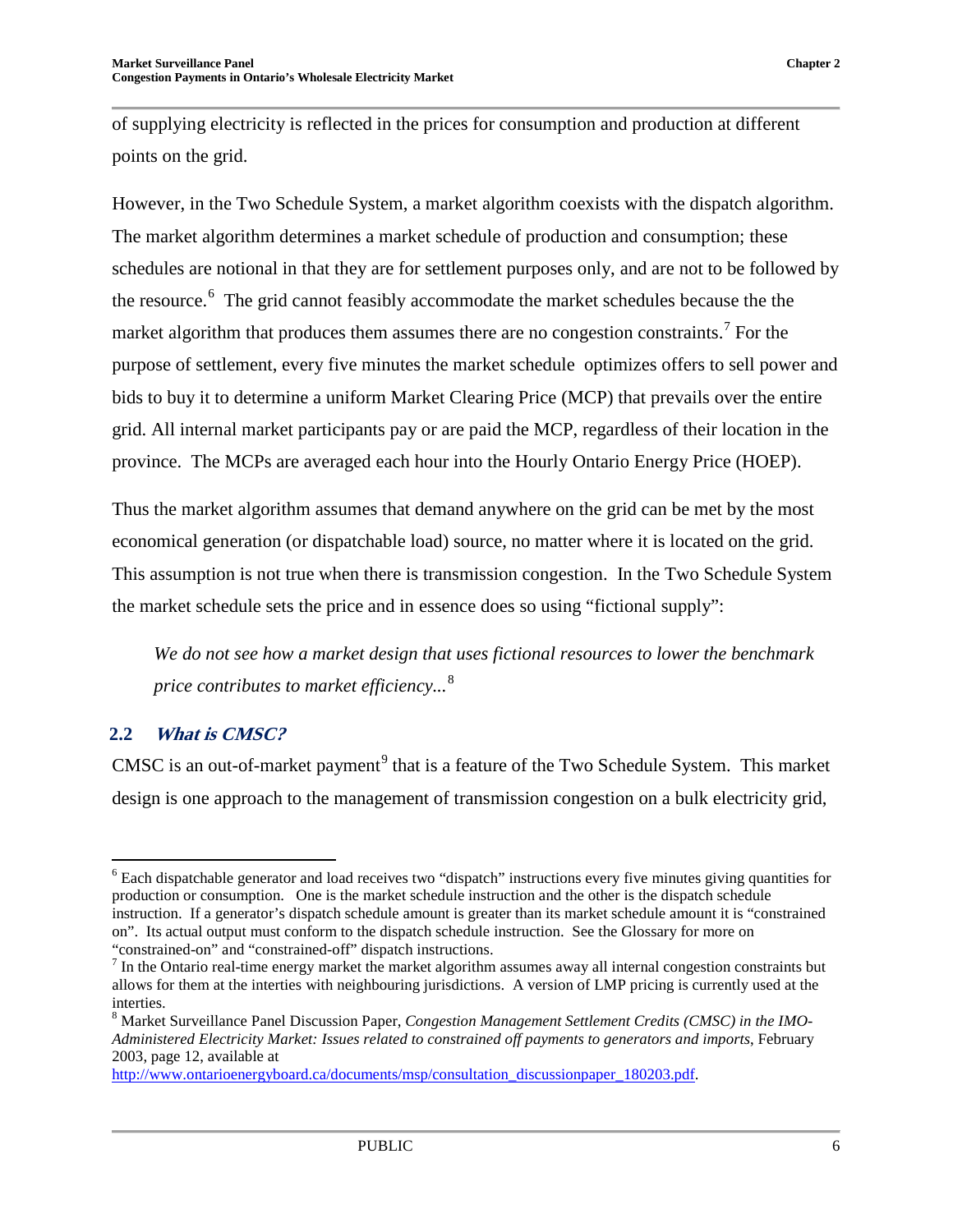with CMSC payments compensating resources for divergences from their economically optimal level of generation or consumption.<sup>[10](#page-12-1)</sup>

More specifically, the original intent of CMSC was to incent dispatch compliance and maintain reliability given the uniform price. CMSC payments induce dispatch compliance by returning return participants to the profits or benefits they would have earned, had transmission congestion not prevented them from producing or consuming their market schedule quantity.<sup>[11](#page-12-2)</sup>

The original reliability basis for CMSC payments has led to at least two of the Panel's longstanding concerns with the Two Schedule System:

- In the Panel's view, a large portion of CMSC payments (in particular, constrained-off payments for suppliers) are not needed to ensure dispatch compliance and maintain reliability; and
- The Two Schedule System exhibits "mission creep". Additional rationales for the payment of CMSC have accumulated over the years, and these rationales do not relate to the original intent of CMSC. In the Panel's view, CMSC is an inappropriate means to achieve these other objectives to which, over the years, CMSC has been assigned.

#### <span id="page-12-0"></span>**2.3 Inefficiency Induced by the Two Schedule System**

*It was known from the outset based on experience elsewhere that uniform pricing would result in inefficiencies and distortions in the market that would require a number of administrative fixes. Nevertheless this was considered acceptable as a temporary measure.* [12](#page-12-3)

<sup>&</sup>lt;sup>9</sup> Out-of-market payments are common in organized electricity markets. By nature they are not part of the market price and hence are a less transparent means of compensation to market participants. There are several categories of out-of-market payments in the IESO-administered markets, including: CMSC payments, generator cost guarantees, and intertie offer guarantees. All are designed to compensate market participants in various situations when the market price is viewed as providing insufficient compensation, and hence not sufficiently promoting reliability.<br>Unless well designed, out-of-market payments can lend themselves to being exploited by market participants.  $10$  Among organized electricity markets worldwide, Ontario is, to the best of our knowledge, alone in using this Two Schedule System to price electricity and manage congestion.

<span id="page-12-2"></span><span id="page-12-1"></span><sup>11</sup> See the Market Design Committee *Final Report*, January 29, 1999, page 3-8, available at

<span id="page-12-3"></span>[http://www.ieso.ca/Documents/mdc/Reports/FinalReport/Volume-1.pdf.](http://www.ieso.ca/Documents/mdc/Reports/FinalReport/Volume-1.pdf)<br><sup>12</sup> Market Surveillance Panel June 2006 Monitoring Report, pages 121-122, available at [http://www.ontarioenergyboard.ca/documents/msp/msp\\_report\\_final\\_130606.pdf.](http://www.ontarioenergyboard.ca/documents/msp/msp_report_final_130606.pdf)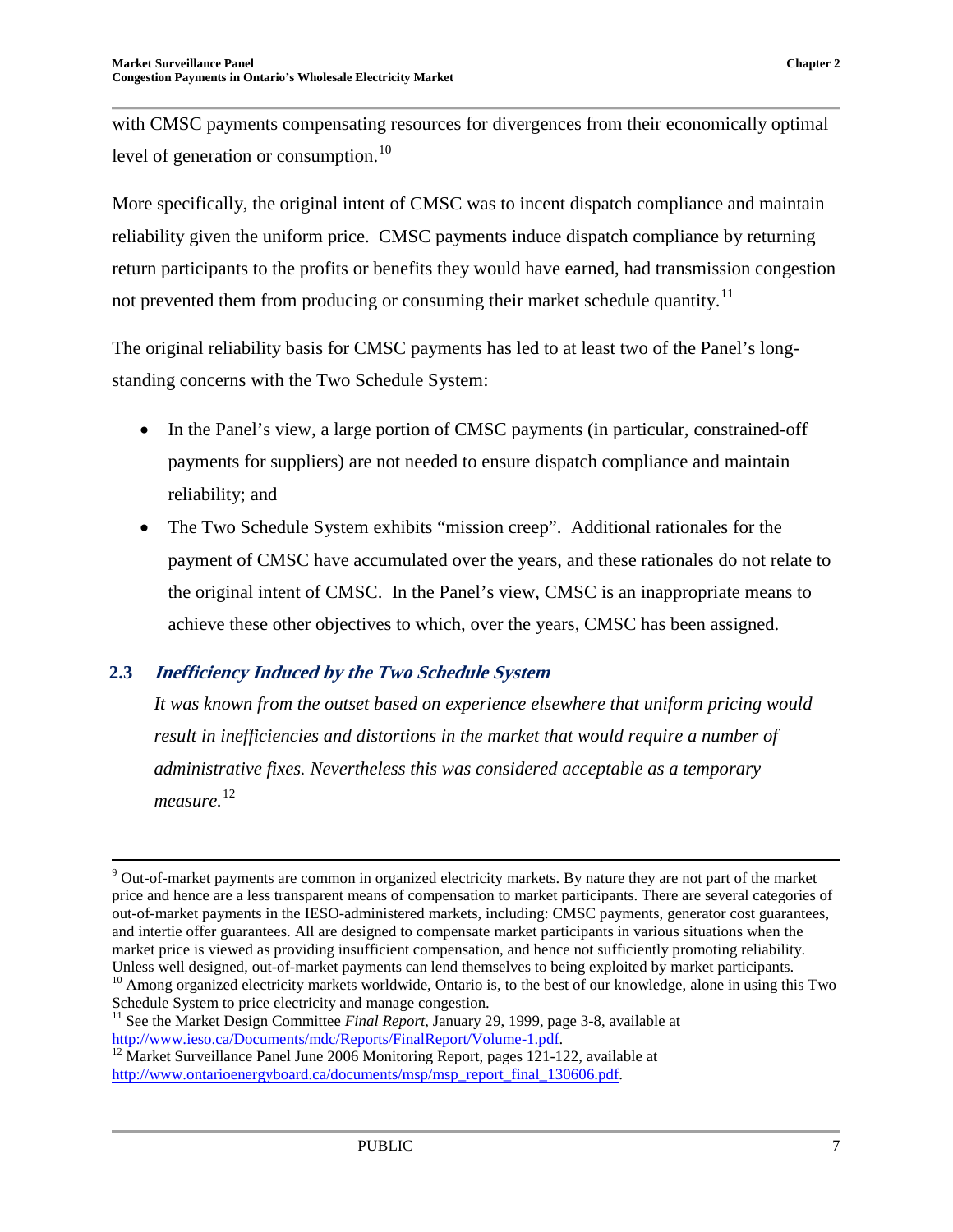<span id="page-13-0"></span>In Ontario's Two Schedule System the same settlement price – the HOEP – applies to all consumers and producers, regardless of location. For example, transmission constraints limit the amount of low-cost generation that can be transmitted to southern Ontario from the northern regions of the province. Higher cost generation in the south makes up the difference, but consumers are still charged the HOEP - as if the lower cost supply could actually reach the south. Thus there will be a tendency towards inefficiently high consumption in the south. Meanwhile, in the north, consumers are charged the same uniform price despite the availability of low-cost generation nearby. They will therefore be induced to consume less than the efficient amount.<sup>[13](#page-13-3)</sup>

The Panel has not attempted to measure this inefficiency beyond noting its pervasive nature.

#### <span id="page-13-1"></span>**2.3.2 Intertie Inefficiency**

The general inefficiency described above is on display more vividly in transactions that occur at Ontario's interties with neighbouring jurisdictions. In this context, inefficient trade transactions generate an observable trail of purchase price, delivered price, and true production cost. For example, the Two Schedule System allows exporters to buy energy at Ontario's uniform price and export it to a neighbouring jurisdiction, even if the cost to generate that energy – as measured by the nodal price nearest the intertie – is above the uniform price. Thus energy that costs more for Ontario to produce than it is sold for in, say, New York, can still yield a profit to the exporter as it only pays Ontario's uniform price for the export.

The Panel has analyzed this form of inefficiency in several of its semi-annual Monitoring Reports, including its recently published November 2016 Monitoring Report. As with the general inefficiency discussed above, this sort of inefficiency is pervasive on the interties.

#### <span id="page-13-2"></span>**2.3.3 Dynamic or Investment Inefficiency**

Where should new generation be added to the system? Where is it most sensible to expand electricity consumption by large industries, and where should reinforcements to the transmission grid be made? There are a large number of factors that go into answering these questions, and

<span id="page-13-3"></span> $<sup>13</sup>$  What economists call "allocative efficiency" is attained when consumers' marginal benefit of consumption</sup> reaches equality with the marginal costs of production. However if the prices do not accurately reflect marginal costs then regional consumption and production decisions will fall short of allocative efficiency.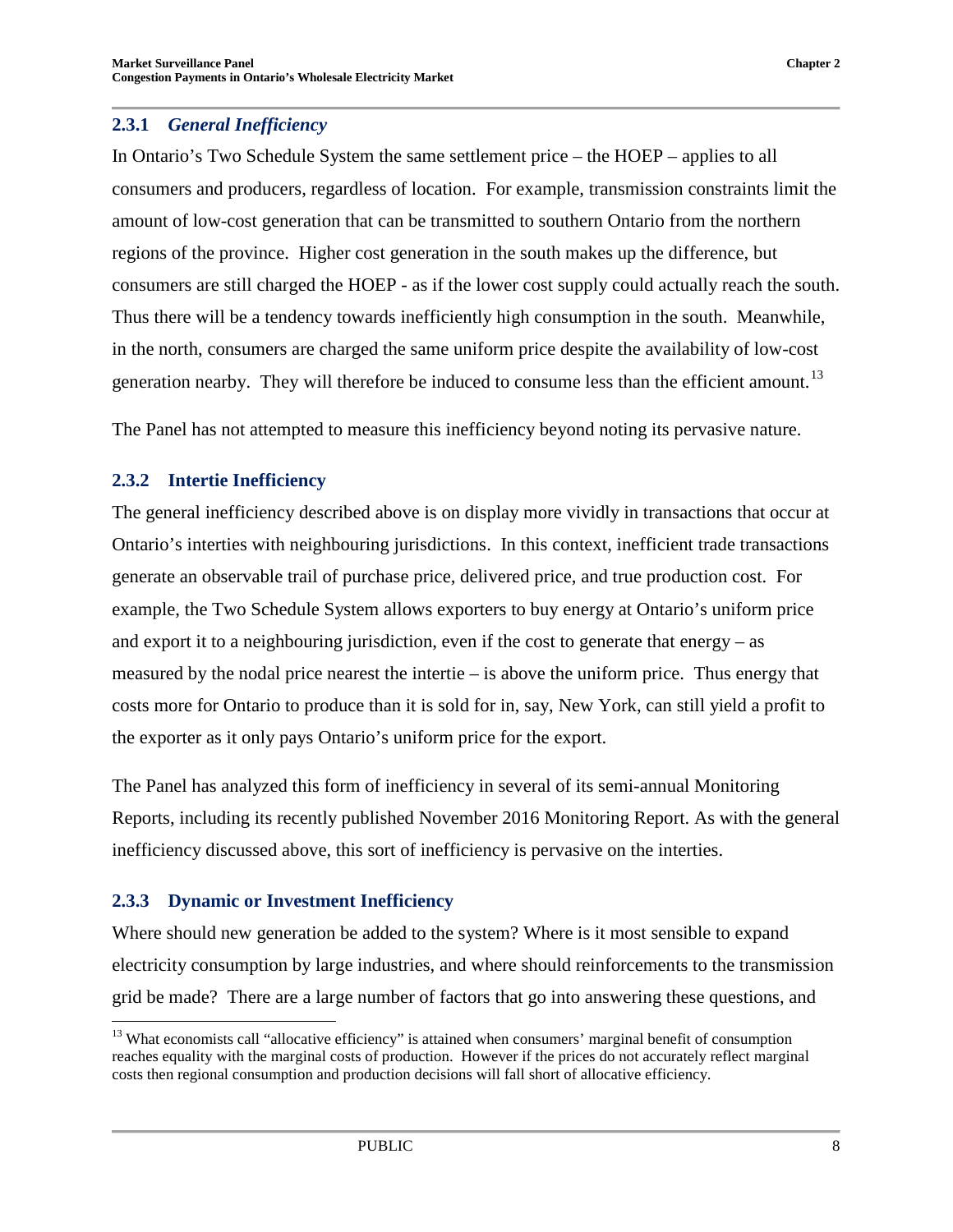the cost of supplying electricity at different locations on the grid is only one of them. However, to the extent that the price and true cost of electricity matters to the answers, the Two Schedule System will yield misleading signals.

Efficient price signals would steer generation investment to areas where only high cost generation is available and transmission constraints prevent less costly generation from being transmitted there. These price signals would steer industrial consumers of energy in the opposite direction. Additionally, efficient price signals facilitate assessments of the relative value of transmission upgrades (to relieve transmission constraints) versus generation investments and/or other congestion solutions. However, the Two Schedule System with its CMSC payments does not provide these signals, and in fact can generate signals that induce investment in the wrong places.

In Ontario these decisions (at least for generation and transmission) are currently made via central planning processes, and site selection therefore does not necessarily reflect private profitdriven behaviour. However, the IESO is now considering the adoption of a capacity market which would tilt these decisions back towards a more decentralized, investor-driven model. Under this scenario the incentive problems with the Two Schedule System and CMSC payments will loom larger. If private investors play a stronger role in determining where investments are made, it becomes more important that they are exposed to price signals that accurately reflect the value of electricity at different locations, and that investors are not unduly influenced by the availability of out-of-market CMSC payments.

#### <span id="page-14-0"></span>**2.4 Wealth Transfers and Gaming of CMSC Payments**

*The MSP is concerned that some aspects of the congestion management payment system appear to be conducive to gaming, and will monitor behaviour in these areas closely.* [14](#page-14-1)

This concern was expressed before the Ontario electricity market opened in May 2002. It reflects a looming question about the Two Schedule System and how participants might influence the amounts of CMSC payments that are made to them via changes to their offer or bid

<span id="page-14-1"></span> <sup>14</sup> Backgrounder, *The Market Surveillance Panel in Ontario's Electricity Market: Monitoring, Investigating, and Reporting*, April 2002, available at [http://www.ieso.ca/Documents/marketSurv/ms\\_MSP\\_Backgrounder.pdf.](http://www.ieso.ca/Documents/marketSurv/ms_MSP_Backgrounder.pdf)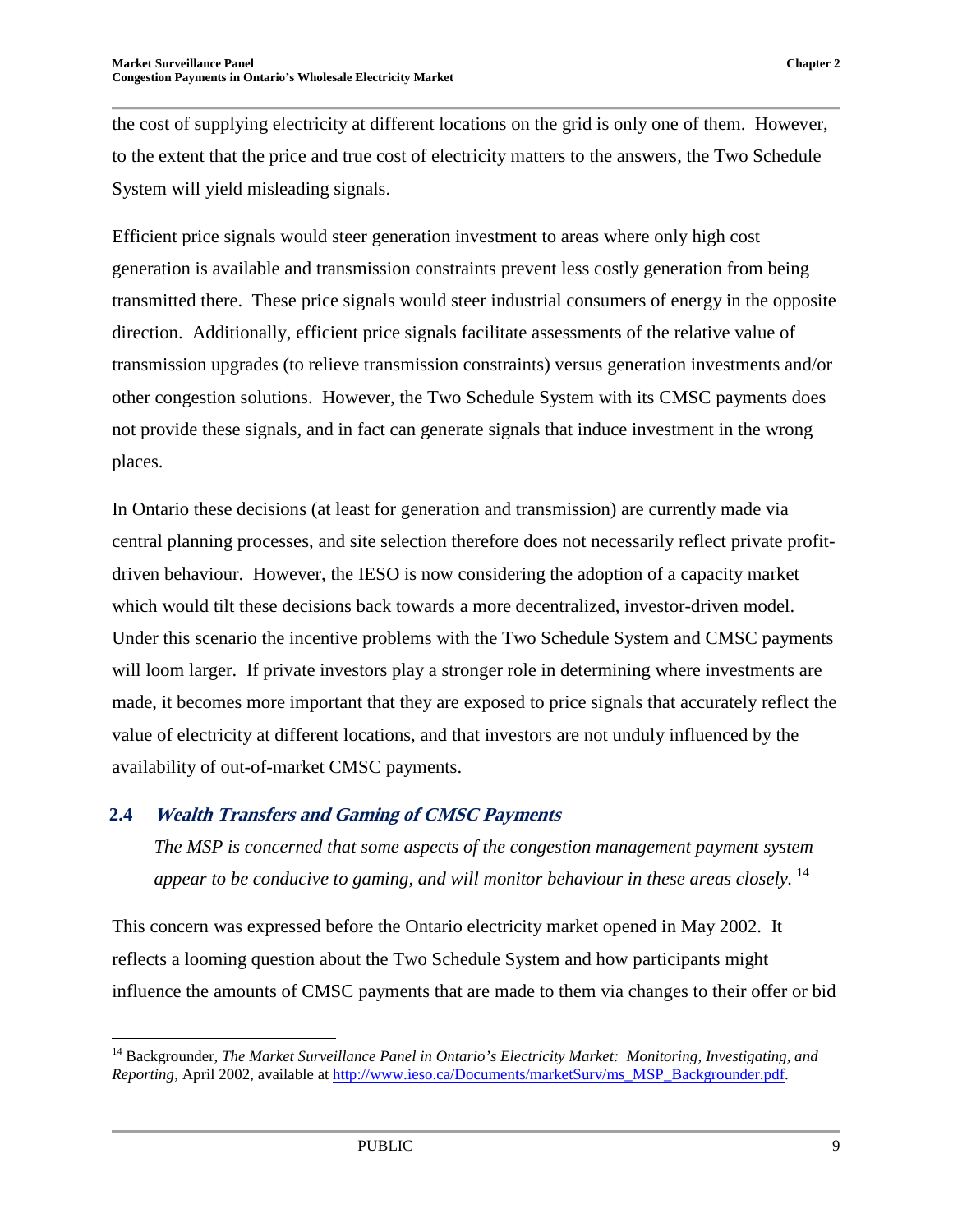prices, or to other aspects of their market and operating behaviour. These concerns were more than borne out in the actual evolution of the market as Chapters 4 and 5 will show. For now we will cover the features of the market design, or specific aspects of the market rules, that have enabled market participants to induce large CMSC payments at the expense of the market as a whole.

#### <span id="page-15-0"></span>**2.4.1 Assumptions on Offering at Marginal Cost and Bidding at Marginal Benefit**

When the Panel carries out an investigation into behaviour that might be gaming, it uses a framework set out in its first published gaming investigation reports from 2012.<sup>[15](#page-15-1)</sup> A key aspect of the framework is the notion of a market defect which can be exploited by a market participant. A key market defect that the Panel has identified in its CMSC gaming investigations is the assumption in the market rules that generators offer to sell energy at a price equal to their marginal cost of production, and dispatchable loads bid to buy energy at a price equal to their marginal benefit of consumption.<sup>16</sup>

If these assumptions were true then the CMSC calculation formulas would be closer to approximate measures of the lost profit or benefit resulting from congestion on the grid. CMSC payments would offset these losses and gaming and inappropriate wealth transfers would be less of a concern.

However, there is nothing guaranteeing that offer and bid prices are based on these values. Economists expect producers to offer at marginal cost (and consumers to bid at marginal benefit) only when competitive pressure forces this behaviour. In other words, a producer will be inclined to set their offer price at marginal cost only if setting a higher price will result in a rival producer taking away the sale. Similarly a consumer will bid at their marginal benefit of consumption only when bidding a lower price runs the risk that the purchase will be lost to a rival buyer.

<span id="page-15-1"></span><sup>&</sup>lt;sup>15</sup> The Panel's investigations are discussed more fully and cited in Chapter 4. Gaming was also discussed in the Panel's *Monitoring Document: Monitoring of Offers & Bids in the IESO-Administered Electricity Markets*, March 2010,available at

[http://www.ontarioenergyboard.ca/oeb/\\_Documents/MSP/MSP\\_Monitoring\\_Offers\\_Bids\\_Document\\_20100310.pdf](http://www.ontarioenergyboard.ca/oeb/_Documents/MSP/MSP_Monitoring_Offers_Bids_Document_20100310.pdf) However, the investigation reports contain a more complete articulation of the gaming investigation framework. <sup>16</sup> These assumptions are stated in the Market Rules, Chapter 7, Appendix 7.5 The Market Clearing and Pricing

<span id="page-15-2"></span>Process, page 7.5-13, available at http://www.ieso.ca/Documents/marketRules/mr\_chapter7appx.pdf.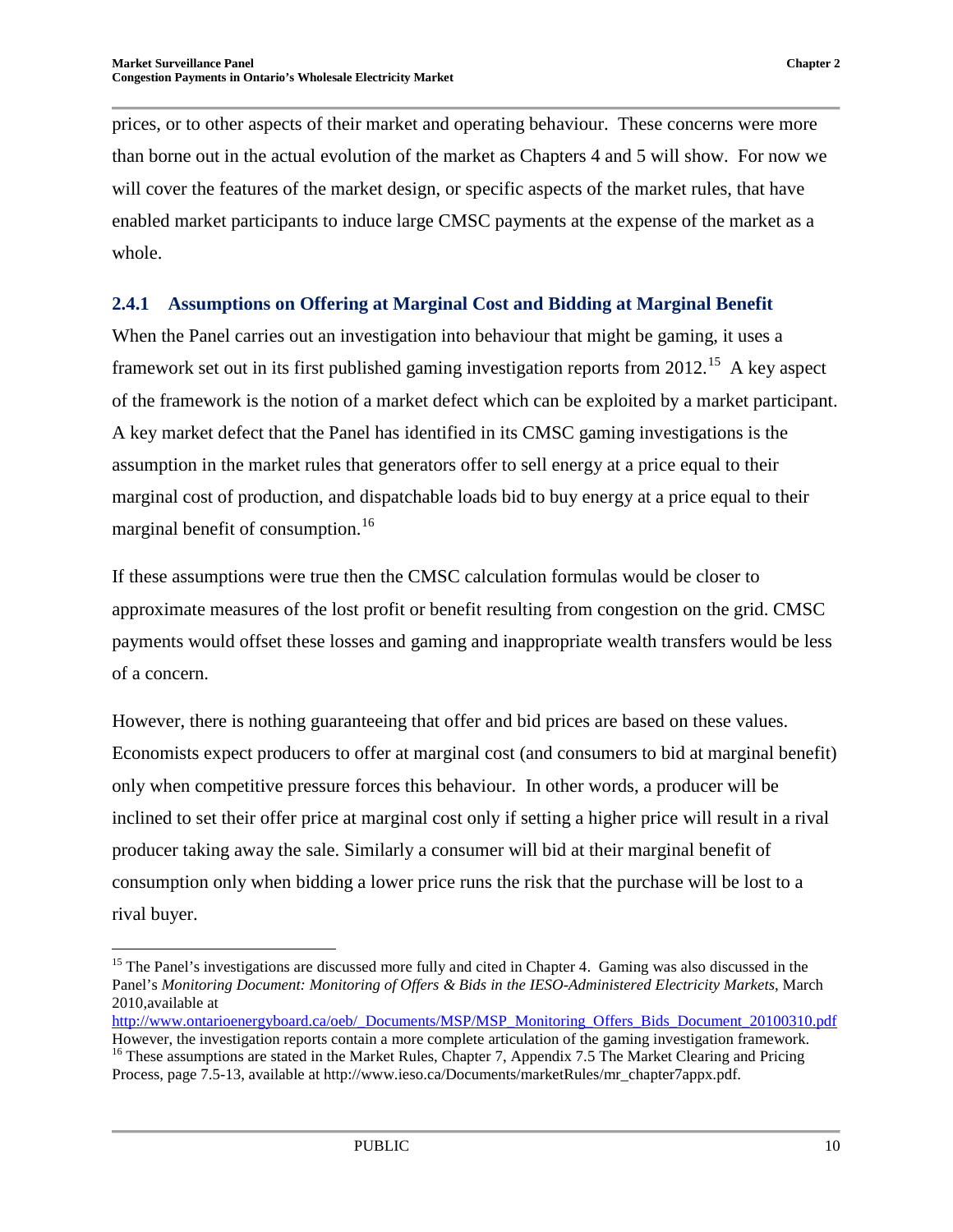As later chapters will show, market participants are frequently insulated from competition and can set offer and bid prices that may be far different from any reasonable measure of marginal cost or benefit. Thus the participants can self-induce large CMSC payments that do not serve any efficiency or reliability purpose.

The Panel has analyzed and commented on other market defects as discussed in the following sections.

#### <span id="page-16-0"></span>**2.4.2 Other Market Defects: CMSC Payments for Any Schedule Difference**

The CMSC regime automatically pays CMSC to a market participant whenever the participant's market and dispatch schedule differ, even if the cause of the difference has nothing to do with transmission congestion. For example, whenever a unit is changing from one output (or consumption) level to another, known as "ramping",  $^{17}$  $^{17}$  $^{17}$  its two schedules will automatically differ as the market schedule multiplies the true ramp rate by 3-times (explained below). Also, if a participant simply opts to hold its unit at a level of output (or consumption) different than its dispatch instruction, it induces a market vs. dispatch schedule difference and will receive a CMSC payment.

#### <span id="page-16-1"></span>**2.4.3 Other Market Defects: Ramp Rate Assumptions**

Prior to market opening, during the market's testing period analysts noted a high degree of price volatility brought about by the insufficient ramping capability of the Ontario generation fleet. For example, suppose a slower ramping fossil-fired generator is currently the marginal supplier. If an additional 200 MW of output was required to meet demand by the end of the next 5 minute interval, it was frequently the case that there was not enough ramping capability at online fossilfired generators to increase output that fast. Thus the ramp constrained generators would be scheduled to the maximum permitted by their ramping constraints, while higher-priced peaking hydro units were scheduled to meet the remaining demand. Scheduling increasingly expensive generation would increase the market price and add to price volatility.

<span id="page-16-2"></span> $17$  The offers and bids submitted by dispatchable generators and loads must contain "ramp" information – indications of how quickly production or consumption can be changed from one level to another. Ramping capability is an important aspect of balancing supply and demand in the market.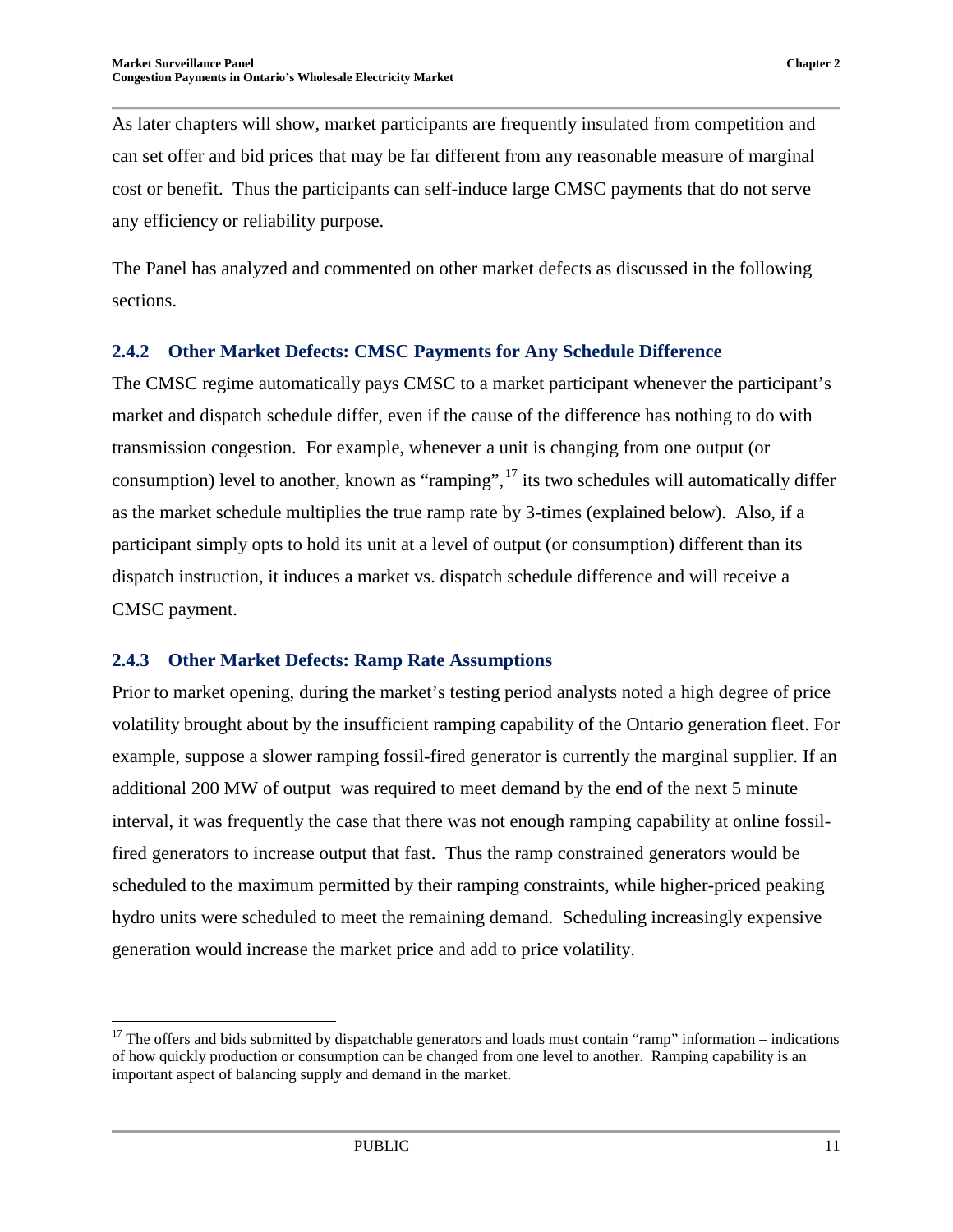The IESO decided to mitigate price volatility in the market algorithm by treating generators and dispatchable loads as if they could ramp 12 times faster than they indicated they actually could.<sup>18</sup> Thus in the scenario above, the market algorithm would dispatch the now faster-ramping fossil units to meet increasing demand, with no big spike in price. The dispatch algorithm would, however, use actual ramp rates and continue to dispatch the peaking hydro facilities. The hydro facilities would be constrained on and receive constrained-on CMSC; the slow-ramping fossil units would receive constrained-off CMSC payments. Thus the differing ramp rate assumptions in the market and dispatch algorithms would result in market and dispatch schedule differences – and CMSC payments – whenever a dispatchable participant was ramping.<sup>[19](#page-17-2)</sup>

Why is the ramp rate assumption a market defect? It creates a situation where dispatchable generators and loads can influence the size of the CMSC payments they receive via simple changes to their offer and bid prices. As Chapter 4 will show, the ramp rate assumption gave rise to the ramp-down CMSC problem – one of the most significant self-induced CMSC problems the market has seen.

Together, these market defects have provided market participants with substantial opportunities to induce large CMSC payments for themselves.

#### <span id="page-17-0"></span>**2.4.4 Wealth Transfers: The IESO's SE-114 Stakeholder Engagement**

Although wealth transfers are not, in and of themselves, a problem from an efficiency standpoint, the Panel has often drawn attention to the extent of such transfers that the Two Schedule System enables. One of the IESO's market evolution activities sheds light on this topic: the IESO's Energy Market Pricing Review stakeholder engagement exercise and its final report provided by the IESO's consultant, Market Reform.<sup>[20](#page-17-3)</sup> That report examines three alternatives to the Two Schedule System and how they might save Ontario consumers money; providing cost/benefit estimates for all three options over a ten year horizon. The option that achieves the highest net present value is a Locational Marginal Price (LMP) design. This option generates benefits of

<span id="page-17-1"></span> $18$  Thus the market schedule, which already used "fictional" bottled supply to meet actual demand, began to also use "fictional" ramp rates to meet increasing demand.<br><sup>19</sup> In 2007 the 12-times ramp rate assumption was changed to a 3-times assumption where it remains today.

<span id="page-17-3"></span><span id="page-17-2"></span><sup>&</sup>lt;sup>20</sup> See Market Reform, *Energy Market Pricing Review: Final Report Version 1.0*, February 19, 2015, available at [http://ieso-public.sharepoint.com/Documents/consult/se114/SE114-20150219-Final\\_Paper.pdf.](http://ieso-public.sharepoint.com/Documents/consult/se114/SE114-20150219-Final_Paper.pdf)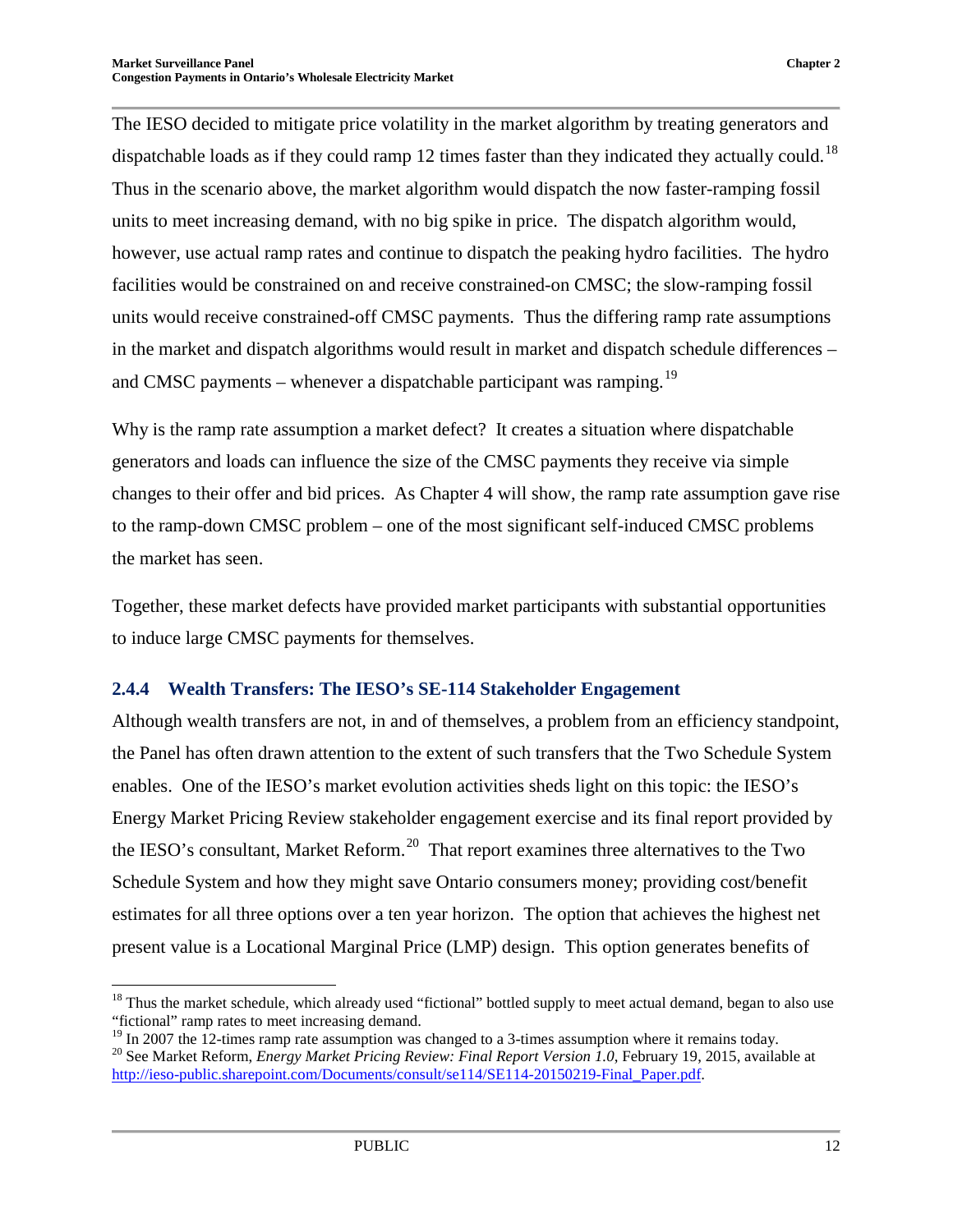\$260.4 million with an implementation cost of \$133.2 million for a net present value of \$127.1 million.

These "benefits" represent transfers from dispatchable participants (mainly generators, but also dispatchable loads and traders) to Ontario consumers. Therefore this study usefully highlights the magnitude of transfers brought about by the Two Schedule System – transfers that the Panel views as in many cases unwarranted from an efficiency or reliability perspective. However, as the study focusses on transfers alone it is not really a cost benefit analysis. A true cost benefit analysis would demonstrate efficiency gains above and beyond the transfers to consumers that would result from an LMP design.

It is important to note that this estimate does not consider any gains to short-term efficiency – the report acknowledges that there are efficiency gains to be had but, for the purpose at hand, assumes that offering and bidding behaviour are the same in all options considered, and thus dispatch is the same. Furthermore, long term efficiency – the path of optimal investments in the industry – is the same in all options. Thus the calculated benefits of the LMP design are limited to reducing unnecessary wealth transfers realised primarily by the elimination of CMSC payments.

Regarding offering and bidding behaviour, the study assumes that, under the current Two Schedule System design, all participants act in accordance with the implied assumptions of the CMSC regime – offering at marginal cost, and bidding at marginal benefit – an assumption the Panel has identified as a market defect. The study goes on to estimate the extra CMSC that could be garnered if participants optimally implemented strategic offering and bidding behaviour aimed at maximizing CMSC payments.<sup>[21](#page-18-0)</sup> Market Reform estimates that such strategic behaviour could amount to an additional \$364 million in CMSC payments, although it notes that market uncertainty and the difficulties in achieving optimal strategic bidding would likely result in 10% of the potential \$364 million being paid. The Panel's analysis of the Energy Market Pricing Review's Final Report (given in its October 2015 Monitoring Report) provides strong reasons to

<span id="page-18-0"></span> $21$  See Chapters 4 and 5 for discussions of some of these strategic behaviours.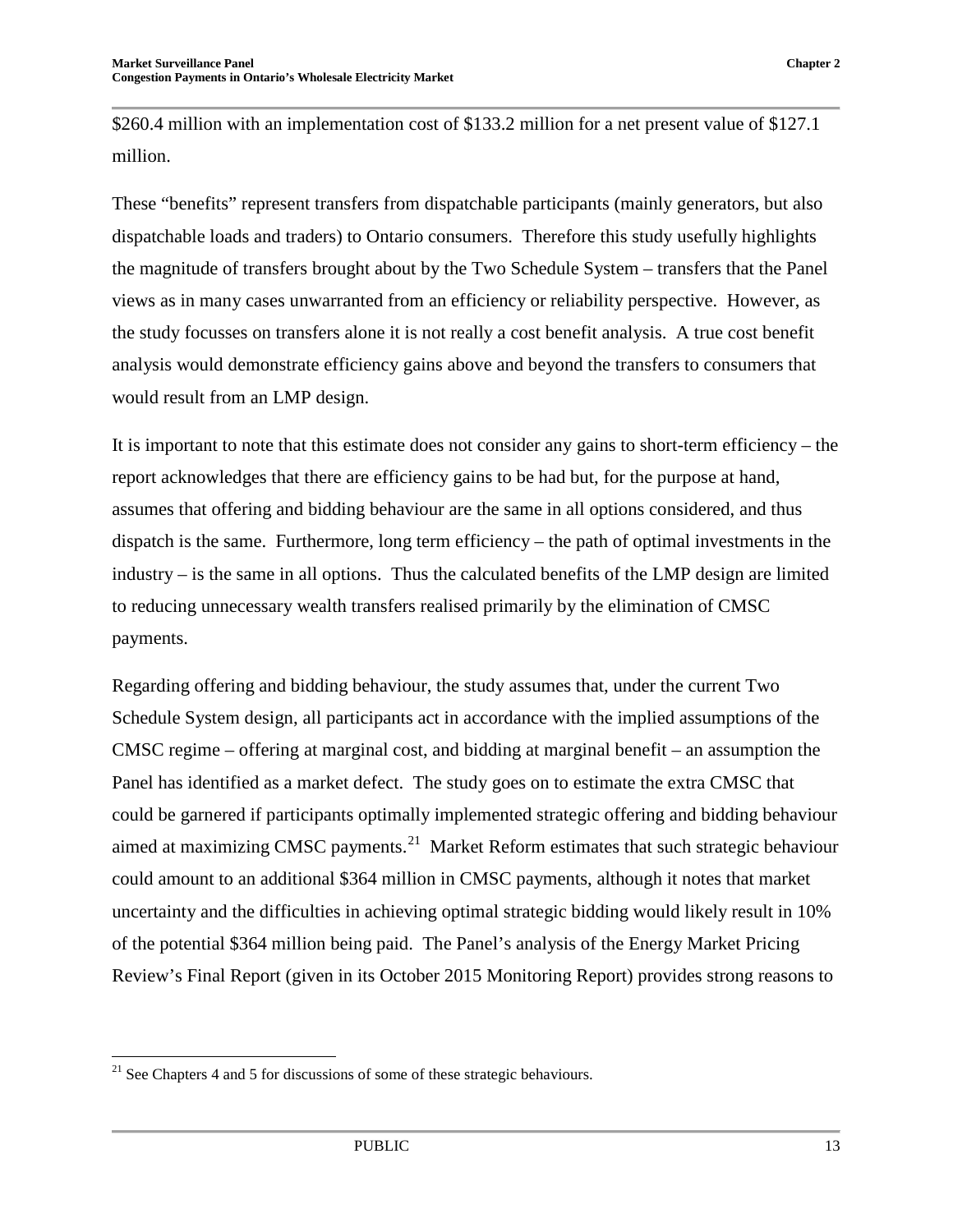suspect that this study's estimates of the benefits to consumers from a move to LMP would probably be much higher than the amounts estimated here.

#### *Many Small Winners, A Few Big Losers*

As noted above, the 2015 report prepared by Market Reform studies the wealth transfer aspects of CMSC payments - one person's gain is another person's loss. In other words, the study focusses on how one specific group, Ontario consumers, will benefit from a move to LMP.

This is a large group of people, very few of who have any understanding of how a revised market design would benefit them. While the benefits to the group as a whole would be substantial, the benefits per person would be less significant.

The "losers" from a revised market design are, on the other hand, highly sophisticated and know how such a redesign will impact them. Losers naturally resist changes that will harm their interests, and are well positioned to slow down such changes. This is without a doubt a factor in explaining how long it has taken to make some of the piecemeal changes to market rules that have mitigated the flow of CMSC payments.

#### <span id="page-19-0"></span>**2.5 Mission Creep – CMSC has been assigned more tasks than it was designed for**

The problem of many small losers and few big winners has likely contributed to CMSC "mission creep" – the tendency for additional reasons to make CMSC payments to accumulate over time with new arguments as to why it is necessary or justified.

The Panel first commented on the accumulating number of arguments for CMSC payments in its 2003 consultation on constrained-off CMSC and found that none of them were justified.

#### <span id="page-19-1"></span>**2.5.1 The 2003 CMSC Consultation**

The Panel's February 2003 discussion paper that launched its 2003 CMSC consultation noted that, while there is a clear rationale for constrained-on CMSC for generators and loads in the context of a uniform price market design, the rationale for constrained-off payments was much more difficult to discern. The Panel identified five arguments that had been put forward at the time but found all of them wanting. In some cases, these arguments strayed a considerable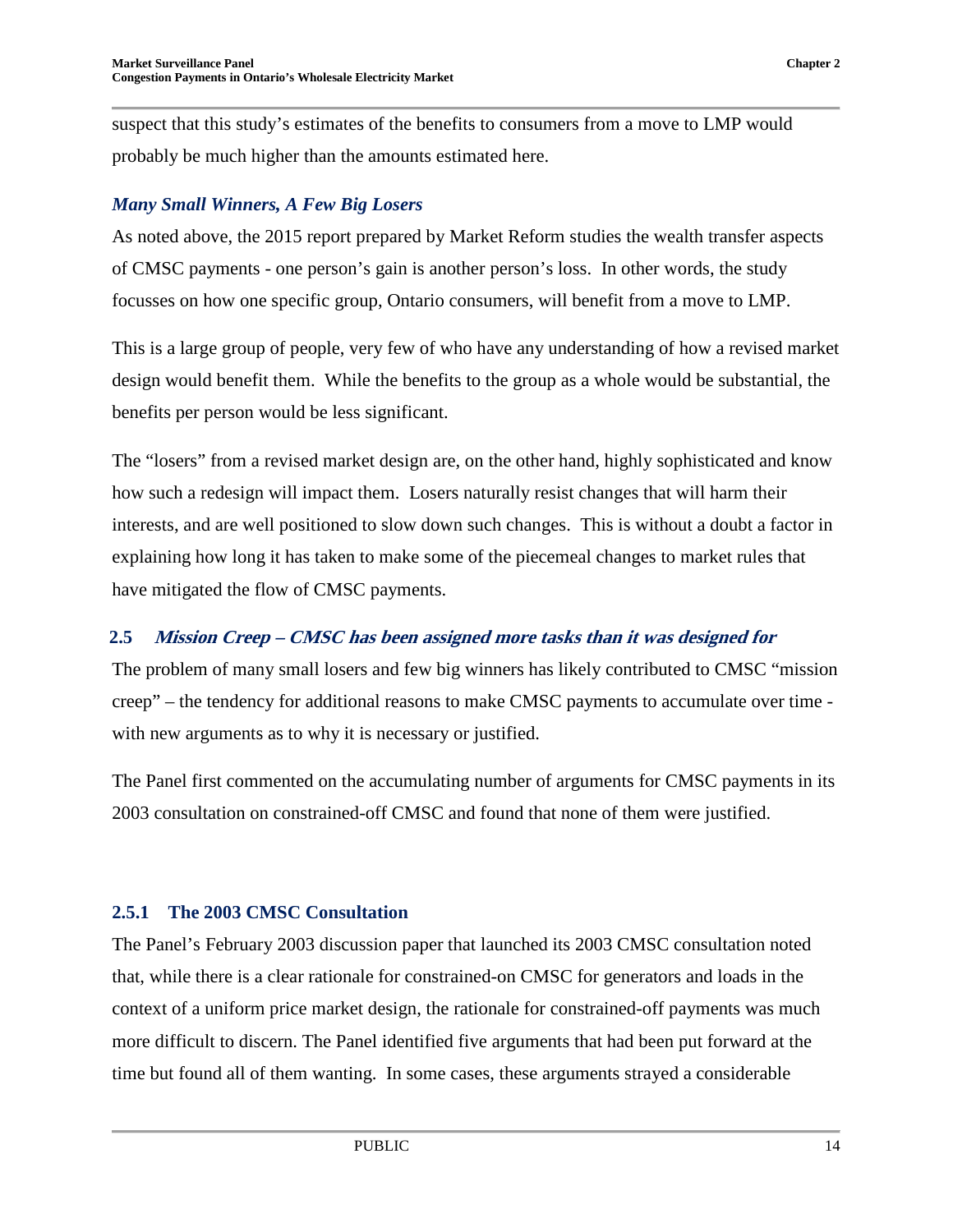distance away from anything to do with transmission congestion and reliability. The following summarizes these arguments, the Panel's responses, and other aspects of the CMSC debates.

*Argument #1: Constrained-off payments provide a market clearing price reduction service to Ontario loads. The uniform price design uses a market schedule algorithm to determine the market clearing price assuming no internal congestion constraints. Thus, bottled generation that is not able to reach market is nevertheless scheduled in the market schedule. This drives the price lower than it would otherwise be. This price reducing service is valuable to loads, and constrained-off CMSC is an appropriate compensation for this service.*

In the Panel's view, using what is essentially fictional supply to set the MCP is inimical to efficient resource use. Normal market signals on the scarcity value of electricity, and on the value of generation investment, are clearly distorted by such an approach. In a locational pricing design, appropriate price signals would be guiding consumption and investment decisions around the grid. Thus in areas with bottled generation, locational prices would be naturally lower, encouraging consumption and discouraging additions to supply.

## *Argument #2: Constrained-off payments provide cash flows to bottled generators not having assured market access. Thus these payments provide financial viability to these generators and as a result bolster reliability.*

In the Panel's view, this function is not part of the mission of CMSC payments. Efficiency and reliability would be better served by more targeted approaches, such as the use of reliability must run contracts, or the capacity market that is now under development by the IESO. It would only be by chance that CMSC payments would provide the level of financial support that reliability concerns could justify. In a locational pricing design, the prices generators receive in a region with bottled supply would be fully transparent and therefore helpful in designing financial viability solutions such as reliability must run (RMR) contracts.

*Argument #3: Constrained-off payments play a useful role in signaling where transmission capacity needs to be upgraded.*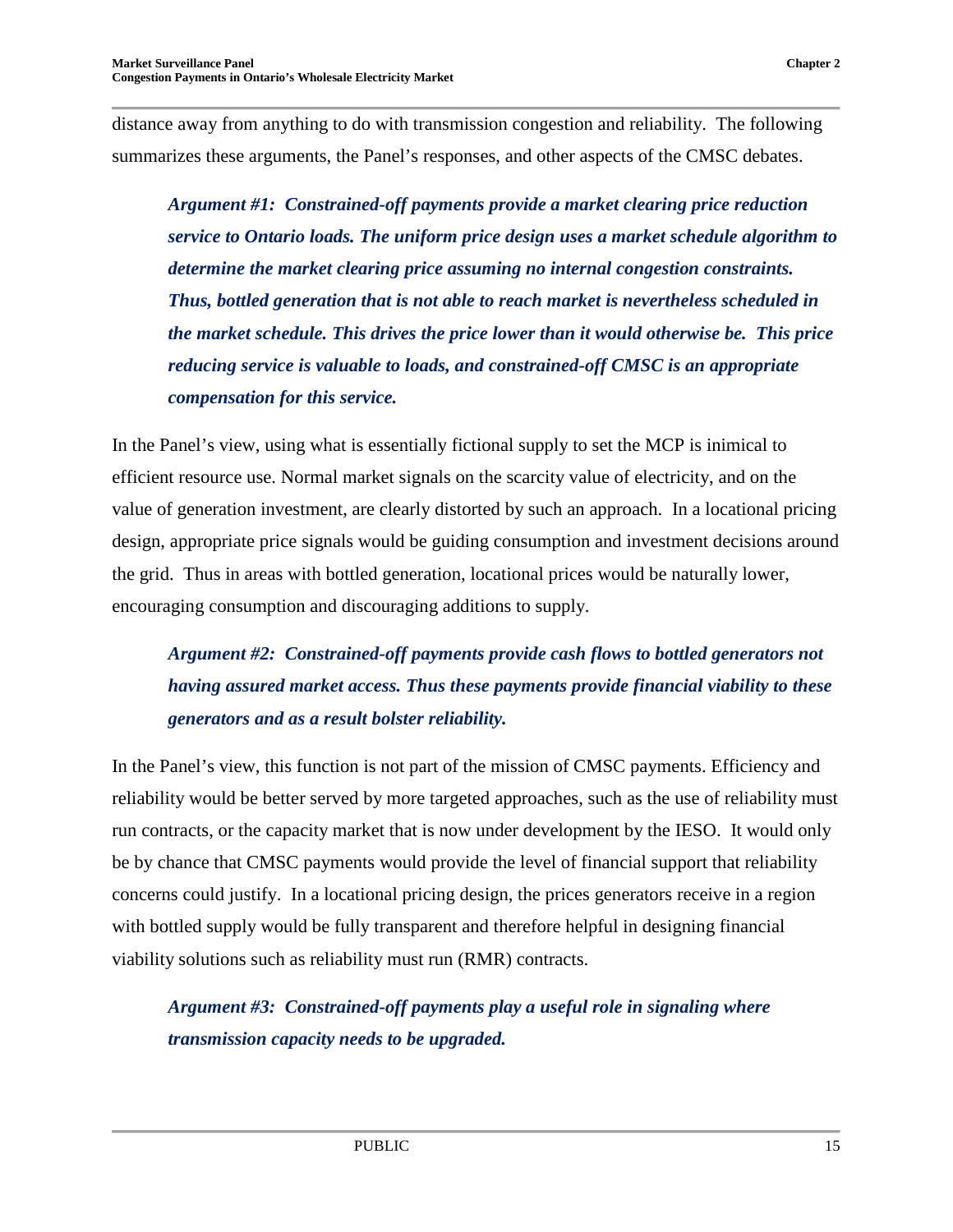This argument does have some conceptual appeal but faces a major practical difficulty: as we will see, it is very difficult to separate CMSC payments into transmission congestion-related payments, and payments caused by other drivers such as self-induced CMSC and gaming. The nodal prices that actually govern the dispatch of the system are in most cases a better signal of transmission congestion – CMSC is not needed nor intended for this role. These nodal prices would be an even better signal of potentially needed transmission or generation investments in an LMP design where the opportunity to target CMSC via strategic offering and bidding prices is absent.

*Argument #4: Constrained-off payments provide participants with an incentive to comply with dispatch instructions. Without constrained-off payments, a generator may opt to provide supply when told not to.* 

In the Panel's view this is a compliance issue. Compliance with dispatch instructions is essential for the market to operate safely and reliably, which is why market rules already exist that require market participants to follow dispatch instructions, or risk possible sanctions. And, as we will see in Chapter 4, the Panel has noted instances where CMSC payments were self-induced by means of dispatch deviations.

*Argument #5: CMSC compensates for "initial endowments". Siting decisions made for generation in the era of Ontario Hydro's integrated public monopoly did not reflect the forces of a competitive marketplace. Thus while these decisions may have provided efficiency and reliability benefits to the whole province, they did not take into account financial viability in a market setting. CMSC payments provide this financial viability.* 

<span id="page-21-0"></span>This argument is quite similar to the one above concerning the financial viability of bottled generators. In the Panel's view there is no strong rationale for the use of CMSC payments to compensate generators for the opening of the market. Even if there was such an argument, it would only apply to generators that existed at the opening of the market and not newer ones. In any case, more properly targeted means, such as RMR contracts, could be found to provide financial viability when needed.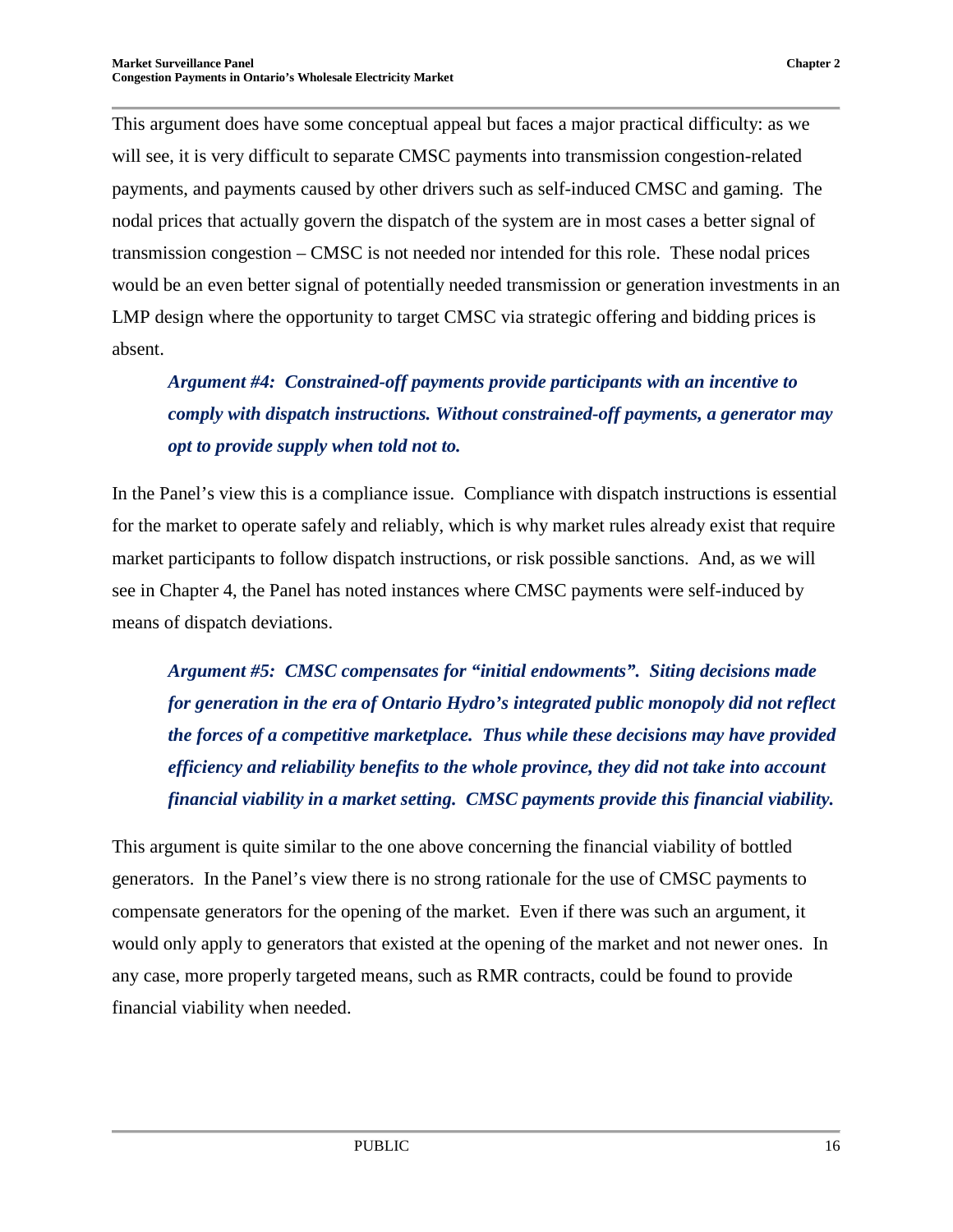Two additional arguments were made recently in the final report of the IESO's consultation on efficiency of the HOEP,<sup>[22](#page-22-0)</sup> and in the IESO's response to a Panel recommendation on ramp-down CMSC made in its April 2012 Monitoring Report.<sup>[23](#page-22-1)</sup>

*Supplementary Argument #1: Without constrained-off CMSC payments generators in a constrained down region (like the Northwest) would reduce their offer prices to very low levels in order to compete for dispatch, knowing that in the uniform price design they will be paid the HOEP in any case.*

In the Panel's view, generators in the Northwest seem to have little preventing them from making low and negative offer prices; in fact this is already prevalent under the Two Schedule System design. Under a locational pricing design with no CMSC payments, there would be little incentive for generators to offer prices below their marginal costs as they would run the risk of realizing those prices as their settlement prices.

*Supplementary Argument #2: The remaining CMSC may well be consistent with the cost of efficiency losses that generators incur when ramping down and that removing ramping down CMSC from generator revenues would require an alternate mechanism to allow for generators to recover legitimate losses.* 

However, to the extent that generators do incur higher costs when ramping down, it would only be by chance that CMSC accurately offsets these costs, especially when, as will be discussed later, generators can self-induce very large CMSC payments during ramp-down.

The arguments and scenarios critiqued above provide examples of what the Panel views as CMSC "mission creep" – an accumulation over time of rationales offered for the continuation of

<span id="page-22-0"></span><sup>&</sup>lt;sup>22</sup> See Scott Harvey, *Review of the Efficiency of the Hourly Ontario Energy Price: Final Report*, July 24, 2013, available at [http://ieso-public.sharepoint.com/Documents/consult/se105/se105-20130724-](http://ieso-public.sharepoint.com/Documents/consult/se105/se105-20130724-review_efficiency_hoep.pdf)

review efficiency hoep.pdf. This report concluded the IESO's SE-105 stakeholder engagement on the review of the HOEP.

<span id="page-22-1"></span><sup>&</sup>lt;sup>23</sup> See the June 20, 2012 letter from Paul Murphy, President and Chief Executive Officer, IESO, to Rosemarie Leclair, Chair, OEB, available at

[http://www.ontarioenergyboard.ca/oeb/\\_Documents/MSP/IESO\\_Response\\_to\\_Chair\\_MSP\\_20120620.pdf.](http://www.ontarioenergyboard.ca/oeb/_Documents/MSP/IESO_Response_to_Chair_MSP_20120620.pdf)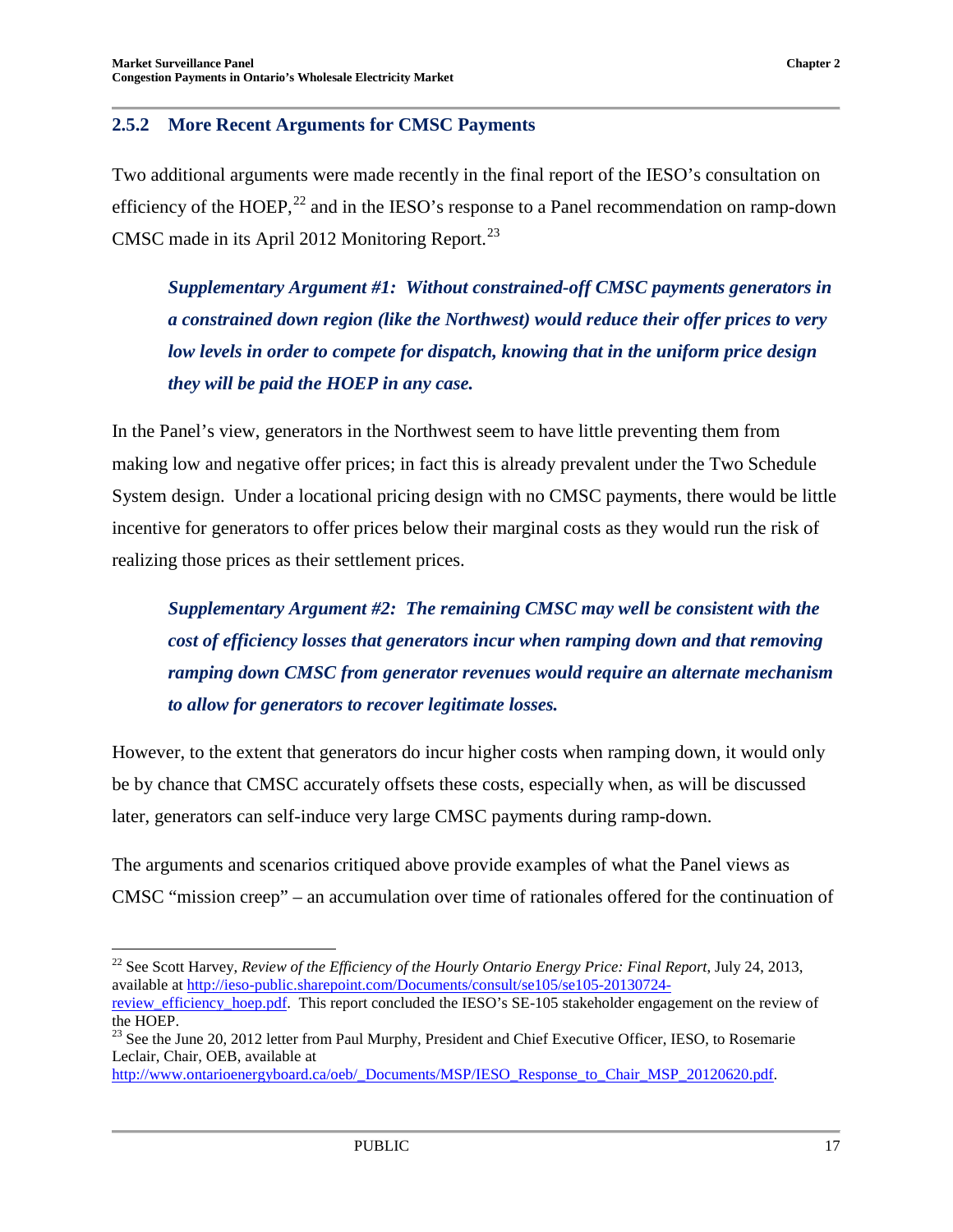the CMSC regime. In the Panel's view, none of these arguments have a valid underpinning in an efficiency or reliability benefit to the market.

Later chapters will provide more background on some of the scenarios where CMSC "mission creep" has been observed.

#### <span id="page-23-0"></span>**2.6 Moving to LMP will not save all of what CMSC currently totals**

The Panel acknowledges that even if CMSC is nominally eliminated in a move to an LMP design, some of the same amounts paid would still be paid but in other more legitimate forms.

In an LMP market design, regions where generators tend to be constrained on would exhibit higher locational prices. These would be paid to all generators in the region – not just those who would be constrained on in a Two Schedule System. So some of what is now paid as CMSC will transfer to higher settlement prices paid to all generators in a given region.

However, these settlement prices would be more accurate market signals as to the locational value of generation in the region in question. These market signals will be consistent with more efficient levels of electricity production and consumption.

Additionally, as discussed above, some CMSC payments that serve to maintain the financial viability of generators needed for reliability purposes would re-emerge in other forms, such as RMR contracts.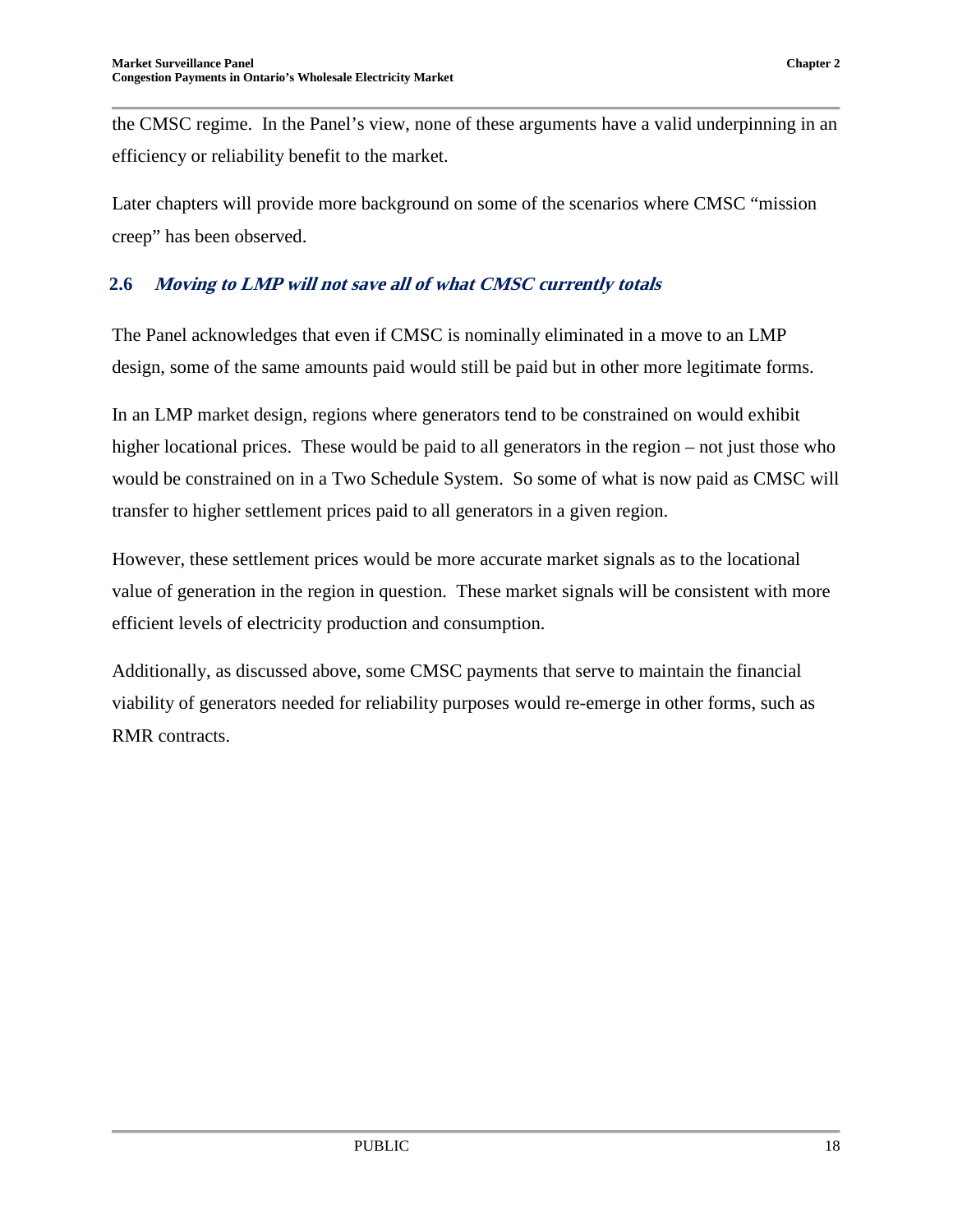#### **Chapter 3: A Review of the Data**

#### <span id="page-24-1"></span><span id="page-24-0"></span>**3.1 CMSC in Aggregate**

Net CMSC<sup>[24](#page-24-3)</sup> totals more than \$1.5 billion from market opening through 2015. Of this total \$958 million (or 63%) are constrained-off payments while \$553 million (or 37%) are constrained-on.

CMSC has averaged \$110 million per year, however this average hides considerable variability from year to year. Figure 3-1 below shows total net CMSC divided into constrained-off and constrained-on components.

<span id="page-24-2"></span>

*Figure 3-1: Total Net CMSC May 2002 – December 2015 (\$ millions)*

The year 2005 saw the largest total CMSC payments at \$230 million. This year also saw the largest demand for energy of any year since market opening.

<span id="page-24-3"></span><sup>&</sup>lt;sup>24</sup> The CMSC numbers in this report are all net of clawbacks of CMSC payments via measures such as the local market power and Constrained-Off Watch Zones (COWZ) provisions of the market rules. These provisions are intended to limit unwarranted CMSC payments, but, in the Panel's view do not go nearly far enough. The CMSC data here is also net of any negative CMSC payments going from market participants to the IESO.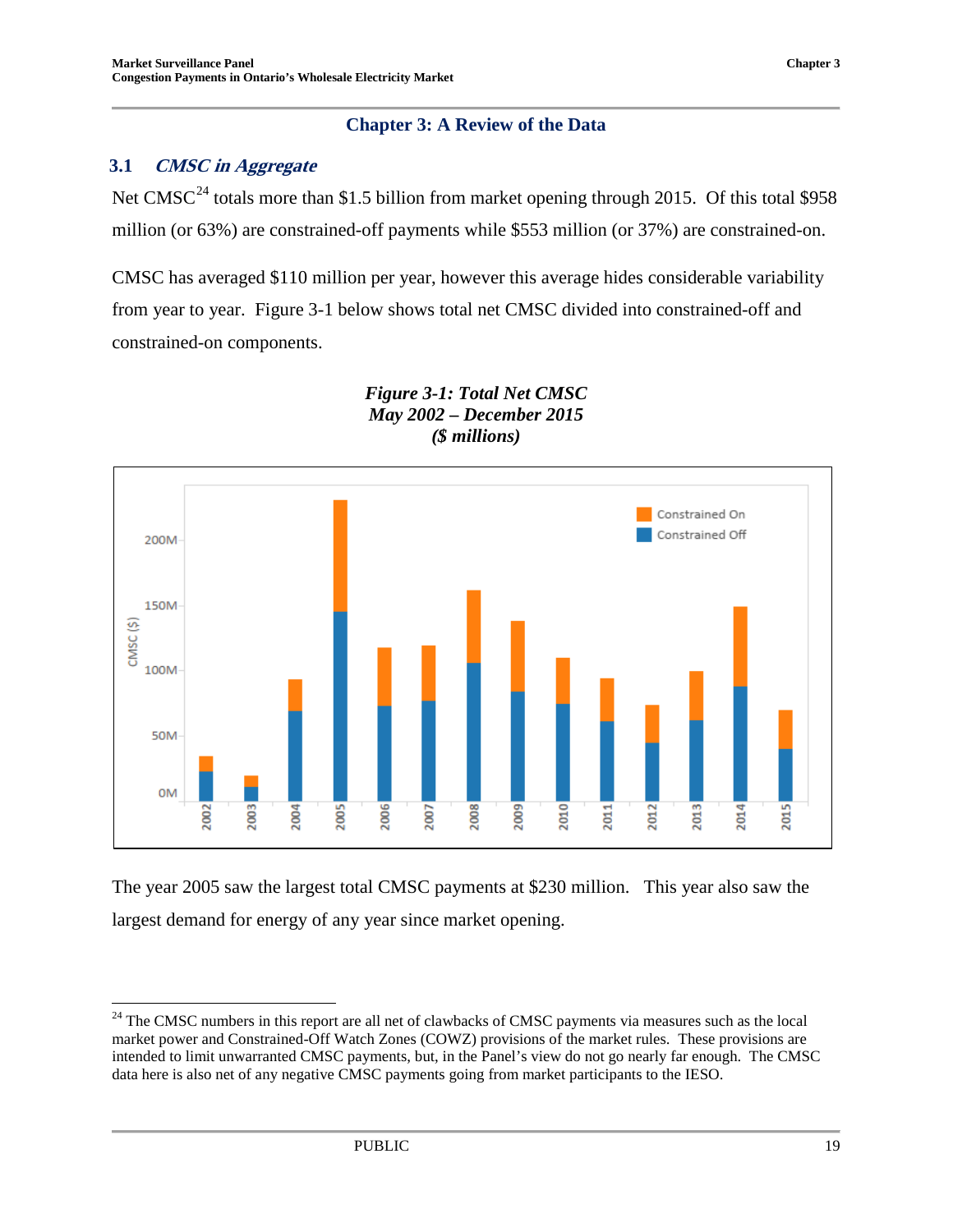It is expected that demand would be a significant driver of CMSC payments. A year with high energy demand should also be a year where the grid's capacities are stretched, and transmission congestion is a more common phenomenon. However, while CMSC payments are positively correlated with demand in Ontario, it is a weak correlation. Figure 3-2 below shows total net CMSC and market demand for each year of the market.

<span id="page-25-0"></span>

*Figure 3-2: Net CMSC and Market Demand*<sup>[25](#page-25-1)</sup> *May 2002 – December 2015 (\$ millions & TWh)*

Figure 3-2 shows that net CMSC exhibits much more variability than does market demand. The standard deviation of market demand over the period is, at 5.0 TWh, about 3.1% of its average value, as compared to CMSC's standard deviation of \$50.9 million or 44.8% of average CMSC. These numbers are calculated for the years 2003-2015 as 2002 data do not reflect a full calendar year.

<span id="page-25-1"></span> $25$  Note that the numbers for 2002 do not reflect a full year of market operation. The electricity market opened on May 1, 2002, so the CMSC total reflects data from then to December 31, 2002. The demand number has therefore been pro-rated to reflect a partial year.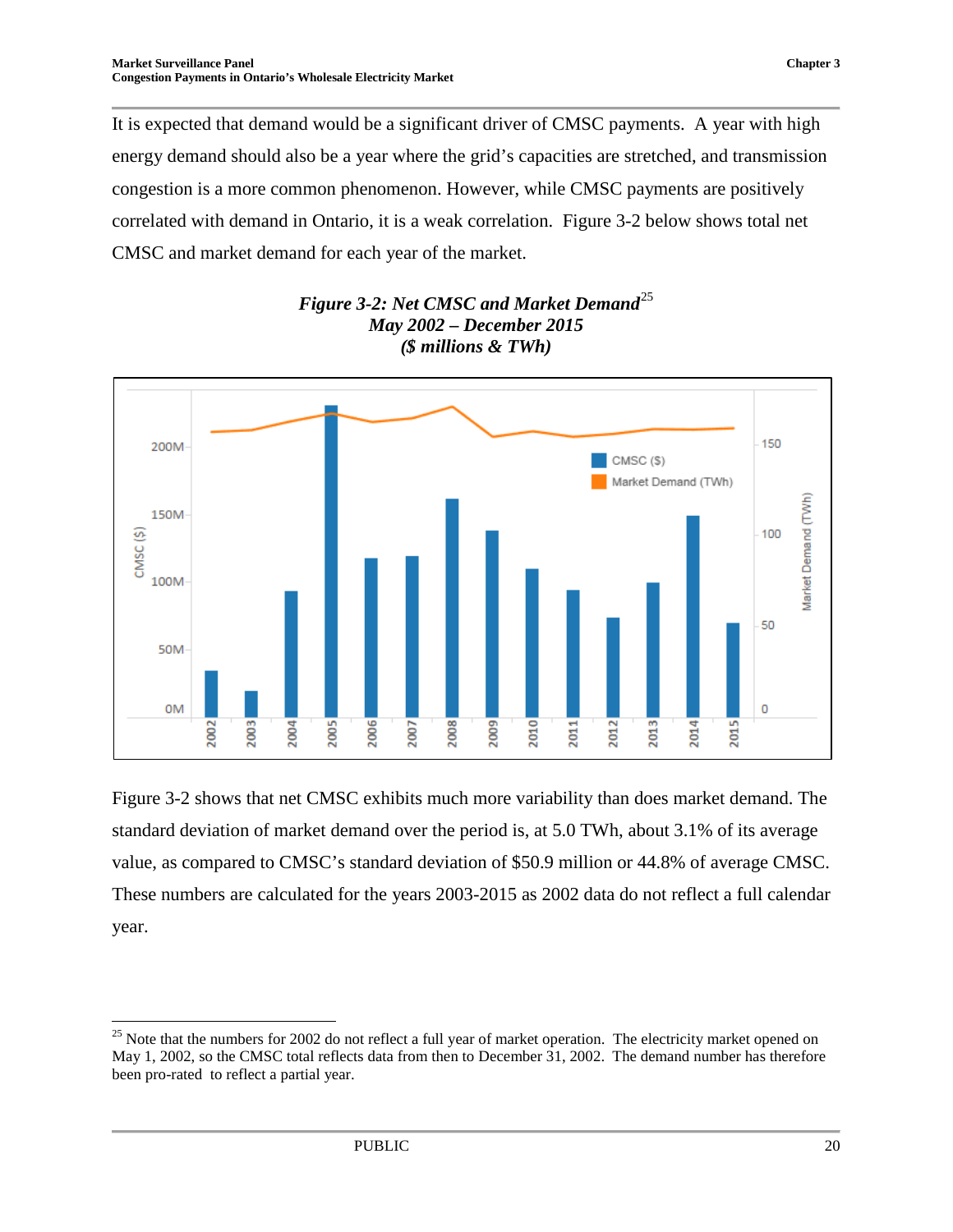#### <span id="page-26-0"></span>**3.2 Transmission vs. Non-Transmission-Related CMSC**

CMSC is frequently paid out under circumstances that have nothing to do with its original intent.<sup>[26](#page-26-2)</sup> This raises the question how much CMSC can be attributed to transmission congestion and how much is driven by other factors such as self-induced CMSC or "gaming" of the CMSC regime.

The Panel estimated the transmission-related vs. non-transmission-related components of CMSC payments. Six days were randomly chosen with the caveat that two days were high demand, two were medium, and two were low demand days. The use of only six days in this estimate is a result of the highly labour-intensive nature of the exercise. Disentangling transmission and nontransmission related CMSC is not a simple matter; the results summarized in Table 3-1 below should be considered rough estimates only.

#### <span id="page-26-1"></span>*Table 3-1: Estimates of CMSC Related to Transmission (Tx) Congestion vs. Not Related to Transmission Congestion On 6 Randomly Selected Days*

*(\$)*

|                  | Generators     |                          | <b>Dispatchable Loads</b> |                          | Imports                  |                          | <b>Exports</b> |                          | <b>Total</b>   |                |
|------------------|----------------|--------------------------|---------------------------|--------------------------|--------------------------|--------------------------|----------------|--------------------------|----------------|----------------|
|                  | Tx-            | Non-Tx-                  | Tx-                       | Non-Tx-                  | Tx-                      | Non-Tx-                  | Tx-            | Non-Tx-                  | Tx-            | Non-Tx-        |
|                  | <b>Related</b> | <b>Related</b>           | <b>Related</b>            | <b>Related</b>           | <b>Related</b>           | <b>Related</b>           | <b>Related</b> | <b>Related</b>           | <b>Related</b> | <b>Related</b> |
| <b>Interties</b> |                | $\overline{\phantom{a}}$ | $\overline{\phantom{a}}$  | $\overline{\phantom{a}}$ | 16.056                   | $\sim$                   | 378,973        | $\overline{\phantom{a}}$ | 495,029        |                |
| <b>Domestic</b>  | 156.670        | 651.901                  | 12                        | 107.854                  | $\overline{\phantom{a}}$ | $\overline{\phantom{0}}$ |                | -                        | 156.683        | 759.755        |
| <b>Total</b>     | 156.670        | 651.901                  | 13                        | 107.854                  | 116,056                  | $\overline{\phantom{a}}$ | 378,973        |                          | 651,712        | 759,755        |

In this estimate, about 54% of the total CMSC over the 6 days is classified as non-transmission related. This estimate likely understates the amount of CMSC that is non-transmission related for at least two reasons:

• All CMSC payments to importers and exporters are treated as transmission-related. This is a conservative assumption as some of these payments, while related to transmission congestion, may well be inflated due to strategic offer and bid behaviour targeting CMSC payments.<sup>27</sup> An ideal allocation of these payments would show some portion of intertie CMSC as non-transmission related.

<span id="page-26-3"></span><span id="page-26-2"></span><sup>&</sup>lt;sup>26</sup> The original intent of CMSC is discussed at the beginning of Chapter 2.<br><sup>27</sup> This behaviour, known as "nodal price chasing", is discussed in detail in Chapter 4.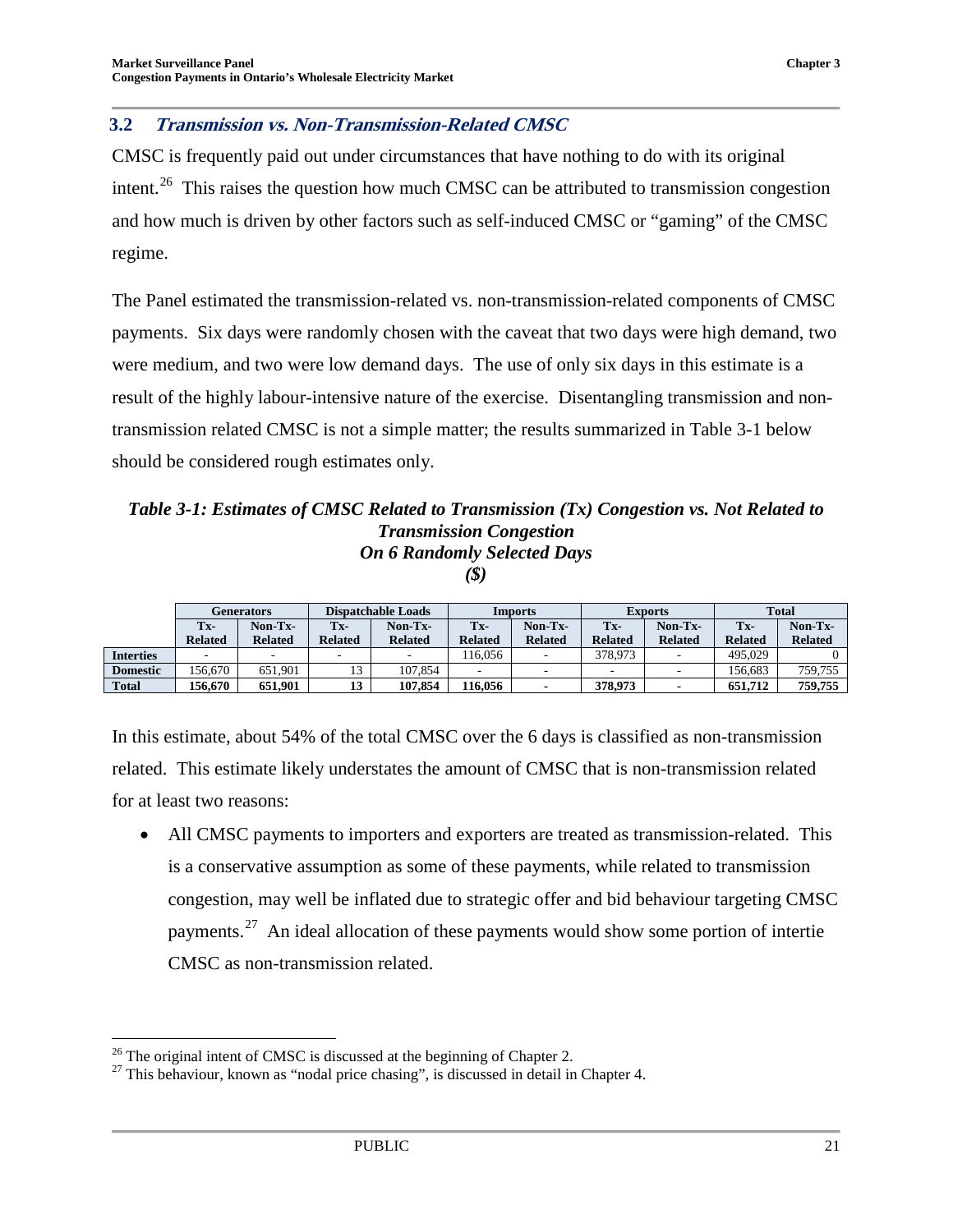• A similar issue arises with CMSC payments to domestic participants. A generator or dispatchable load may be constrained up or down due to transmission congestion, and then alter offer or bid prices to increase the size of CMSC payments. The initial reason for the payments is indeed transmission, but the size of the ultimate payment may reflect non-transmission factors.

Based on the above, and its 14 years of experience monitoring the market, the Panel believes that the non-transmission related component of CMSC payments makes up a significant amount of total CMSC, although the exact quantum is difficult to say. In the Panel's view, it is of concern where a market design originally intended to compensate participants for transmission congestion, pays out a large but uncertain amount of congestion out-of-market payments for reasons unrelated to their intended purpose.

#### <span id="page-27-0"></span>**3.3 CMSC Payments by Market Participant Type**

<span id="page-27-1"></span>Table 3-2 shows the breakdown of CMSC payments by type of market participant.

|                           | <b>Constrained-off</b> | <b>Constrained-on</b> | <b>Total</b> | <b>Percent</b> |
|---------------------------|------------------------|-----------------------|--------------|----------------|
| <b>Generators</b>         | 559.88                 | 383.02                | 942.90       | 62.4%          |
| <b>Dispatchable Loads</b> | 128.03                 | 5.20                  | 133.22       | 8.8%           |
| <b>Importers</b>          | 94.68                  | 110.19                | 204.88       | 13.6%          |
| <b>Exporters</b>          | 175.20                 | 54.69                 | 229.89       | 15.2%          |
| <b>Total</b>              | 957.79                 | 553.11                | 1,510.90     | 100.0%         |

*Table 3-2: Net CMSC Payments by Market Participant Type May 2002 – December 2015 (\$ millions & %)*

This table underscores a troubling feature of the CMSC regime. Constrained-off payments heavily outweigh constrained-on payments. The Panel has for a long time held the view that constrained-off payments do not appear to contribute to efficiency, do not appear to have any other credible supporting rationale and are particularly conducive to gaming opportunities.<sup>[28](#page-27-2)</sup>

<span id="page-27-2"></span><sup>&</sup>lt;sup>28</sup> We note here that constrained-off payments to importers and exporters amounted to 17.9% of total CMSC payments over the time period covered in Table 3-2. These payments have been eliminated as a result of market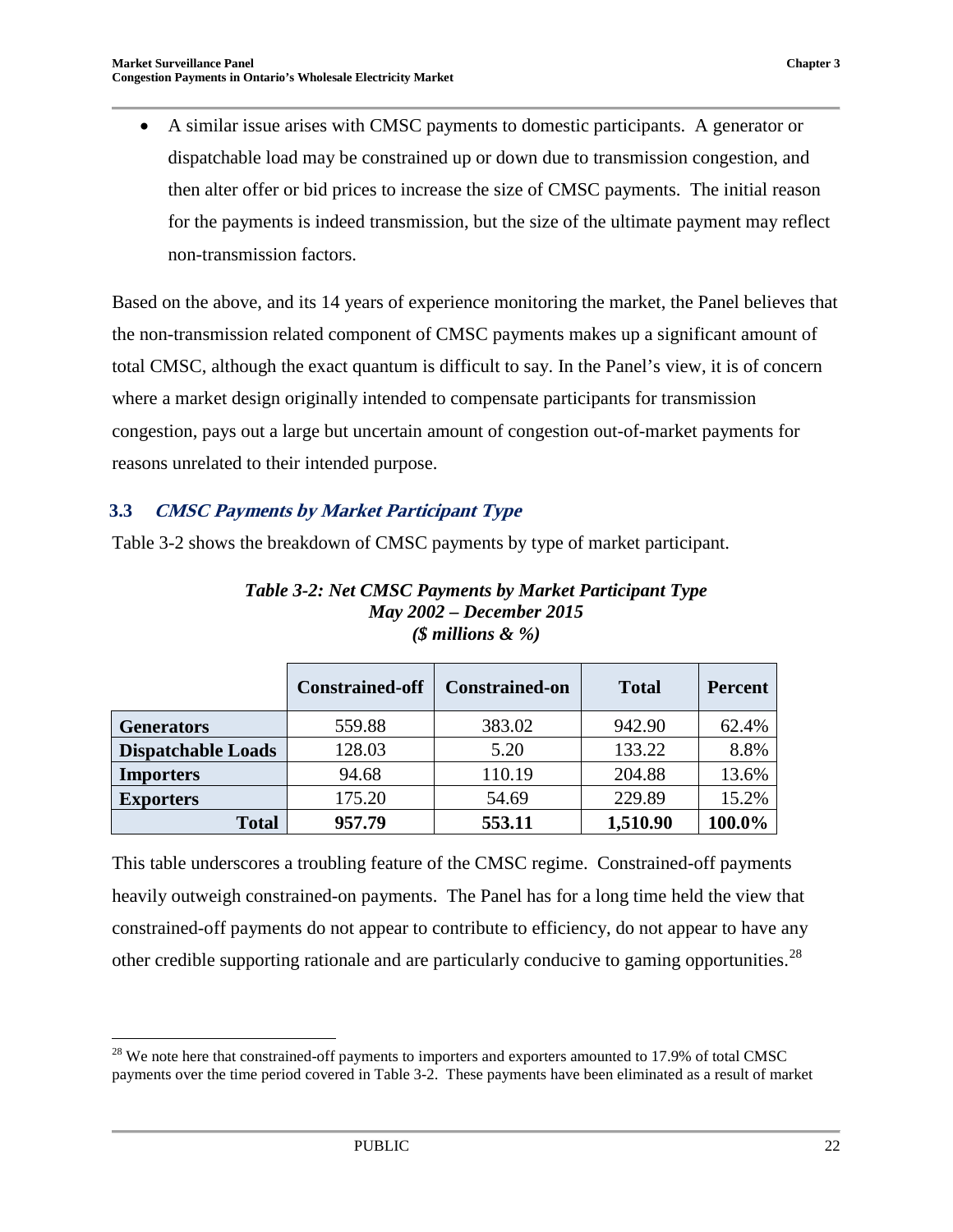#### <span id="page-28-0"></span>**3.4 CMSC Payments by Internal Zone and Intertie**

<span id="page-28-1"></span>Table 3-3 below examines CMSC payments by internal zones and interties.

| Table 3-3: Net CMSC Payments by Internal Zone and Intertie |  |  |  |  |  |
|------------------------------------------------------------|--|--|--|--|--|
| <b>May 2002 – December 2015</b>                            |  |  |  |  |  |
| (\$ millions $\& \%$ )                                     |  |  |  |  |  |

|                      | <b>Constrained-off</b> | <b>Constrained-on</b> | <b>Total</b> | <b>Percent</b> |
|----------------------|------------------------|-----------------------|--------------|----------------|
| <b>Internal Zone</b> |                        |                       |              |                |
| Northwest            | 240.2                  | 30.8                  | 271.0        | 25.2%          |
| Northeast            | 166.1                  | 63.9                  | 230.0        | 21.4%          |
| Ottawa               | 3.8                    | 0.0                   | 3.9          | 0.4%           |
| East                 | 14.3                   | 71.3                  | 85.6         | 8.0%           |
| Essa                 | 2.5                    | 7.1                   | 9.6          | 0.9%           |
| Toronto              | 20.4                   | 80.5                  | 101.0        | 9.4%           |
| Niagara              | 81.7                   | 30.9                  | 112.6        | 10.5%          |
| Southwest            | 57.1                   | 26.0                  | 83.1         | 7.7%           |
| <b>Bruce</b>         | 36.0                   | $-0.2$                | 35.8         | 3.3%           |
| Western              | 65.7                   | 77.8                  | 143.5        | 13.3%          |
| Sub-total, zones     | 687.8                  | 388.2                 | 1076.1       | 100.0%         |
| <b>Intertie</b>      |                        |                       |              |                |
| Manitoba             | 104.8                  | 18.9                  | 123.8        | 28.5%          |
| Minnesota            | 19.6                   | 41.7                  | 61.3         | 14.1%          |
| Michigan             | 24.7                   | 30.3                  | 55.0         | 12.6%          |
| New York             | 106.6                  | 19.0                  | 125.6        | 28.9%          |
| Quebec               | 14.1                   | 54.9                  | 69.1         | 15.9%          |
| Sub-total, interties | 269.9                  | 164.9                 | 434.8        | 100.0%         |
| <b>Total</b>         | 957.8                  | 553.1                 | 1,510.9      |                |

One key message in Table 3-3 is the very high percentage of CMSC payments made in the Northwest and Northeast zones. These zones represent very small shares of the load and generation in the province, yet account for almost half of the CMSC paid to participants in internal zones.

rule amendments implemented by the IESO in order to address intertie nodal price chasing. This topic is discussed in Chapter 5.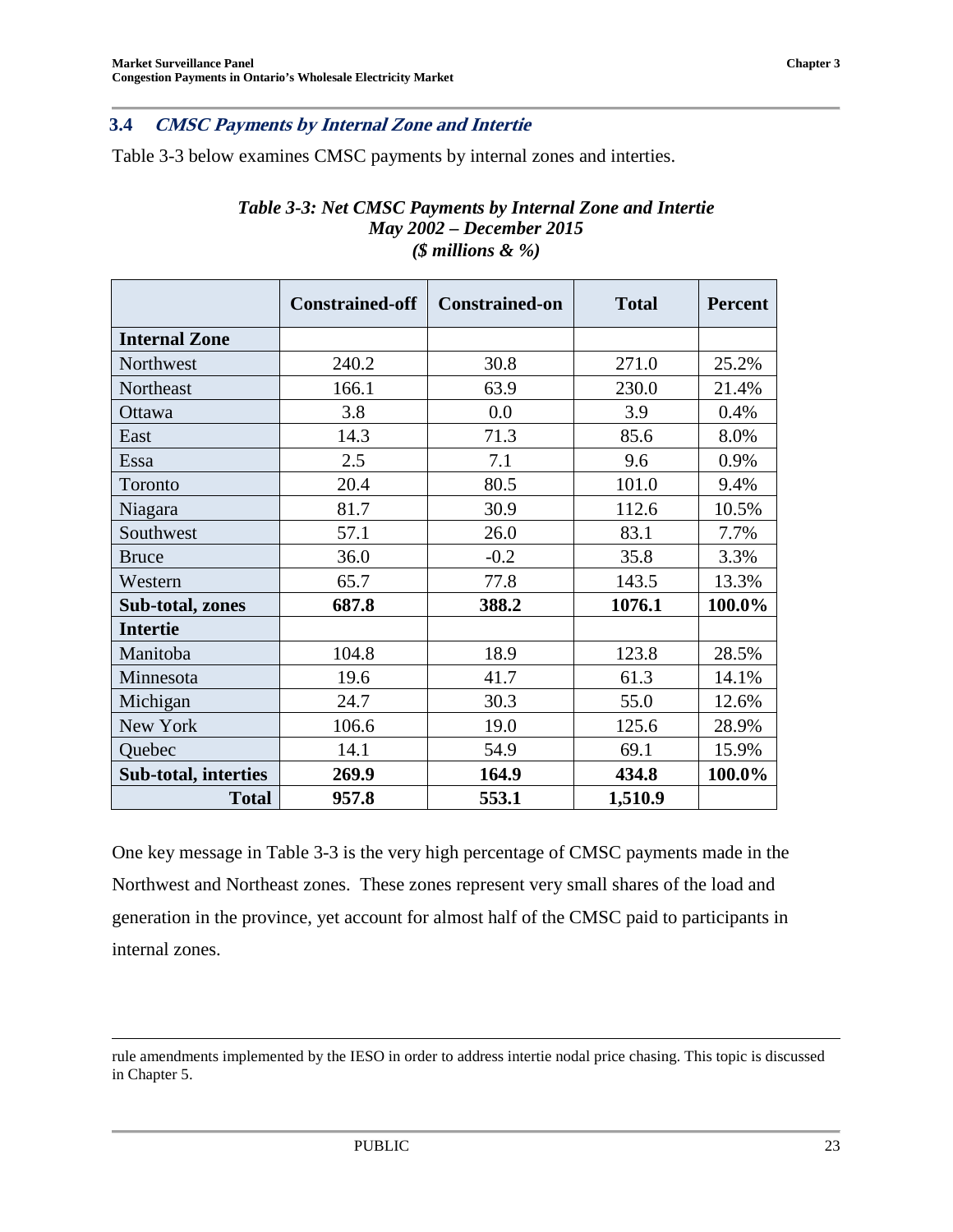A similar observation can be made in respect of the CMSC paid at the interties with neighbouring jurisdictions. The Manitoba and Minnesota interties are both located in the Northwest zone and account for a very small percentage of Ontario's trade in electricity, yet they account for almost half of CMSC payments made at the interties.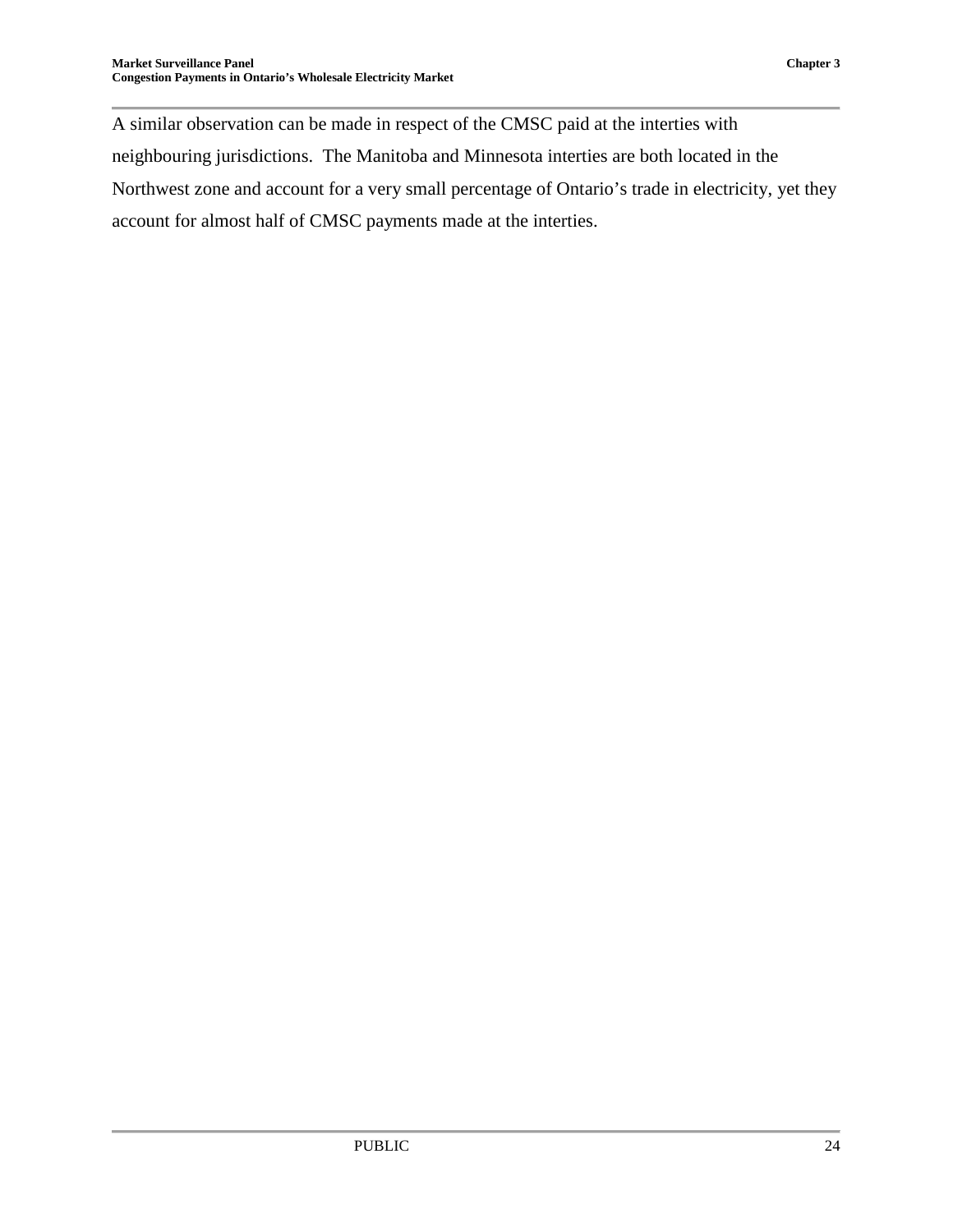### **Chapter 4: CMSC-Driven Wealth Transfers, Inefficiency and Gaming; Fundamental Design Problems**

#### <span id="page-30-1"></span><span id="page-30-0"></span>**4.1 Introduction**

This chapter surveys the main themes in the MSP's commentary on the CMSC regime from market opening to the present. There are two broad (but interrelated) themes that have emerged in the MSP's commentary over the past 14 years. The first relates to the wealth transfers and inefficient outcomes that result when market participants take advantage of the CMSC system and adopt strategies designed to increase the size of the CMSC payments they receive.

The second major theme relates to fundamental problems with the Two Schedule System of which CMSC is an integral part. The concern here arises from the wedge the Two Schedule System can place between the cost of supplying electricity, as represented by the local nodal price, and the uniform price used for settlement. As the Panel has noted, when two different prices are both involved in coordinating production and consumption decisions, problems are bound to emerge. This chapter begins the commentary on this subject. Chapter 5 looks at it in more detail where the focus is on the Northwest region. In the Northwest the wedge between nodal prices and the uniform price is very large and the resulting dysfunctions have taken on a systemic character.

The activities underlying these two categories of CMSC payments raise the cost of electricity for all Ontarians without providing commensurate benefits from greater efficiency or reliability.

#### <span id="page-30-2"></span>**4.2 CMSC-Driven Wealth Transfers, Inefficiency and Gaming**

In a Backgrounder issued just prior to market opening, it was noted that "[the Panel] is concerned that some aspects of the congestion management payment system appear to be conducive to gaming, and will monitor behaviour in these areas closely." [29](#page-30-3)

The IESO-administered electricity market opened in May 2002 with the Panel's concerns over the Two Schedule System still fresh. The Panel focused its concerns primarily on constrained-

<span id="page-30-3"></span> <sup>29</sup> *The Market Surveillance Panel in Ontario's Electricity Market: Monitoring, Investigating, and Reporting*, April 2002, available at [http://www.ieso.ca/Documents/marketSurv/ms\\_MSP\\_Backgrounder.pdf.](http://www.ieso.ca/Documents/marketSurv/ms_MSP_Backgrounder.pdf)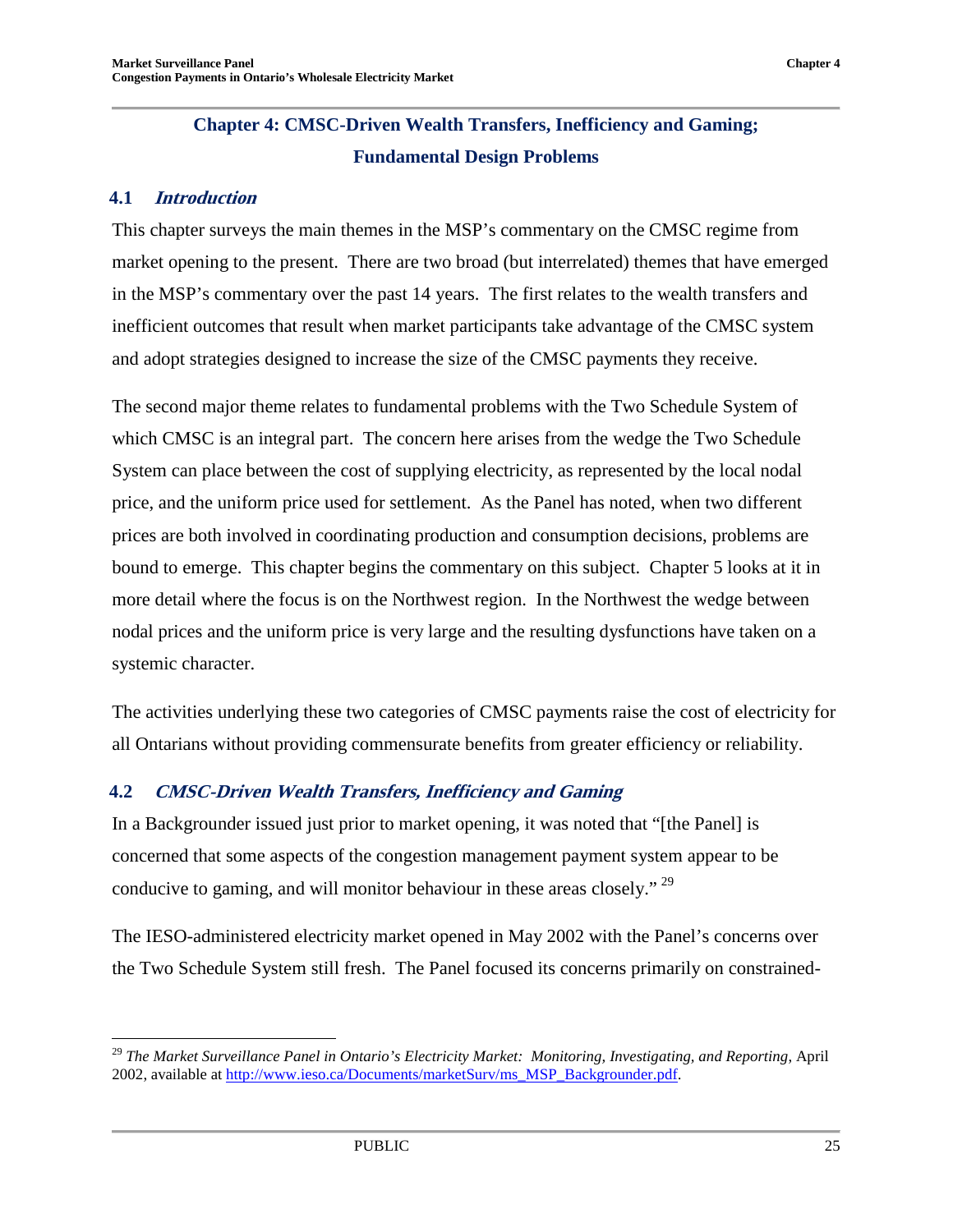off CMSC which, in the Panel's view, were both hard to justify, and particularly susceptible to gaming.

#### <span id="page-31-0"></span>**4.3 The Panel`s Constrained-off CMSC Consultation**

*In the opinion of the Panel, if the MCP is sufficient compensation for supplying energy it must also be sufficient compensation for not supply it.* [30](#page-31-1)

CMSC payments to suppliers (generators and importers) are based on the difference between the MCP and a supplier's offer price. If a generator is constrained down or off, its CMSC payments become larger, the lower its offer price.

| How the CMSC Formula Works for a Supplier (Generator or Importer) |                                                                                                                                                                                                                                                                                                                                                                                                                                                                                                                              |  |  |  |  |
|-------------------------------------------------------------------|------------------------------------------------------------------------------------------------------------------------------------------------------------------------------------------------------------------------------------------------------------------------------------------------------------------------------------------------------------------------------------------------------------------------------------------------------------------------------------------------------------------------------|--|--|--|--|
| $CMSC = (MCP - Offer Price)$ x $(MQ - DQ)$                        |                                                                                                                                                                                                                                                                                                                                                                                                                                                                                                                              |  |  |  |  |
|                                                                   |                                                                                                                                                                                                                                                                                                                                                                                                                                                                                                                              |  |  |  |  |
| Lost profit per constrained-off MWh                               | Number of constrained-off MWhs                                                                                                                                                                                                                                                                                                                                                                                                                                                                                               |  |  |  |  |
|                                                                   | Some intuition: when a supplier is constrained down the CMSC formula says "You (the supplier) can<br>supply energy at a cost lower than the market price but I (the IESO) have determined that the grid cannot<br>accommodate that electricity. Under the Two Schedule System I will compensate you for your lost profit<br>opportunity with constrained-off CMSC." The lower is the supplier's offer price, the higher is the<br>presumed lost profit on constrained-off output, and therefore the higher the compensation. |  |  |  |  |
| these other cases.                                                | The above reflects the original intent of CMSC – compensation for grid congestion. However there are<br>many other reasons why MQ and DQ can differ and the Two Schedule System pays CMSC for all of                                                                                                                                                                                                                                                                                                                         |  |  |  |  |
| calculate CMSC payments, but it captures the essentials.          | Note: MCP = market clearing price; MQ = supplier's market quantity schedule; DQ = supplier's dispatch<br>quantity schedule. The formula above is a highly simplified version of the formula actually used to                                                                                                                                                                                                                                                                                                                 |  |  |  |  |

<span id="page-31-1"></span> <sup>30</sup> *Market Surveillance Panel Report: Constrained Off Payments and Other Issues in the Management of Congestion,* July 2003, page 5, available at [http://www.ontarioenergyboard.ca/documents/msp/consultation\\_ms\\_cmsc\\_030703.pdf.](http://www.ontarioenergyboard.ca/documents/msp/consultation_ms_cmsc_030703.pdf)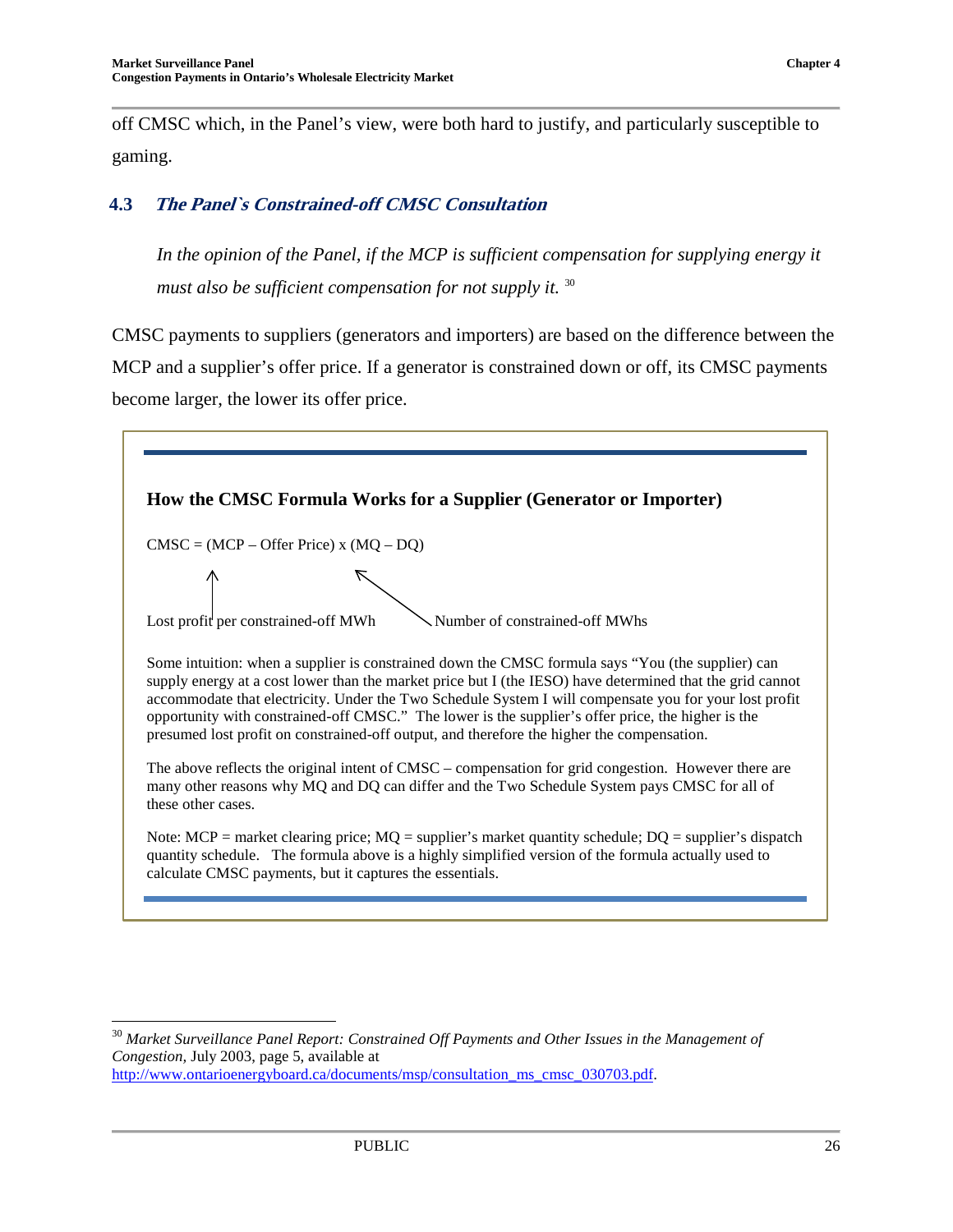In 2003 the Panel conducted a review and consultation on constrained-off CMSC that produced a discussion paper<sup>[31](#page-32-0)</sup> and a final report.<sup>[32](#page-32-1)</sup> In the discussion paper the Panel reviewed the various arguments put forward for constrained-off CMSC payments, but could not find any scenarios where the payments enhanced the efficient operation of the market. In the Panel's view, significant effects running counter to efficiency were very likely to ensue, for example:

*…constrained-off payments make it unnecessary for existing generators to consider ways in which they might work to increase transmission capacity to get their product to market. So long as they are receiving their offer price for not producing, they have no incentive to lobby for, or to invest in, expanded or alternative transmission facilities.*[33](#page-32-2)

Indeed the Panel's logic expressed above can go further. Given the potential to induce larger constrained-off CMSC payments with low or negative offer prices, generators in an oversupplied region might prefer not to have more transmission capacity built, and the region might be viewed, perversely, as the most desirable location for new generation investment. In other words, normal incentives to lobby for better transmission infrastructure to enable one's product to reach the market can, in the Two Schedule System, go into reverse.

Ultimately, the Panel recommended that constrained-off CMSC payments be eliminated entirely, and short of that, CMSC payments to constrained-off supply resources offering at negative prices be based on a replacement offer price of \$0/MWh. This would limit CMSC payments to a maximum of the HOEP for each MWh of energy not produced.

<span id="page-32-0"></span> <sup>31</sup> See Market Surveillance Panel Discussion Paper, *Congestion Management Settlement Credits (CMSC) in the IMO-Administered Electricity Market: Issues related to constrained off payments to generators and imports*,

February 2003, available at <br>http://www.ontarioenergyboard.ca/documents/msp/consultation\_discussionpaper 180203.pdf.

<span id="page-32-1"></span><sup>&</sup>lt;sup>[32](http://www.ontarioenergyboard.ca/documents/msp/consultation_discussionpaper_180203.pdf)</sup> See Market Surveillance Panel Report: Constrained Off Payments and Other Issues in the Management of *Congestion, July 2003, available at http://www.ontarioenergyboard.ca/documents/msp/consultation ms cmsc 030703.pdf.* 

<span id="page-32-2"></span><sup>&</sup>lt;sup>33</sup> Market Surveillance Panel Discussion Paper, *Congestion Management Settlement Credits (CMSC) in the IMO-Administered Electricity Market: Issues related to constrained off payments to generators and imports*, February 2003, page 18, available at

[http://www.ontarioenergyboard.ca/documents/msp/consultation\\_discussionpaper\\_180203.pdf.](http://www.ontarioenergyboard.ca/documents/msp/consultation_discussionpaper_180203.pdf)..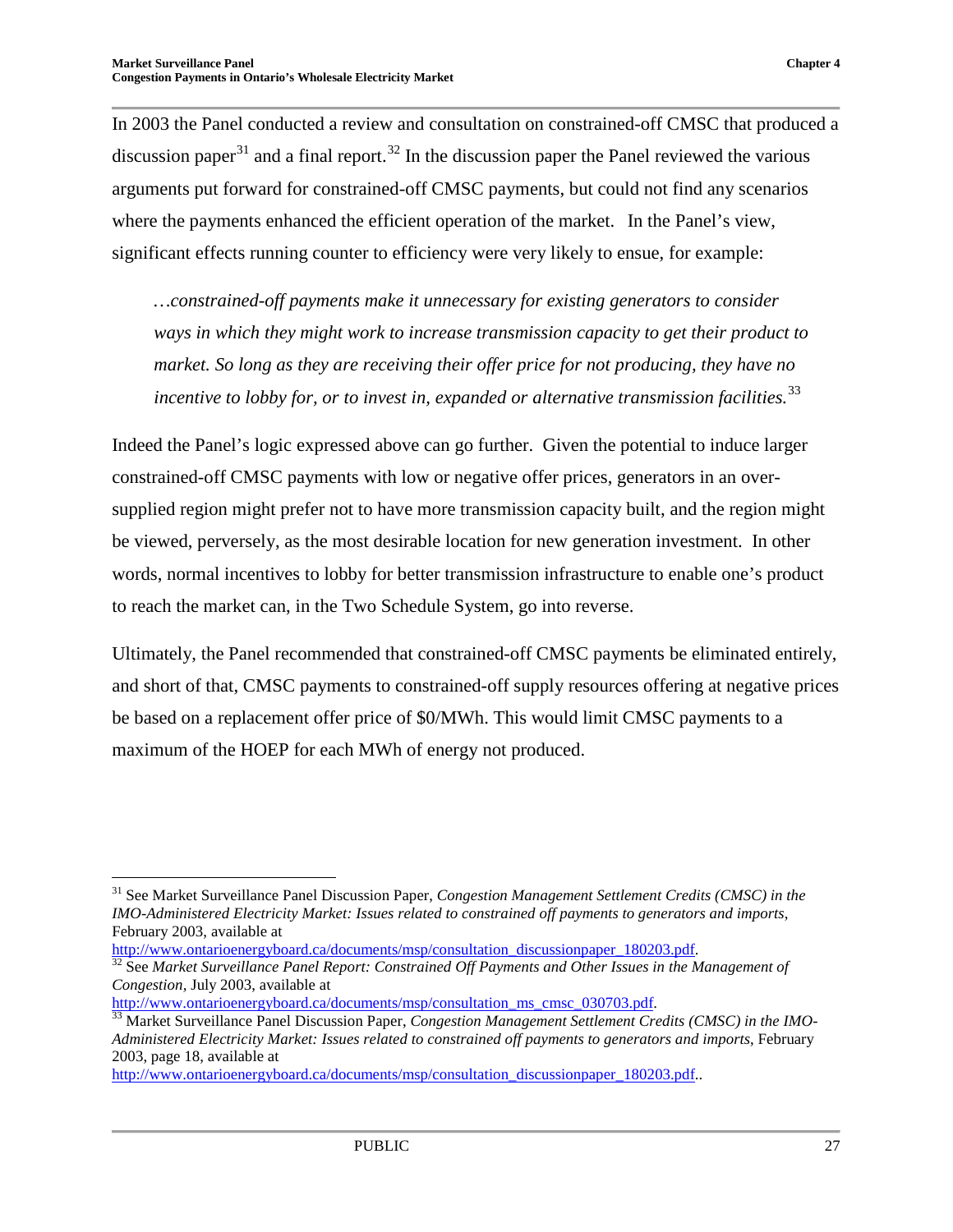#### <span id="page-33-0"></span>**4.4 The IESO's 2003 Urgent Market Rule Amendment**

The IESO implemented the Panel's recommendation to replace negative offer prices for constrained-off CMSC purposes in an urgent market rule amendment made in June 2003. The IESO's move was partly in response to unfolding events as in early 2003 a generator market participant began to earn very large constrained-off CMSC payments based on negative offer prices.

As part of this urgent rule amendment the IESO characterized the original intent of CMSC payments:

*The original intent of CMSC payments within the regime of Ontario uniform pricing is to keep a market participant whole with respect to the profit implied by its market schedule where the market participant has been subject to a constraining dispatch instruction and thereby encourage compliance with dispatch instructions.*[34](#page-33-2)

This statement of the original intent of CMSC is different from the intent expressed by the Market Design Committee in its Final Report of June 29, 1999. The key difference in the IESO's statement is that it is not referenced to *transmission congestion*, and therefore seems to leave open the possibility of paying CMSC when there is a difference between the market and dispatch schedules *caused by any reason*. As this report has shown, the original, limited mandate for CMSC payments as expressed by the Market Design Committee has given way to a greatly expanded set of reasons for paying it.

#### <span id="page-33-1"></span>**4.5 Self-induced CMSC**

*With respect to CMSC payments induced by dispatch deviation, the CMSC results from the participant's own action and is not attributable to any system characteristics. It is in fact compensation for non-compliance and is particularly hard to justify.*[35](#page-33-3)

<span id="page-33-2"></span> <sup>34</sup> Urgent market rule amendment MR-00239-R00, *Eliminate CMSC Payments Associated with Negative Priced Offers, June 26, 2003, page 2, available at [http://www.ieso.ca/Documents/mr/mr\\_00239-R00\\_URAC.pdf.](http://www.ieso.ca/Documents/mr/mr_00239-R00_URAC.pdf)*  $^{35}$  Market Surveillance Panel Discussion Paper, *Congestion Management Settlement Credits (CMSC) in the IMO-*

<span id="page-33-3"></span>*Administered Electricity Market: Issues related to constrained off payments to generators and imports*, February 2003, page 23, available at

[http://www.ontarioenergyboard.ca/documents/msp/consultation\\_discussionpaper\\_180203.pdf.](http://www.ontarioenergyboard.ca/documents/msp/consultation_discussionpaper_180203.pdf)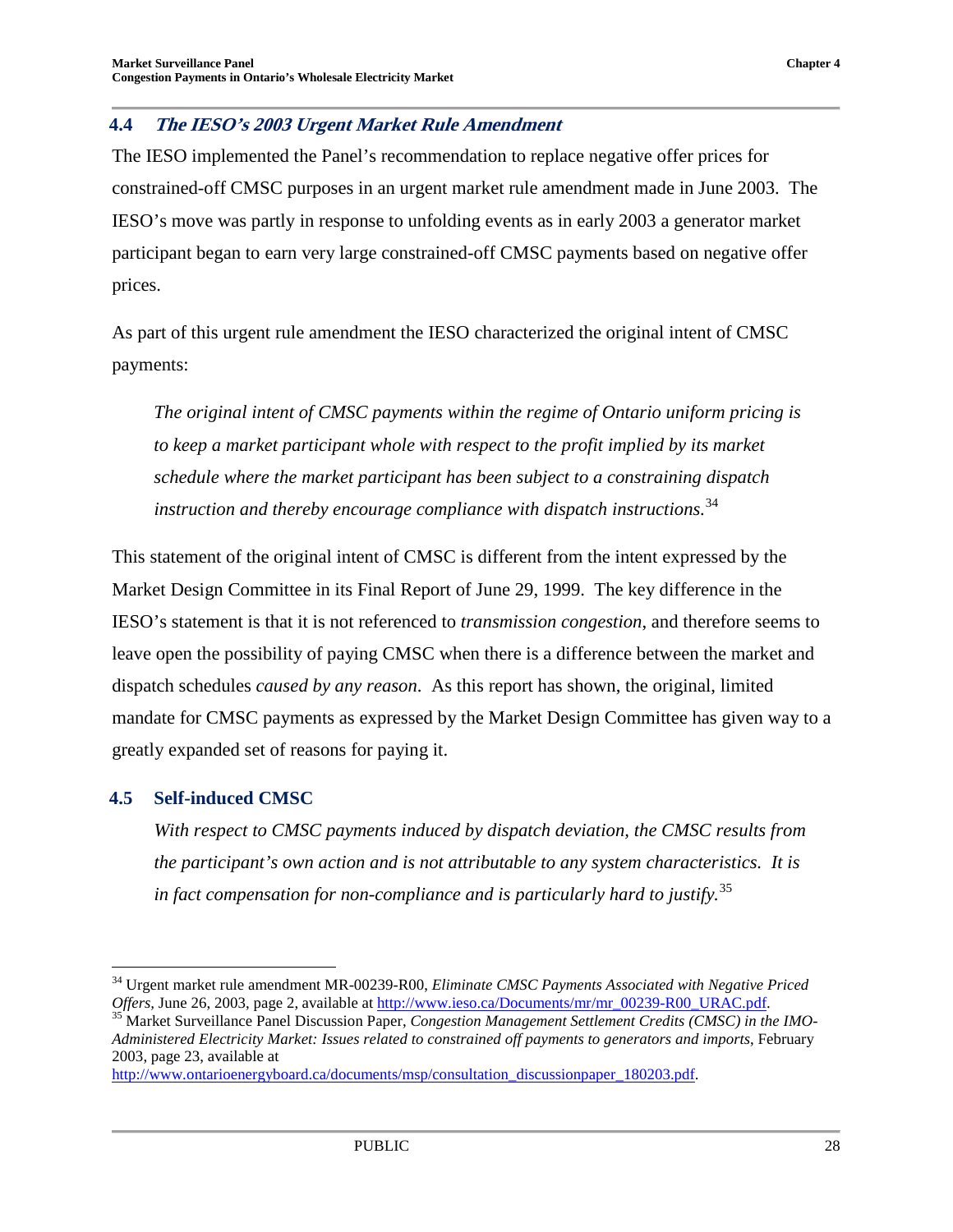Perhaps no other topic has attracted the Panel's attention as frequently as self-induced CMSC. Self-induced CMSC are CMSC payments that arise because of technical limitations of the participant or actions of the participant, and not because of congestion on the IESO-controlled grid.

A participant can induce CMSC by taking an action that causes its market schedule and dispatch schedule quantities to differ. CMSC gets paid automatically even though transmission congestion was not the cause of the difference in the schedules. Moreover, the participant can magnify the effect of the schedule difference on the size of its CMSC payments by altering its offer or bid price to widen the differential between the market price and its offer or bid price.

The simplest route to self-induced CMSC is "dispatch deviation" where a participant fails to accurately follow its dispatch instruction.<sup>[36](#page-34-0)</sup> Examples are ramping to a new output (or consumption) level at a rate somewhat slower than instructed; or delaying the start of a ramp by a few intervals. Even more obvious is to run at a flat output level that is somewhat different from the instructed level.

The Panel proposed that all such CMSC payments be stopped. The IESO responded with a market rule amendment in December, 2003, "…which effectively states that a dispatchable load facility is not entitled to CMSC resulting from the facility's own equipment or operational limitations"<sup>[37](#page-34-1)</sup> but did not create the mechanisms to fully implement this principle. Self-induced CMSC has continued to be a major concern of the Panel through the life of the market.

Generators were not subject to this rule amendment as the IESO held that the computation of self-induced CMSC for generators would be too complex.<sup>[38](#page-34-2)</sup>

<span id="page-34-1"></span> $\frac{37}{37}$  $\frac{37}{37}$  $\frac{37}{37}$  Market Surveillance Panel June 2004 Monitoring Report, page 102, available at [http://www.ontarioenergyboard.ca/documents/msp/panel\\_mspreport\\_imoadministered\\_140604.pdf.](http://www.ontarioenergyboard.ca/documents/msp/panel_mspreport_imoadministered_140604.pdf) Also see the IESO's Market Rule Amendment Proposal (December 2003), available at:

<span id="page-34-0"></span><sup>&</sup>lt;sup>36</sup> Some variation around the dispatch instruction is permitted, referred to as the "compliance dead band". See Market Rule Interpretation Bulletin IMO-\_MKRI\_0001, available at http://www.ieso.ca/imoweb/pubs/interpretBulletins/ib IMO MKRI 0001.pdf.

<span id="page-34-2"></span>[http://www.ieso.ca/Documents/Amend/mr/mr\\_00195-R00-R06\\_BA.pdf.](http://www.ieso.ca/Documents/Amend/mr/mr_00195-R00-R06_BA.pdf)<br><sup>[38](http://www.ieso.ca/Documents/Amend/mr/mr_00195-R00-R06_BA.pdf)</sup> Market Surveillance Panel June 2004 Monitoring Report, pages 102-103, available at [http://www.ontarioenergyboard.ca/documents/msp/panel\\_mspreport\\_imoadministered\\_140604.pdf.](http://www.ontarioenergyboard.ca/documents/msp/panel_mspreport_imoadministered_140604.pdf)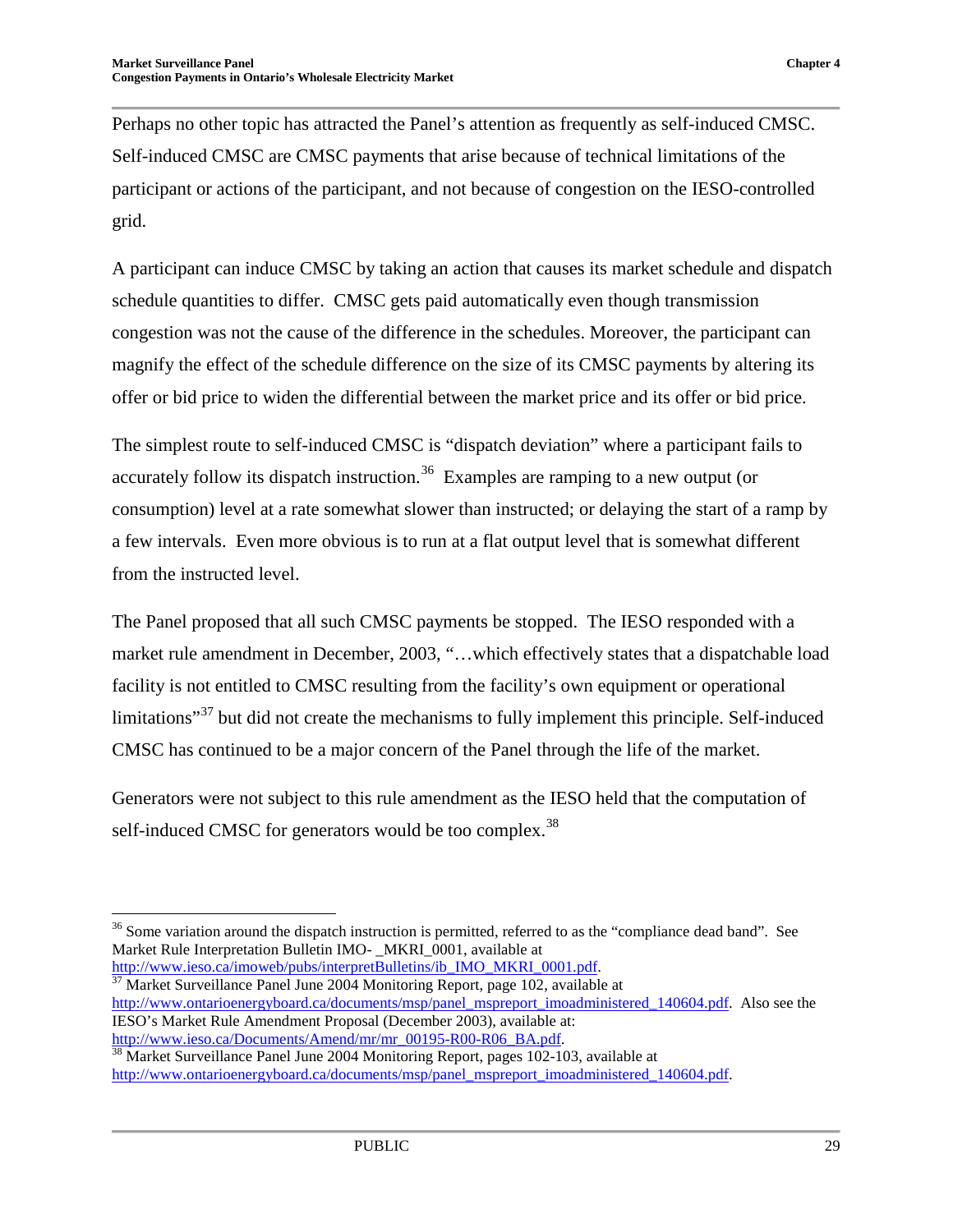The Panel's July 2008 Monitoring Report (for the period October 2007 to April 2008) noted growing instances of self-induced CMSC payments to generators via dispatch deviations.<sup>39</sup> This observed behaviour contradicted the fundamental rationale for CMSC that it ensures reliability through dispatch compliance.

The July 2008 Monitoring Report noted that dispatch deviations by generators were becoming a more regular feature of the market. Also, the Panel noted that constrained-off CMSC was now typically about \$7.6 million per month, or about 60% higher than constrained-on CMSC at \$4.8 million per month. The Panel reiterated its recommendation for the IESO to review constrainedoff CMSC with a view to its discontinuation.

#### <span id="page-35-0"></span>**4.6 Ramp-down CMSC**

*The price a generator offers when shutting-down may be strategic.*[40](#page-35-2)

The above quote from the Panel's January 2009 Monitoring Report is the Panel's first comment on *ramp-down CMSC* and, in hindsight, a classic of understatement. This issue would grow to become the most frequently discussed CMSC matter addressed by the Panel. The report noted that fossil fired generators were able to induce sizable CMSC payments each time they "ramped" output down. Over a two year period from December 2006 to November 2008 gas-fired generators induced almost \$6.9 million in CMSC payments while ramping down to the end of their production run.

Ramp-down CMSC is a result of the 3-times ramp rate assumption in the market schedule which causes schedule differences, and CMSC payments, whenever a facility is ramping to a different level of output or consumption. It also reflects the assumption in the market rules on CMSC calculation that market participants offer and bid at marginal costs of production or marginal benefits of consumption.

Ramp down CMSC is also a prime example of CMSC mission creep. When the IESO began to stakeholder a solution to ramp-down CMSC in 2015 generators argued that they faced higher

<span id="page-35-1"></span><sup>&</sup>lt;sup>39</sup> Market Surveillance Panel July 2008 Monitoring Report, pages 203-205, available at [http://www.ontarioenergyboard.ca/oeb/\\_Documents/MSP/msp\\_report\\_200807.pdf.](http://www.ontarioenergyboard.ca/oeb/_Documents/MSP/msp_report_200807.pdf) 40 Market Surveillance Panel January 2009 Monitoring Report, page 214, available at

<span id="page-35-2"></span>[http://www.ontarioenergyboard.ca/oeb/\\_Documents/MSP/msp\\_report\\_200901.pdf.](http://www.ontarioenergyboard.ca/oeb/_Documents/MSP/msp_report_200901.pdf)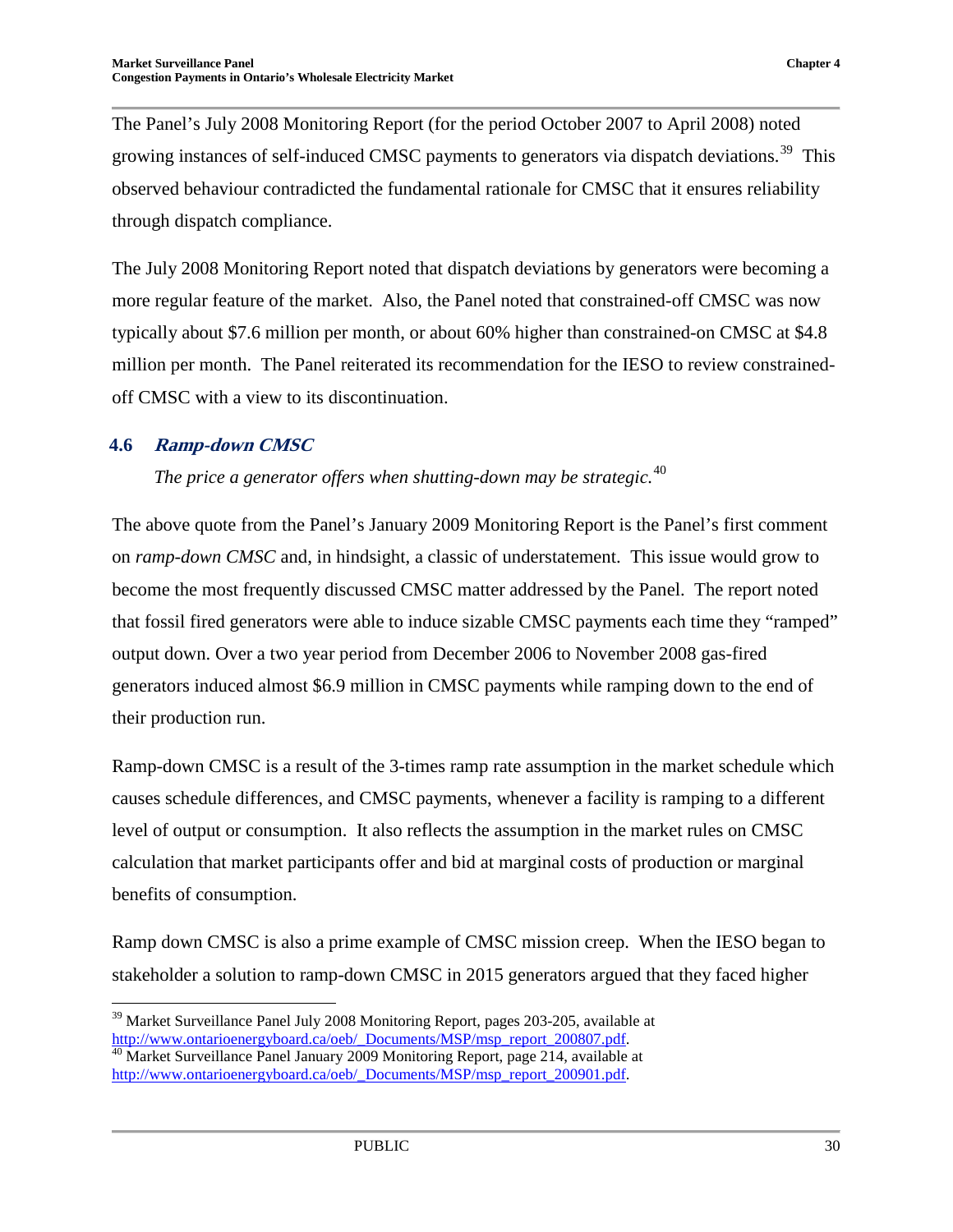operating costs when ramping down at the end of their production day, and that the associated CMSC was a legitimate compensation for these extra costs. This concept was embedded in the ultimate solution to ramp-down CMSC that, in the Panel's view, effectively recreates ramp down CMSC under a different name.

#### <span id="page-36-0"></span>**4.6.1 Ramping Down Generators**

There are two ways that generators come offline in Ontario's wholesale electricity market. A generator may be dispatched off by the IESO's scheduling algorithm as demand declines and/or other less expensive sources of supply are available, thereby rendering the generator's offers no longer economic. Alternatively, generators sometimes choose the point in time at which they want to come offline for their own business reasons. This can be achieved by submitting an offer price higher than its usual operating offer in order to increase the likelihood that the generator is not scheduled in the constrained dispatch schedule.

As the generator ramps down its market schedule drops faster than its dispatch schedule because of the 3-times ramp rate assumption. The resulting constrained-on CMSC payments are larger the higher is the generator's offer price. Thus the generator can use its offer price when ramping down to influence the size of its CMSC payment – and, when ramping down, the generator is not subject to any competitive discipline to keep its offers close to its marginal cost. Some generators employed extremely high offer prices when ramping down and garnered very large CMSC payments as a result.

#### <span id="page-36-1"></span>**4.6.2 The Panel's Monitoring Document and the IESO's Recent Rule Amendments**

The Panel's January 2010 and August 2010 Monitoring Reports repeated concerns about rampdown CMSC and noted that ramp-down CMSC payments were continuing at a rate of \$1 million per month. The Panel also reiterated previous calls for the IESO to pursue a rules-based solution to this form of self-induced CMSC. $41$ 

In August 2011 the Panel released a Monitoring Document that provided guidance to market participants regarding the level of offer prices that would not normally trigger a gaming

<span id="page-36-2"></span><sup>&</sup>lt;sup>41</sup> Market Surveillance Panel August 2010 Monitoring Report, pages 271-273, available at [http://www.ontarioenergyboard.ca/oeb/\\_Documents/MSP/MSP\\_Report\\_20100830.pdf.](http://www.ontarioenergyboard.ca/oeb/_Documents/MSP/MSP_Report_20100830.pdf)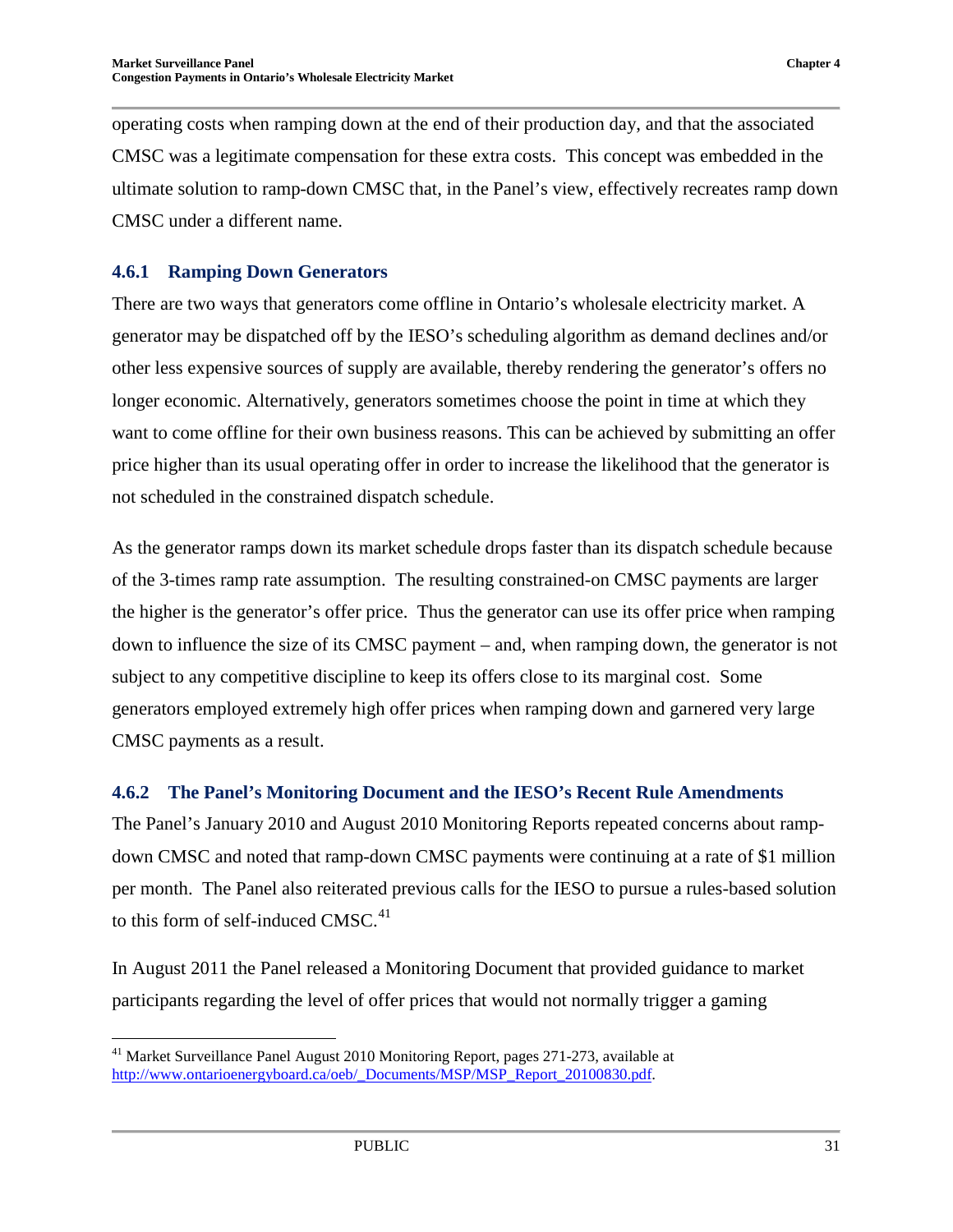investigation if a generator raises its offer price to signal an intention to come offline for *bona fide* business reasons. These offer prices would nevertheless ensure, with a high degree of certainty, that the generator would be scheduled to come offline.

Most generators responded by lowering the offer prices they used to signal their intention to come offline. The Panel's April 2012 and June 2013 Monitoring Reports noted sizeable reductions in ramp-down CMSC payouts by as much as two-thirds of the total. However, the June 2013 Monitoring Report also noted that ramp-down CMSC payments were continuing, albeit at a much reduced level, and that the bulk of the continuing payments were related to offer prices that exceeded the guidance provided in the Panel's Monitoring Document.

In February 2015 the IESO presented a market rule amendment submission to its Technical Panel that outlined a rules-based solution to ramp-down CMSC. After some refinements carried out by the Technical Panel, the IESO's proposal was adopted by the IESO Board on June 24, 2015. This rule amendment came into effect in December 2016.

The IESO's approach replaces CMSC for ramping down generators with an alternative payment mechanism called the "ramp-down settlement amount" which is the lesser of conventional CMSC or a "ramp-down settlement amount" amount (RDSA). RDSA is calculated in a similar fashion to CMSC. However, a major difference is that the generator's offer price is replaced with its offer price from the hour before ramp-down begins multiplied by  $1.3<sup>42</sup>$  $1.3<sup>42</sup>$  $1.3<sup>42</sup>$ . The hour before ramp-down offer price is intended to reflect the generator's steady state cost of operating and to be free of any inflation of the offer intended to self-induce higher CMSC payments.

The Panel has indicated a degree of concern about the potential for generators to game this approach to ramp-down CMSC possibly by submitting artificially slow ramp rates. The IESO has indicated that it will work closely with the Panel to monitor outcomes associated with this rule amendment. The IESO indicates that it would propose further clawback capabilities in the market rules for some generators who raise their offer prices in the hour preceding ramp-down.

<span id="page-37-0"></span> $42$  More specifically, the 1.3 multiplier applies to MWs below the generator's Minimum Loading Point (MLP). Offers on MWs above the MLP are not multiplied.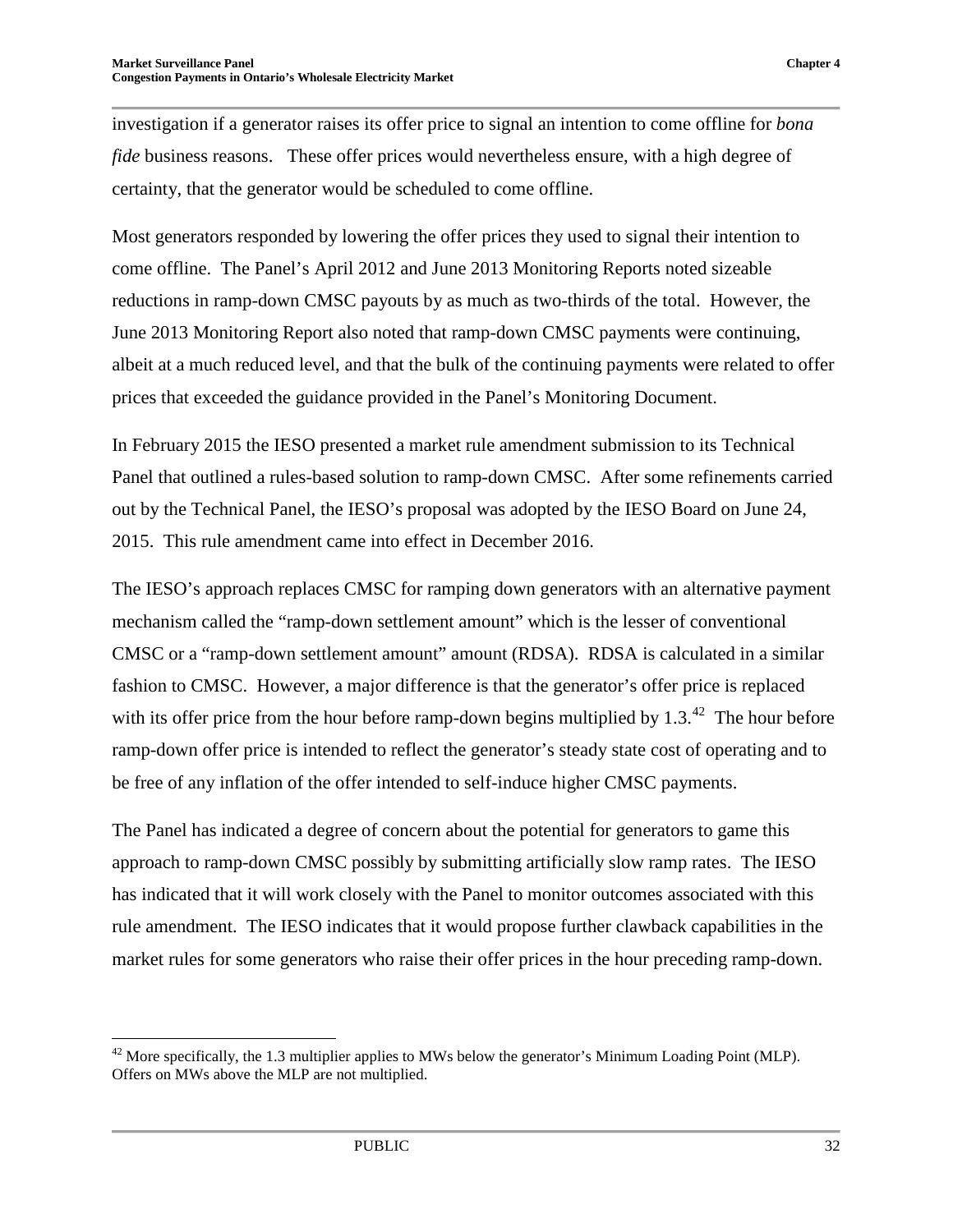#### <span id="page-38-0"></span>**4.7 Gaming**

#### <span id="page-38-1"></span>**4.7.1 The Panel's Framework for Gaming Investigations**

The Panel describes its framework for gaming investigations in the following way:

"The Panel's mandate includes investigations in relation to conduct that may constitute an abuse of market power or gaming. In the course of providing a framework for analyzing market power issues, the Panel has noted that gaming is a separate concept (which may or may not overlap with market power concerns) that encompasses, among others, market manipulation and conduct that involves the following four elements:

- a defect in the market design, poorly specified rules or procedures or a gap in the Market Rules or procedures (collectively referred to as a market defect);
- exploitation of the market defect by the market participant;
- profit or other benefit to the market participant; and
- expense or disadvantage to the market."<sup>[43](#page-38-2)</sup>

The Panel has completed two investigations that found gaming had occurred. The first one concerned a gas-fired generating station located near Sarnia, Ontario. The second concerned two dispatchable loads. In both cases the amounts of money found to have been gamed by the market participants related largely to CMSC paid during ramping periods.

#### *Market Defects Identified in Investigations*

The market defects identified in the two investigations were very similar. They were the selfinduced CMSC Defect (CMSC is paid for all schedule differences, whatever the cause); and the assumptions that offer and bid prices reflect marginal cost and benefit. The specifics of these market defects were discussed in Chapter 2.

<span id="page-38-2"></span> <sup>43</sup> See Market Surveillance Panel, *Report on an Investigation into Possible Gaming Behaviour Related to Infeasible Import Transactions Offered by West Oaks NY/NE LP on the Manitoba-Ontario Intertie*, available at [http://www.ontarioenergyboard.ca/oeb/\\_Documents/MSP/MSP\\_Report\\_Investigation\\_WestOaks\\_20121022.pdf,](http://www.ontarioenergyboard.ca/oeb/_Documents/MSP/MSP_Report_Investigation_WestOaks_20121022.pdf) and Market Surveillance Panel, *Report on an Investigation into Possible Gaming Behaviour Related to Infeasible Import Transactions Offered by TransAlta Energy Marketing Corp. on the Manitoba-Ontario Intertie*, available at [http://www.ontarioenergyboard.ca/oeb/\\_Documents/MSP/MSP\\_Report\\_Investigation\\_TranAlta\\_20121022.pdf,](http://www.ontarioenergyboard.ca/oeb/_Documents/MSP/MSP_Report_Investigation_TranAlta_20121022.pdf) both released October 22, 2012.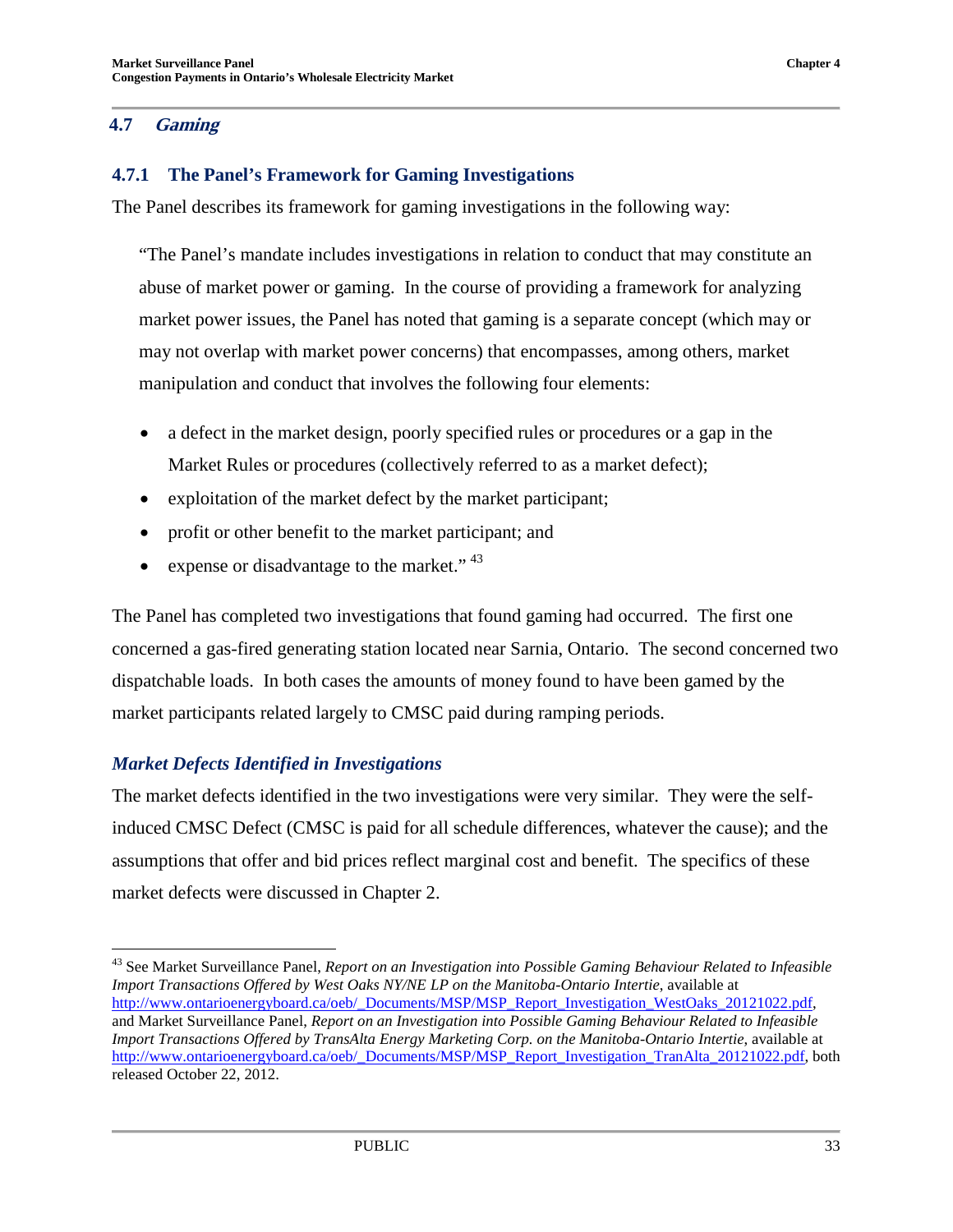## *The Greenfield Energy Centre Investigation*<sup>[44](#page-39-1)</sup>

The Panel investigated three distinct behaviours carried out by Greenfield Energy Centre LP (GEC) in 2010-2011 and found that two of them did not constitute gaming as there were reasonable explanations for why they were carried out. However, the third behaviour – submission of an increased offer price to signal intent to shut down – was found to be gaming. The Panel found that GEC's high offer prices had resulted in a profit or benefit of about \$432,000 in CMSC payments. While GEC did not agree with the Panel's findings, it voluntarily repaid the amount to the IESO.

#### *The Abitibi and Bowater Investigation*<sup>[45](#page-39-2)</sup>

In this case the Panel found that Abitibi-Consolidated Company of Canada and Bowater Canadian Forest Products Inc., two affiliated dispatchable loads located in the Northwest, had self-induced a total of \$20.4 million in CMSC payments. They achieved this through different behaviours, including by inducing differences between their market and dispatch schedules and setting extremely high bid prices in order to guarantee very large CMSC payments. This was mostly done via ramping – changing from one level of consumption to another – and taking actions to cause the schedule differences to persist longer than otherwise would be the case.

The two dispatchable loads represent only about 20% of Ontario's dispatchable load capability but the \$20.4 million paid to them compares to \$590,000 of net CMSC payments made to all other dispatchable loads in Ontario over the same period – in other words these two dispatchable loads received 97% of the CMSC paid to all dispatchable loads.

#### <span id="page-39-3"></span><span id="page-39-0"></span>**4.8 Some Inefficient Outcomes Related to CMSC Payments**

*A regime, such as the present one, in which we sell energy at one price while producing it at another price is bound to be problematic.*[46](#page-39-3)

<span id="page-39-1"></span><sup>&</sup>lt;sup>44</sup> Market Surveillance Panel, *Report on an Investigation into Possible Gaming Behaviour Related to Congestion Management Settlement Credit Payments by Greenfield Energy Centre LP*, July 2014, available at http://www.ontarioenergyboard.ca/oeb/ Documents/MSP/MSP Report Investigation Greenfield 20140717.pdf.

<span id="page-39-2"></span><sup>&</sup>lt;sup>[45](http://www.ontarioenergyboard.ca/oeb/_Documents/MSP/MSP_Report_Investigation_Greenfield_20140717.pdf)</sup> Market Surveillance Panel, Report on an Investigation into Possible Gaming Behaviour Related to Congestion *Management Settlement Credit Payments by Abitibi-Consolidated Company of Canada and Bowater Canadian Forest Products Inc.*, February 2015, available at

[http://www.ontarioenergyboard.ca/oeb/\\_Documents/MSP/MSP\\_Investigation\\_Report\\_CMSC\\_Abitibi\\_Bowater\\_20](http://www.ontarioenergyboard.ca/oeb/_Documents/MSP/MSP_Investigation_Report_CMSC_Abitibi_Bowater_2015.pdf) [15.pdf.](http://www.ontarioenergyboard.ca/oeb/_Documents/MSP/MSP_Investigation_Report_CMSC_Abitibi_Bowater_2015.pdf)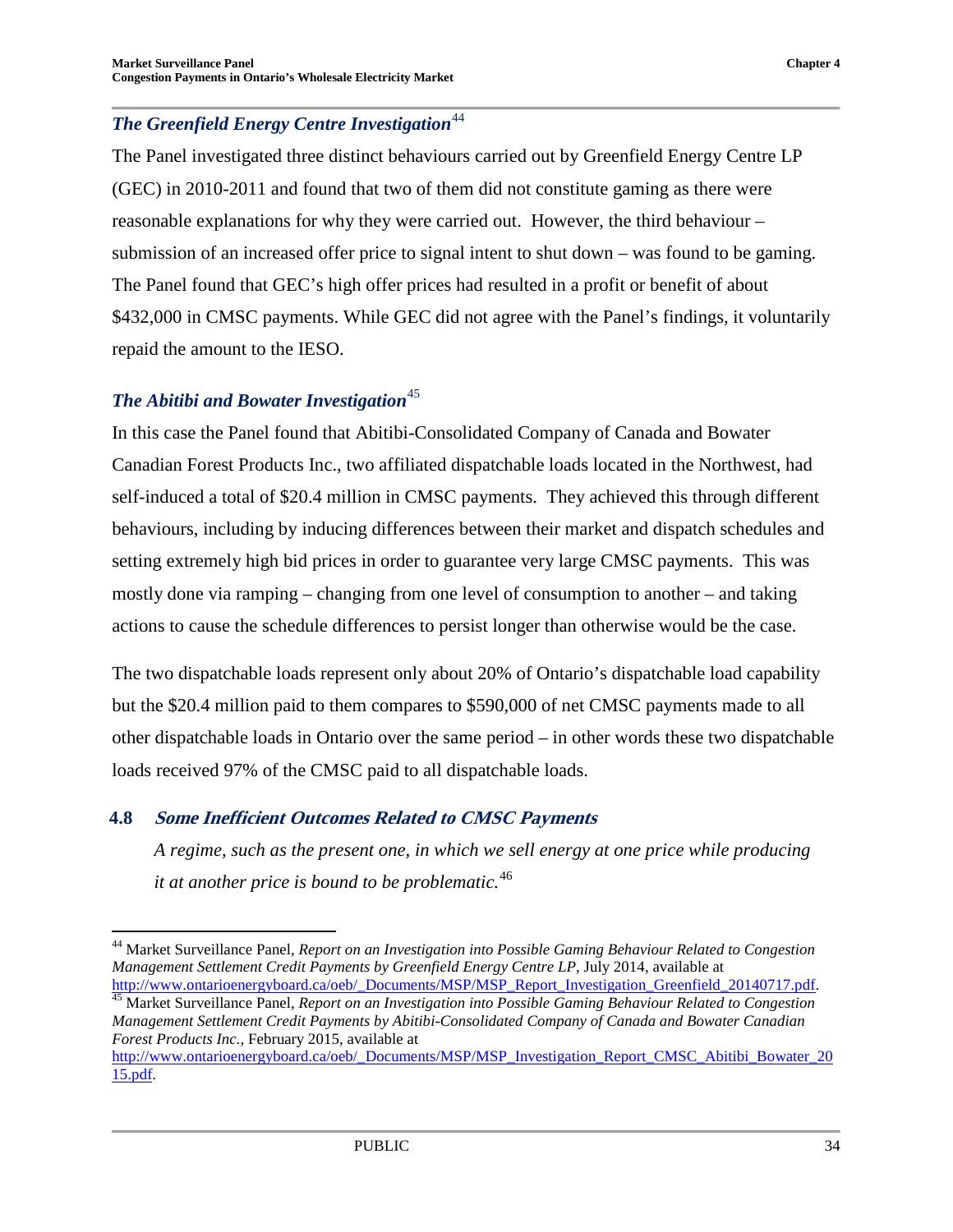Economists are quick to take note of any situation where a wedge is driven between the price consumers of a good or service pay, and the costs at the margin of producing that good or service. This situation is one of inefficiency – there are gains from trade that are not being fully exploited, either because too little or too much of a commodity is produced and consumed.

This phenomenon is built into the Two Schedule System and then compounded by the CMSC system of congestion out-of-market payments. The price – cost wedge will drive its own set of inefficient outcomes as will the availability of the out-of-market payments themselves. The next few sections look at some examples.

#### <span id="page-40-0"></span>**4.8.1 CMSC-driven Inefficiencies at the Interties**

#### *Inefficient Exports to New York*

The Panel's June 2006, December 2006, and August 2007 Monitoring Reports analyzed in detail the phenomenon of inefficient exports on the New York intertie.<sup> $47$ </sup> The inefficiency associated with these transactions is a direct consequence of the discrepancy between the price that an exporter pays to buy power– the uniform  $HOEP<sup>48</sup>$  $HOEP<sup>48</sup>$  $HOEP<sup>48</sup>$  – and the cost of supplying that electricity for export. In the reports the Panel distinguished between privately efficient and socially efficient exports. An export to New York is privately efficient if the price at which an exporter buys power (the HOEP) is lower than the price in New York at which the exporter sells power. The same export may be socially inefficient if the true cost of supplying that export is higher than the New York delivered price.<sup>[49](#page-40-3)</sup>

<span id="page-40-1"></span> $\frac{47}{47}$  Market Surveillance Panel June 2006 Monitoring Report, pages 68-79, available at

[http://www.ontarioenergyboard.ca/documents/msp/msp\\_report\\_final\\_130606.pdf.](http://www.ontarioenergyboard.ca/documents/msp/msp_report_final_130606.pdf) Market Surveillance Panel December 2006 Monitoring Report, pages 104-110, available at

[http://www.ontarioenergyboard.ca/documents/msp/msp\\_report\\_final\\_20061222.pdf.](http://www.ontarioenergyboard.ca/documents/msp/msp_report_final_20061222.pdf) Market Surveillance Panel August 2007 Monitoring Report, pages 145-153, available at

<sup>&</sup>lt;sup>46</sup> Market Surveillance Panel December 2006 Monitoring Report, page 110, available at  $\frac{http://www.ontarioenergyboard.ca/documents/msp/msp$  report final 20061222.pdf.

[http://www.ontarioenergyboard.ca/documents/msp/msp\\_report\\_20070810.pdf.](http://www.ontarioenergyboard.ca/documents/msp/msp_report_20070810.pdf) The focus in these Monitoring Reports on New York should not be understood to mean that the problem was absent at other interties. The Panel merely focussed on this intertie.

<span id="page-40-2"></span> $48$  An exporter is able to buy at HOEP as long as the intertie is uncongested. If the intertie is congested the intertie price will diverge from the HOEP.

<span id="page-40-3"></span> $^{49}$  As the New York electricity market has a location marginal pricing design there is no wedge in that market between the price and cost – at least on account of a two schedule design.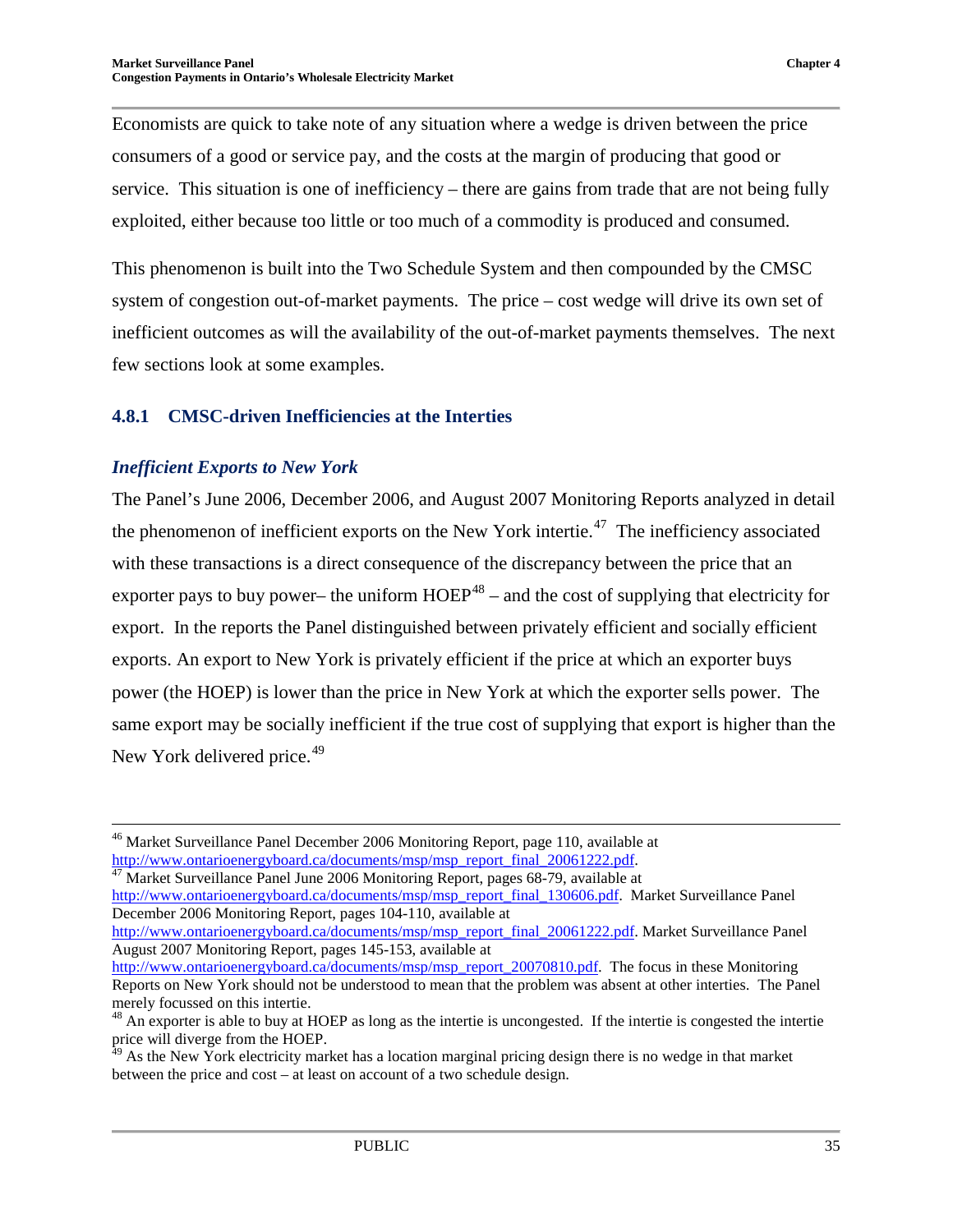Between January 2004 and October 2006 the Panel found that just under 70% of exported energy to New York was privately efficient, while under 50% was socially efficient. The Panel points out that the inefficient exports phenomenon is "…just one of the inefficiencies that can occur when the HOEP... differs from the incremental cost of energy at a given point in the province."<sup>[50](#page-41-0)</sup>

#### *Inefficient Imports into the Northwest[51](#page-41-1)*

Over the period from January 2009 to October 2010 there were 2,722,936 MWh of imports in the unconstrained schedule at the Manitoba intertie. Eighty-one percent of these imports were constrained off and thus were paid CMSC to not provide energy to Ontario.<sup>[52](#page-41-2)</sup> Of the remaining 741,535 MWh of imports that were actually in the constrained schedule – thus providing energy to Ontario - 71% or 528,798 MWh of these were inefficient in that they could have been sold to Minnesota and earned a price higher than the value of the energy in Ontario.

<span id="page-41-0"></span> <sup>50</sup> Market Surveillance Panel December 2006 Monitoring Report, page 104, available at [http://www.ontarioenergyboard.ca/documents/msp/msp\\_report\\_final\\_20061222.pdf](http://www.ontarioenergyboard.ca/documents/msp/msp_report_final_20061222.pdf) <sup>51</sup> Market Surveillance Panel February 2011 Monitoring Report, page 79, available at

<span id="page-41-2"></span><span id="page-41-1"></span>[http://www.ontarioenergyboard.ca/oeb/\\_Documents/MSP/MSP\\_Report\\_20110310.pdf.](http://www.ontarioenergyboard.ca/oeb/_Documents/MSP/MSP_Report_20110310.pdf)<br><sup>[52](http://www.ontarioenergyboard.ca/oeb/_Documents/MSP/MSP_Report_20110310.pdf)</sup> That such a high percentage of these market schedule imports were constrained off is indicative of "nodal price chasing" – a topic we will return to.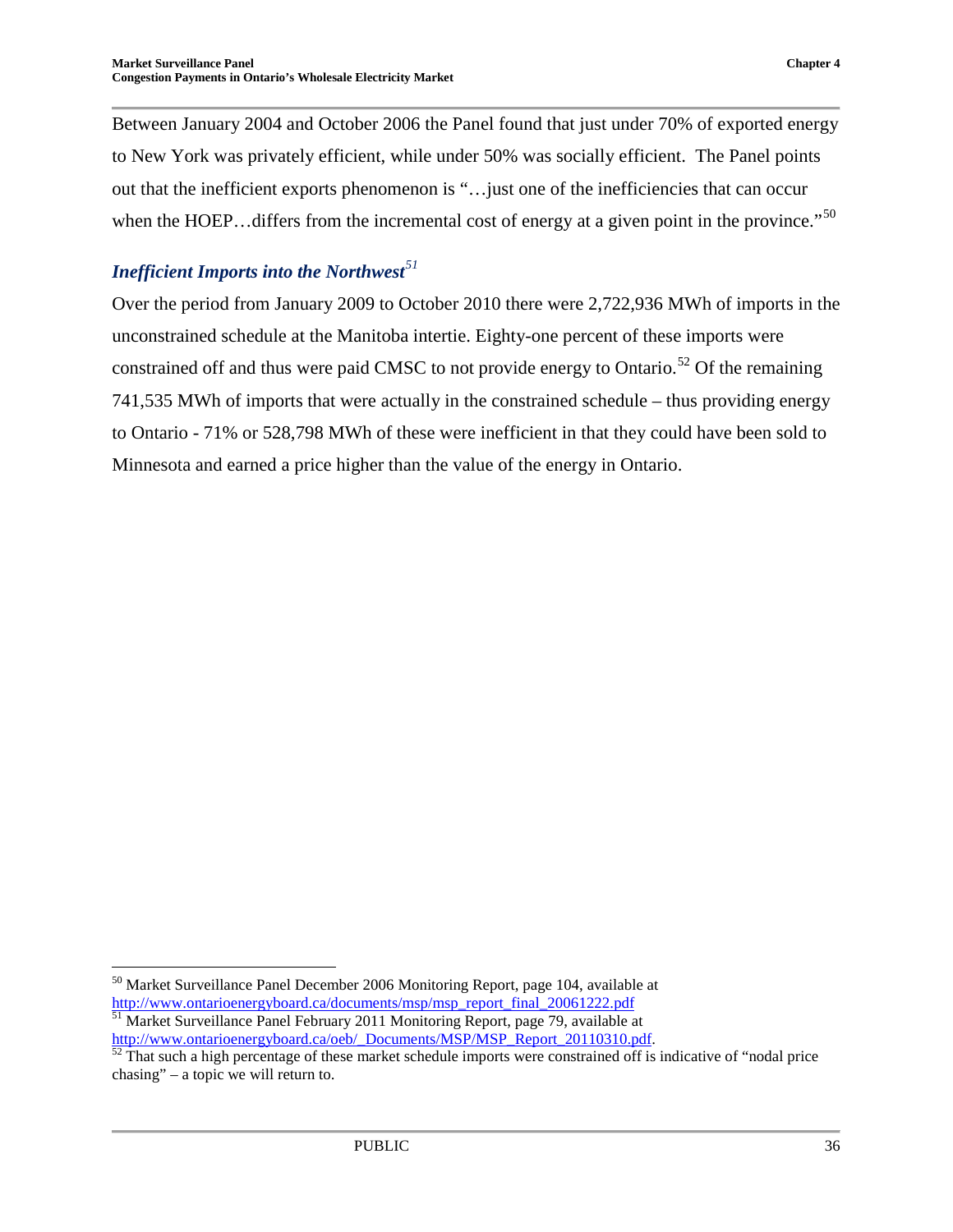#### **Chapter 5: Systemic Problems in the Northwest**

#### <span id="page-42-1"></span><span id="page-42-0"></span>**5.1 Introduction**

*The Panel has repeatedly reported on large CMSC payments made to market participants in the Northwest region, even though the area accounts for only a small portion of the total Ontario generation and load…The CMSC payments are major contributors to zonal prices which do not reflect actual marginal or opportunity costs of production or consumption.[53](#page-42-2)*

The problems identified in the previous chapter with regards to Ontario's Two Schedule System are amplified to a systemic level in the Northwest.

The region's significant imbalance between abundant energy supply, modest demand, (see Figure 5.1 below) and insufficient transmission capacity and export opportunities has created surplus supply conditions in the area. This surplus supply has led to persisting gaps between nodal prices in the region – the prices that are intended to reflect the true cost of supplying electricity on a locational basis – and the province-wide uniform MCP. As the Panel has noted many times in the past, this pattern of prices drives inefficient market outcomes and creates gaming opportunities that cause inappropriate transfers of wealth which, in turn, raises the cost of energy for the province as a whole.

The opportunity to exploit the nodal price / uniform price gap seems most easily available to energy traders – those entities active in the import and export of energy.

This chapter surveys the problems in the Northwest and the measures taken to address them. The remainder of this introduction provides a bulleted list of anomalous observations from the Northwest, and some high level explanation:

• Of the \$1.5 billion in CMSC payments made since market opening, the Northwest zone has attracted almost one third of this total<sup>54</sup>, despite holding only 4% of Ontario's

<span id="page-42-2"></span> $^{53}$  Market Surveillance Panel February 2011 Monitoring Report, page 70, available at http://www.ontarioenergyboard.ca/oeb/\_Documents/MSP/MSP\_Report\_20110310.pdf.

<span id="page-42-3"></span> $\frac{54}{100}$  $\frac{54}{100}$  $\frac{54}{100}$  Table 3-3 shows that CMSC paid to market participants in relation to internal transactions amounts to about 25% of total internal CMSC since market opening. If intertie CMSC is included, then CMSC paid to participants in the Northwest accounts for 30% of total CMSC since market opening.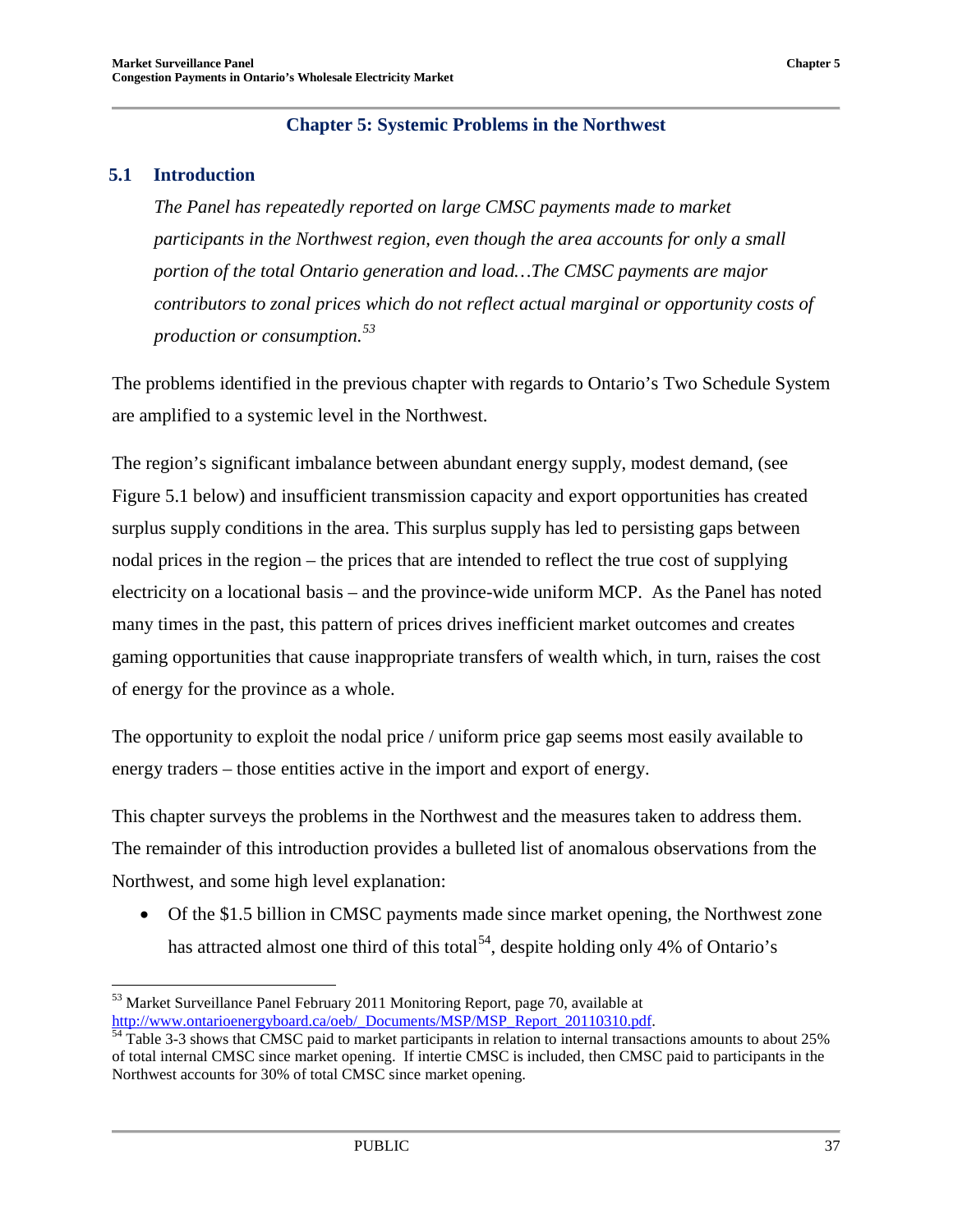generation capacity. Meanwhile, demand in the region has fallen to roughly 2% of total Ontario demand. [55](#page-43-0)

- Nodal prices in the Northwest the prices that are intended to reflect the true cost of supply in the region – have persisted at negative levels for several years. It is as if to say that generators must pay large amounts of money in order to produce a product that has positive economics costs; and that consumers must be paid to use a product they clearly value. In economic terms such outcomes are nonsensical – they cannot represent a lasting real economic equilibrium.
- Despite the above indications of excess supply and negative nodal prices, generators and importers in the region receive average effective prices, inclusive of CMSC payments, that exceed what generators and importers in the rest of the province receive. For importers in particular, the discrepancies between effective prices in the Northwest and the rest of the Province can be quite large.  $56$
- At the same time, dispatchable loads in the Northwest pay average effective prices that are discounted by the CMSC payments they receive. In the case of the dispatchable loads that were the subject of the Panel's gaming investigation, the CMSC payments were large enough to completely offset the prices they paid to consume electricity, effectively paying them to consume.<sup>[57](#page-43-2)</sup>
- Non-dispatchable loads in the region pay the same higher price as loads elsewhere in Ontario, despite the excess supply of power in the Northwest and the low or negative shadow prices. Thus these customers do not benefit from the low cost of power in the region.

<span id="page-43-0"></span><sup>&</sup>lt;sup>55</sup> Market Surveillance Panel January 2010 Monitoring Report, page 89, available at  $\frac{http://www.ontarioenergyboard.ca/oeb/~Documents/MSP/msp$  report 201001.pdf.

<span id="page-43-1"></span> $\frac{56}{26}$  $\frac{56}{26}$  $\frac{56}{26}$  Market Surveillance Panel February 2011 Monitoring Report, pages 70-73, available at [http://www.ontarioenergyboard.ca/oeb/\\_Documents/MSP/MSP\\_Report\\_20110310.pdf.](http://www.ontarioenergyboard.ca/oeb/_Documents/MSP/MSP_Report_20110310.pdf) As a result of the MR-00395-R00 market rule amendment this is changing. See discussion later in this chapter.

<span id="page-43-2"></span><sup>&</sup>lt;sup>57</sup> Market Surveillance Panel February 2011 Monitoring Report, pages 70-73, available at [http://www.ontarioenergyboard.ca/oeb/\\_Documents/MSP/MSP\\_Report\\_20110310.pdf.](http://www.ontarioenergyboard.ca/oeb/_Documents/MSP/MSP_Report_20110310.pdf) See Chapter 4 for a summary to the Panel's investigation into these two loads.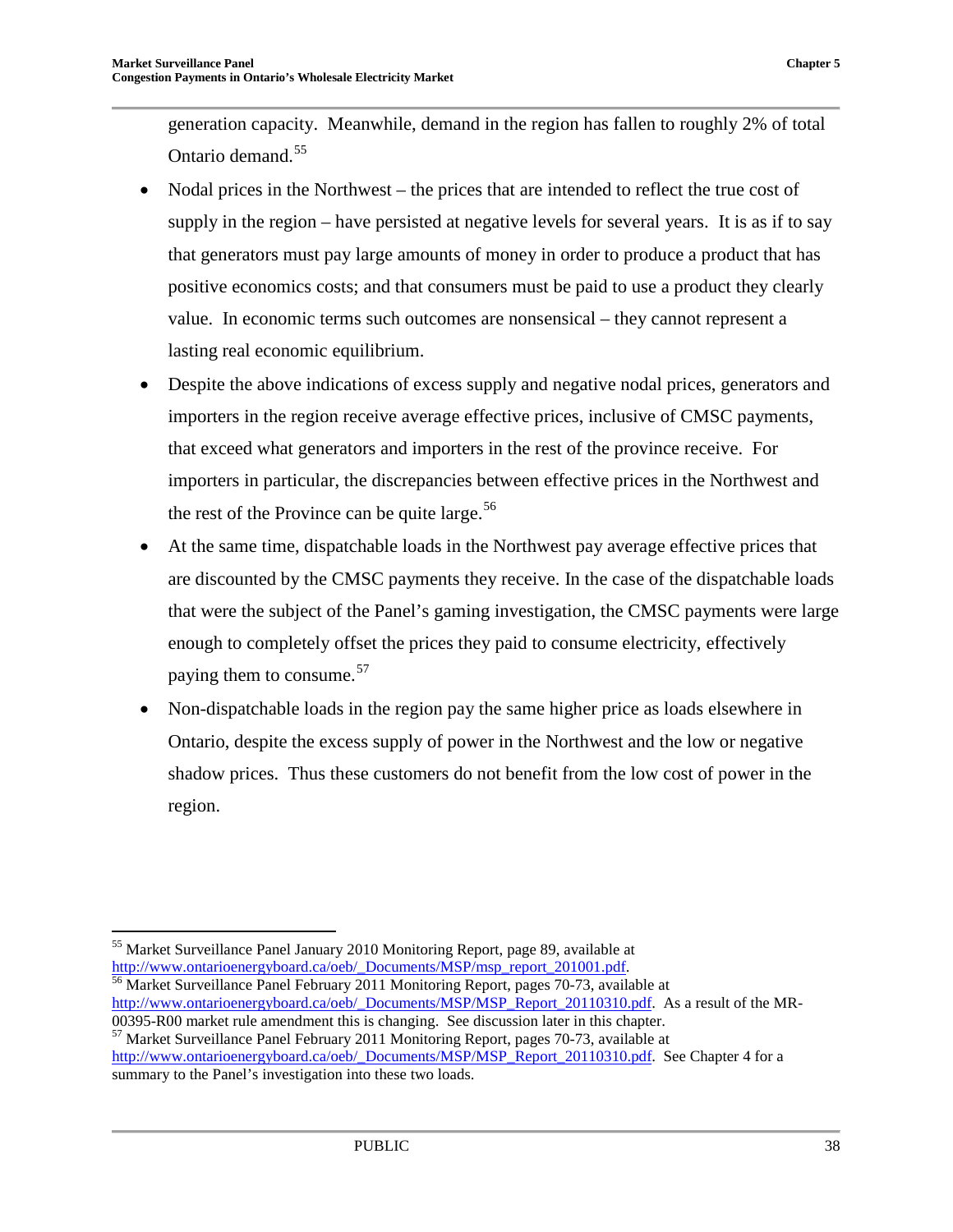- A trader at an intertie in the Northwest can experience profitable arbitrage opportunities for trades in both export and import directions at the same time, at the same intertie.<sup>[58](#page-44-0)</sup>
- Exporters in the region are able to bid at low prices for energy to export, be constrained on, and get paid CMSC at a high enough level to more than offset their cost of energy exported – they are paid to export.
- The interties in the region (with Manitoba and Minnesota) have frequently exhibited congestion in the market schedule in the import direction; however, since market opening up to Fall, 2009, more than half of these congested hours have had no imports actually flowing.[59](#page-44-1) In fact, actual power can flow in the *export direction* in the dispatch schedule, even when the intertie is import-congested in the market schedule.
- Imports of "phantom power" one type of nodal price chasing behaviour where import offers into the Northwest are designed to be constrained off and receive CMSC payments – are included in the market schedule for the whole province, thus depressing market clearing prices everywhere in the province and distorting energy production and consumption decisions.

There are two fundamental factors that, in combination with the Two Schedule System, drive the wedge between nodal prices in the Northwest and the province-wide MCP, and allow for the above outcomes in the Northwest:

- The Northwest contains excess supply in that it lacks the transmission capacity and export opportunities to send energy to neighbouring jurisdictions and/or the rest of Ontario. In other words, the Northwest has significant bottled generation.
- The region's endowment of generation capacity includes a significant component of hydroelectric generation that has very limited storage ability and, at certain times, cannot be spilled.<sup>60</sup> In other words, it must run. Hydroelectric generators that must run will

<span id="page-44-0"></span><sup>&</sup>lt;sup>58</sup> Market Surveillance Panel June 2006 Monitoring Report, page 80-82, available at http://www.ontarioenergyboard.ca/documents/msp/msp report final 130606.pdf.

<span id="page-44-1"></span><sup>&</sup>lt;sup>59</sup> Market Surveillance Panel January 2010 Monitoring Report, pages 95-96 and pages 99-100, available at http://www.ontarioenergyboard.ca/oeb/\_Documents/MSP/msp\_report\_201001.pdf.

<span id="page-44-2"></span> $\frac{60}{100}$  Spilling water – diverting it from the turbines – is never an attractive option as the energy is therefore lost for nothing. For many of these generators spilling is not an option at all due to safety and environmental reasons; in some cases the spill pathways are separated from the operations facility itself, meaning the operator cannot be sure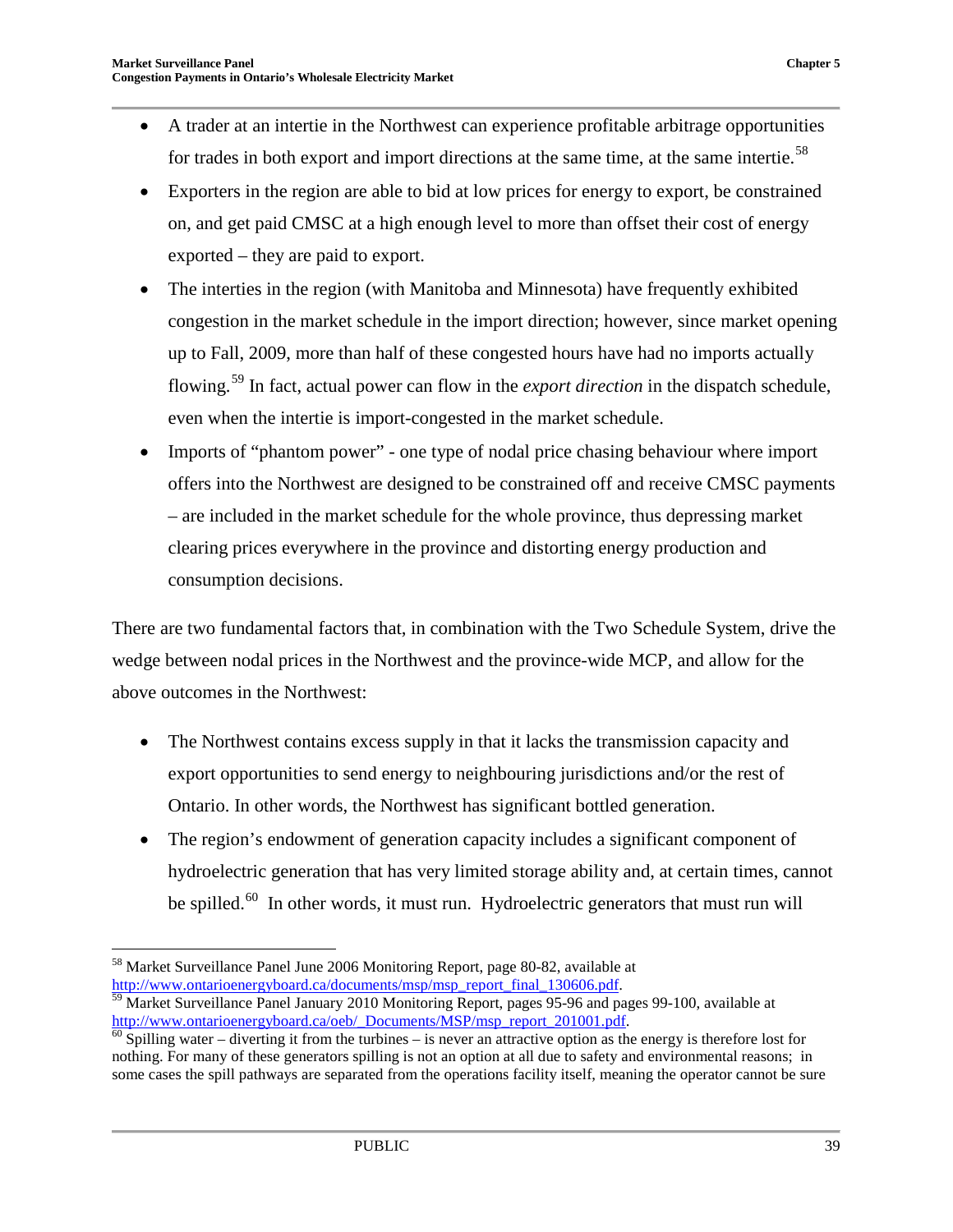offer at prices as low as necessary, even if deeply negative, to ensure they are scheduled in the dispatch schedule. This is financially viable because these generators are not paid the negative nodal prices their situation and actions help create. Rather they are paid the uniform MCP, a price set largely by supply and demand in the rest of the province.

<span id="page-45-0"></span>

#### *Figure 5-1: Supply & Demand Imbalance in the Northwest January 2003 – December 2015 (MW)*

The resulting large discrepancies between the low nodal prices in the region and the province-wide MCP create incentives for market participants in the region to target CMSC payments:<sup>[61](#page-45-1)</sup>

• The remaining generators in the Northwest region can target constrained-off CMSC by lowering their offer prices to a range above the prevailing nodal prices (to ensure they are constrained off) but well below the MCP (to ensure as large as possible of a CMSC payment).

 $\overline{a}$ 

that other people are not in the area and hence at risk. As a result the operators are obliged to run the water through their turbines.

<span id="page-45-1"></span><sup>61</sup> Market Surveillance Panel February 2011 Monitoring Report, pages 70-73, available at [http://www.ontarioenergyboard.ca/oeb/\\_Documents/MSP/MSP\\_Report\\_20110310.pdf.](http://www.ontarioenergyboard.ca/oeb/_Documents/MSP/MSP_Report_20110310.pdf)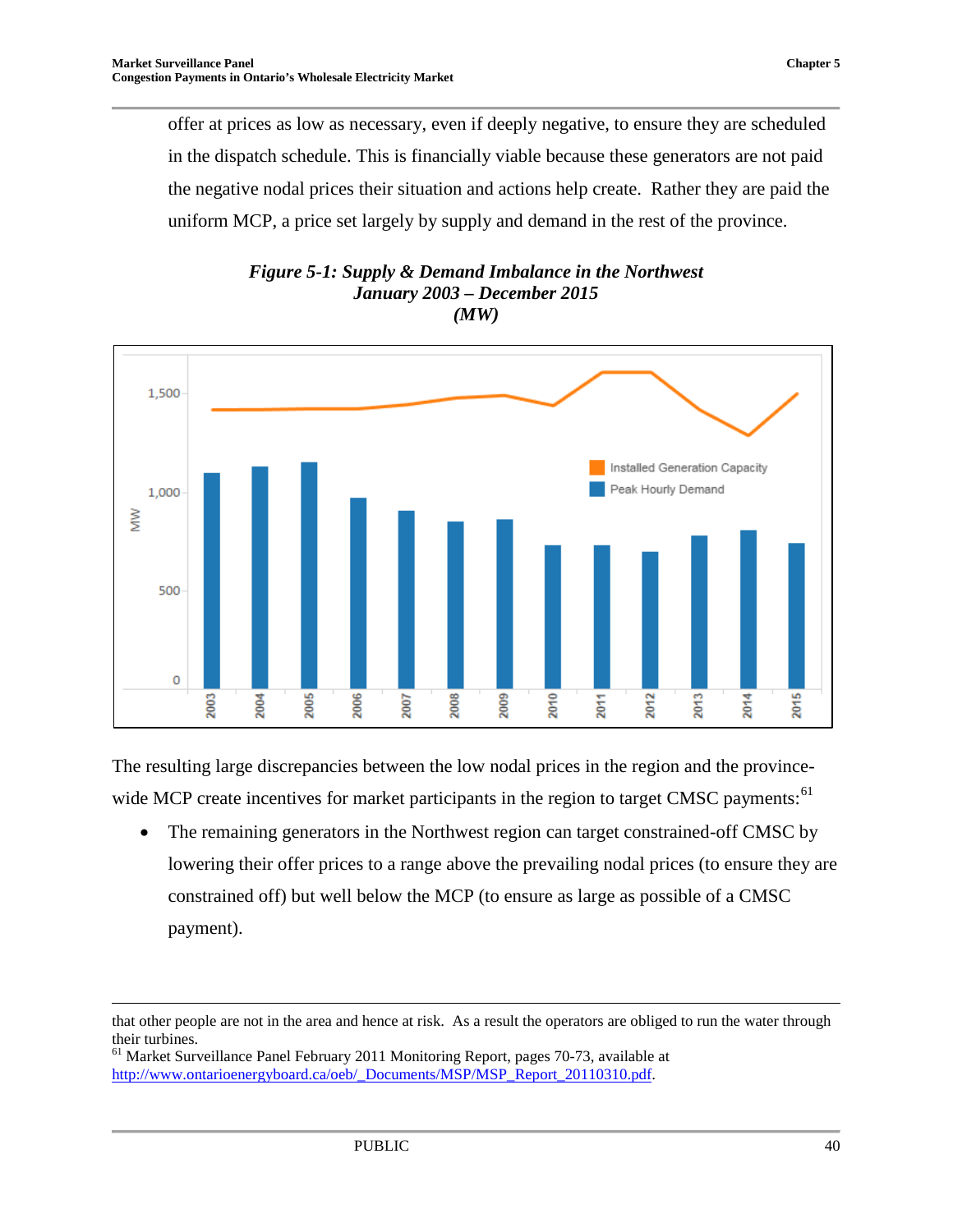- Importers can essentially do the same as generators but without the burden of actually managing physical generation assets. Thus imports are offered at very low prices, but not low enough to be dispatched. These offer strategies of local generators and importers, along with the strategies of loads and exporters described below, are collectively known as "nodal price chasing behaviour."
- Dispatchable loads can bid to buy at low prices below the MCP so they are left out of the market schedule – but above the nodal price to ensure they are constrained on and are thus paid CMSC. This may result in very low effective prices for these loads, and thus may induce inefficiently high consumption of electricity. This would, in turn, reinforce the subsidy to local generation assets by artificially increasing the demand they face.<sup>[62](#page-46-1)</sup>
- Exporters can employ a strategy similar to that of dispatchable loads: bidding to buy at low or negative prices and getting paid significant constrained-on CMSC to export power.

The various scenarios in the Northwest that have been analyzed in Panel reports are, for the most part, specific manifestations of the dynamics outlined above. The rest of this chapter discusses the highlights of the Panel's commentary.

#### <span id="page-46-0"></span>**5.2 Nodal Price Chasing Behaviour**

*Upon further review the [Market Assessment Unit] noted that participants could structure their bids and offers into known congested zones so as to receive a stream of CMSC payments with little likelihood of ever delivering energy into the Ontario market.*[63](#page-46-2)

The above quote is from the Panel's first comment on nodal price chasing behaviour in the Northwest. During the summer of 2005 the Panel observed that some market participants were receiving large CMSC payments by structuring import offers into the congested zones so as to be constrained off. Due to persistently low nodal prices in the area, importers on the two interties

<span id="page-46-1"></span> $62$  Market Surveillance Panel November 2011 Monitoring Report, pages 134-138, available at [http://www.ontarioenergyboard.ca/oeb/\\_Documents/MSP/MSP\\_Report\\_20111116.pdf.](http://www.ontarioenergyboard.ca/oeb/_Documents/MSP/MSP_Report_20111116.pdf) . 63 Market Surveillance Panel December 2005 Monitoring Report, page 72, available at

<span id="page-46-2"></span>[http://www.ontarioenergyboard.ca/documents/msp/msp\\_report%20final\\_131205.pdf.](http://www.ontarioenergyboard.ca/documents/msp/msp_report%20final_131205.pdf)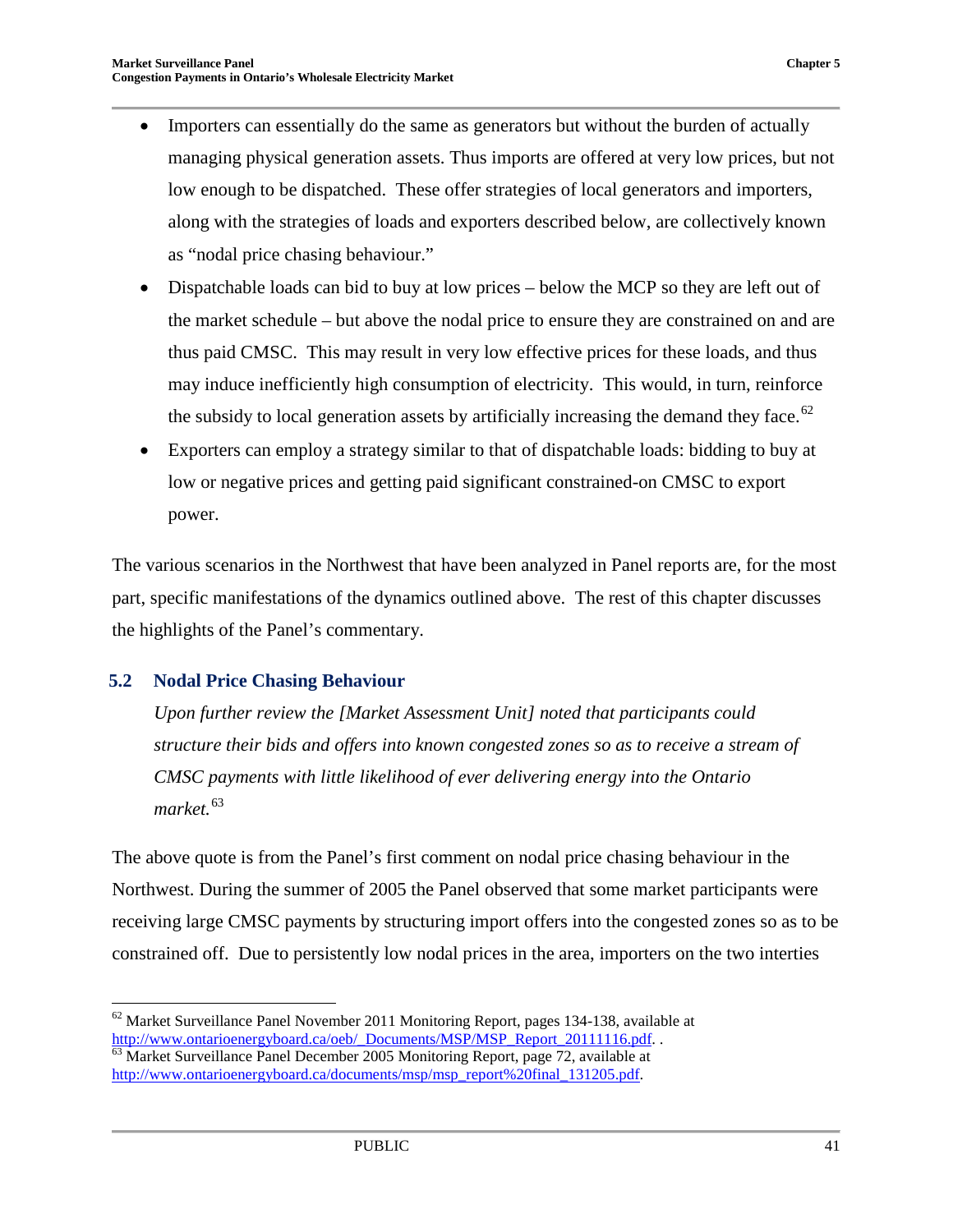into the Northwest were especially able to employ this strategy. However, market rule amendments that became effective in October, 2012 all but eliminated constrained-off CMSC payments to importers in the Northwest. The results have been dramatic. Before we describe the new competitive environment on the Northwest interties, we review developments in the years from 2005 to 2012.

#### <span id="page-47-0"></span>**5.2.1 The Emergence of Negative Nodal Prices**

*For the first time we are observing Northwest zonal prices which are consistently negative over the period of review.*[64](#page-47-2)

The Panel's December 2007 Monitoring Report noted the emergence of negative nodal prices as a persisting phenomenon in the Northwest during the summer of 2007. This was attributed to continually falling demand and an abundance of hydroelectric supply in the region and in neighbouring jurisdictions.

<span id="page-47-1"></span>



<span id="page-47-2"></span> 64 Market Surveillance Panel December 2007 Monitoring Report, page 39, available at [http://www.ontarioenergyboard.ca/documents/msp/msp\\_report\\_20080115.pdf.](http://www.ontarioenergyboard.ca/documents/msp/msp_report_20080115.pdf)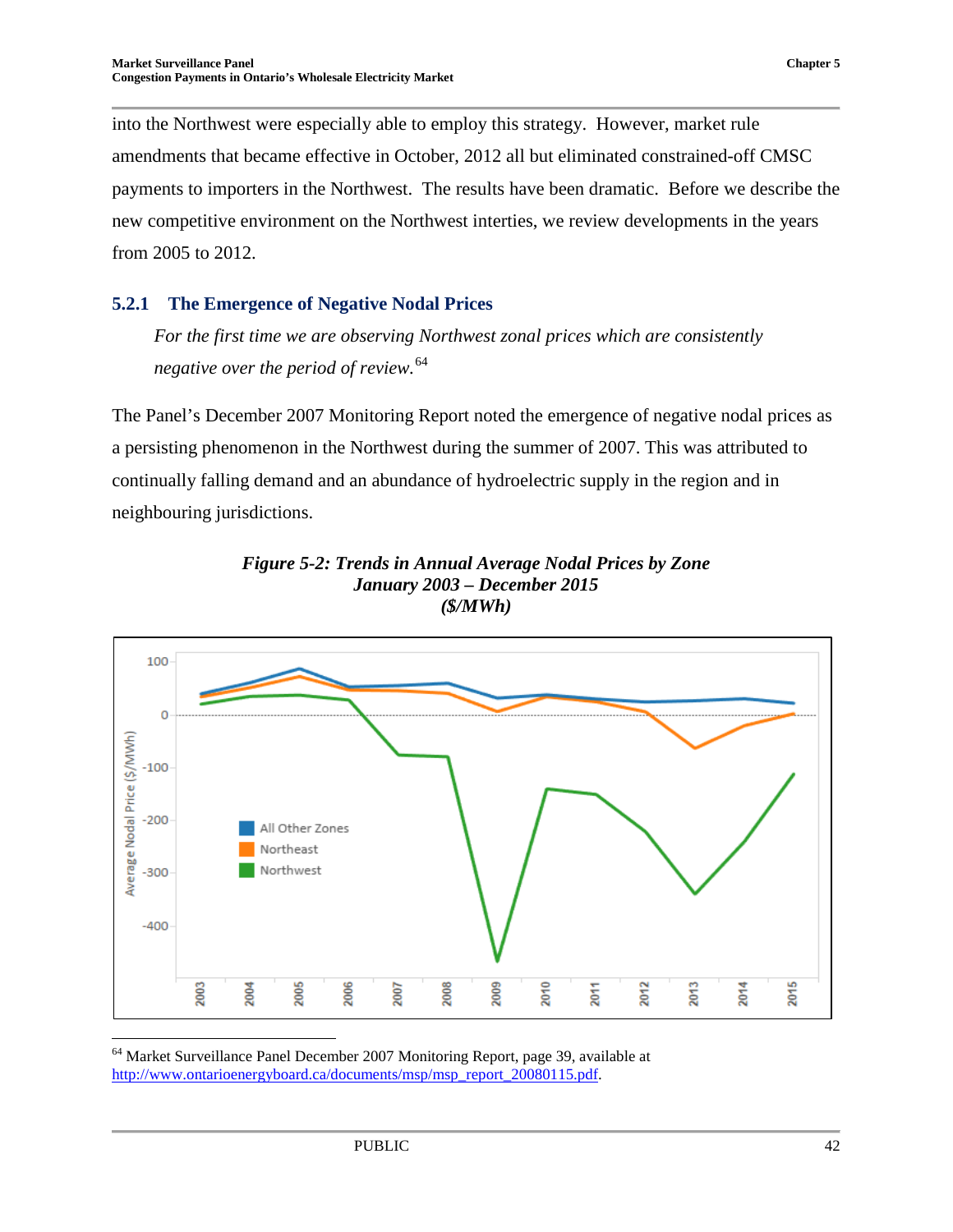Figure 5.2 above shows nodal prices in Ontario's 10 internal zones on an annual average basis.<sup>[65](#page-48-2)</sup> Of note is the steep drop in Northwest nodal prices beginning in 2007 and reaching a nadir in 2009. As lower water levels and hence reduced hydroelectric capacity emerged after 2009, Northwest nodal prices recovered from their lowest levels, but remain deeply negative. The wedge in the Northwest between nodal prices and the MCP, and the resulting nodal price chasing behaviour, underlie all of the above mentioned anomalous outcomes in the Northwest.<sup>[66](#page-48-3)</sup>

#### <span id="page-48-0"></span>**5.2.2 A Systemic View of the Problem**

The Panel's January 2010 Monitoring Report began a series of in-depth commentary on the Northwest. Referring to the nodal price chasing we have discussed thus far, the Panel pointed out:

*…the uniform pricing system in Ontario…coupled with the CMSC payments arising from the constrained schedule has distorted generators' and importers' incentives to offer at their incremental or opportunity cost and has provided an incentive for exporters to bid strategically low in certain situations.*[67](#page-48-4)

Beginning in 2007 constrained-off CMSC paid to importers in the Northwest began to run in excess of constrained-off payments to internal generators. Thus importers in the Northwest were getting paid more to not supply energy than were the generators who actually had responsibility for physical generation assets.<sup>[68](#page-48-5)</sup>

#### <span id="page-48-1"></span>**5.2.3 Intertie Congestion with No Energy Flowing**

The January 2010 Monitoring Report also noted the frequency with which the interties in the Northwest experience import congestion in the market schedule. This occurred in 6,701 hours from May 2002 to October 2009, or about 10.2% of all hours since market opening. In more

<span id="page-48-2"></span> $65$  In zones other than the Northwest and Northeast there is very little variation in average nodal prices, so all of these zones have been averaged together.

<span id="page-48-3"></span><sup>&</sup>lt;sup>66</sup> Market Surveillance Panel November 2011 Monitoring Report, pages 134-138, available at http://www.ontarioenergyboard.ca/oeb/ Documents/MSP/MSP Report 20111116.pdf.

<span id="page-48-4"></span>Market Surveillance Panel January 2010 Monitoring Report, page 90, available at [http://www.ontarioenergyboard.ca/oeb/\\_Documents/MSP/msp\\_report\\_201001.pdf.](http://www.ontarioenergyboard.ca/oeb/_Documents/MSP/msp_report_201001.pdf) 68 Market Surveillance Panel January 2010 Monitoring Report, page 92, available at

<span id="page-48-5"></span>[http://www.ontarioenergyboard.ca/oeb/\\_Documents/MSP/msp\\_report\\_201001.pdf.](http://www.ontarioenergyboard.ca/oeb/_Documents/MSP/msp_report_201001.pdf)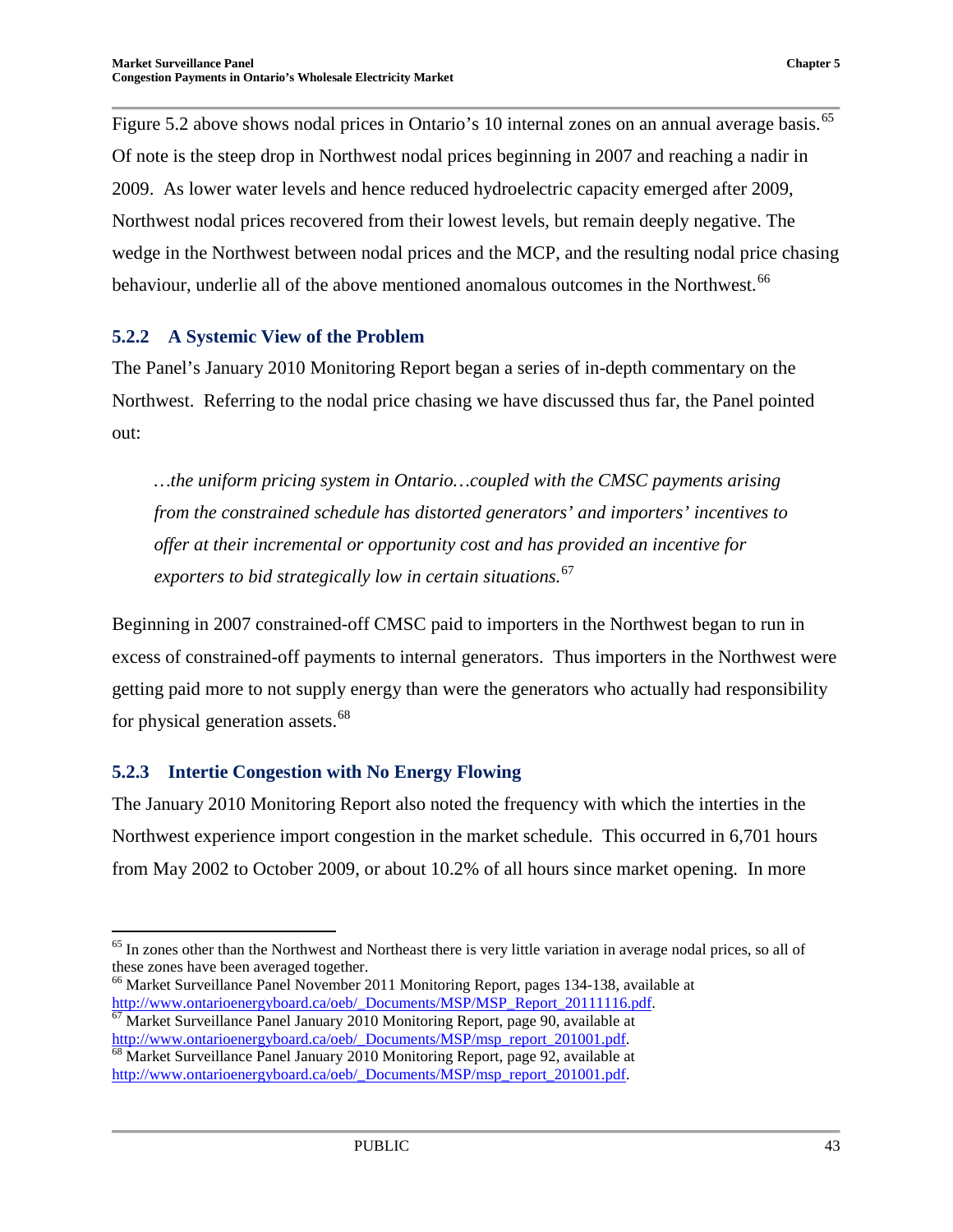than half of these hours there was no actual net import energy flowing on these interties.<sup>[69](#page-49-1)</sup> Indeed, often there were actual net flows of energy in the opposite – export – direction despite the intertie being congested in the import direction in the market schedule.

These outcomes – an artifact of the Two Schedule System – are problematic from efficiency and wealth transfer perspectives. The market schedule outcome shows import congestion at the intertie as if importers are eager to take advantage of favourably high prices in Ontario. Their supplies of "phantom energy" serve to lower the HOEP and drive local nodal prices even lower. However, in the dispatch schedule, actual energy flows the other way suggesting the traders can actually buy cheaply in Ontario to profit from actual export sales. The "phantom" imports increase this tendency. While the energy may actually flow in the efficient direction on net, with all these distortions to price signals it is unlikely that trade is carried on in the most efficient volumes. Additionally, all of these transactions involve constrained-on and -off scenarios with CMSC payments that can be very high. Generators and importers are paid not to produce or supply energy, while exporters actually get paid to buy the energy they export. All of these costs are ultimately paid by Ontario ratepayers.

By the time of the Panel's January 2014 Monitoring Report (covering the winter 2012-2013 period) market schedule import congestion got worse. In its analysis of the October 2012 market rule change the Panel found that over the two year period from October 2010 to September 2012 the Northwest interties were import congested at least 30% of the time. And, as before, this did not imply any energy was actually flowing into the Northwest.

#### <span id="page-49-0"></span>**5.2.4 Arbitrage Opportunities in Both Directions**

*Normally an arbitrager exports when the Ontario price is low…and imports when the Ontario price is high…The situation in the Ontario market is different. The Ontario market has two price sequences, a uniform price and a constrained price. These two* 

<span id="page-49-1"></span> <sup>69</sup> An interesting side-effect of this occurred in the IESO's transmission rights market. Transmission rights in Ontario are financial instruments that pay the holder when an intertie is congested in the direction of the right that is held. This payment is based on market schedule congestion. However, transmission rights are funded by congestion rents at the interties that reflect the price differences between Ontario and neighbouring intertie zones when there is actual physical congestion on the intertie. This source of funding for the transmission rights market does not exist when no energy is actually flowing on the intertie. The funding shortfall has to be recovered from transmission rights auctions revenue – therefore less of this revenue can be rebated back to Ontario consumers.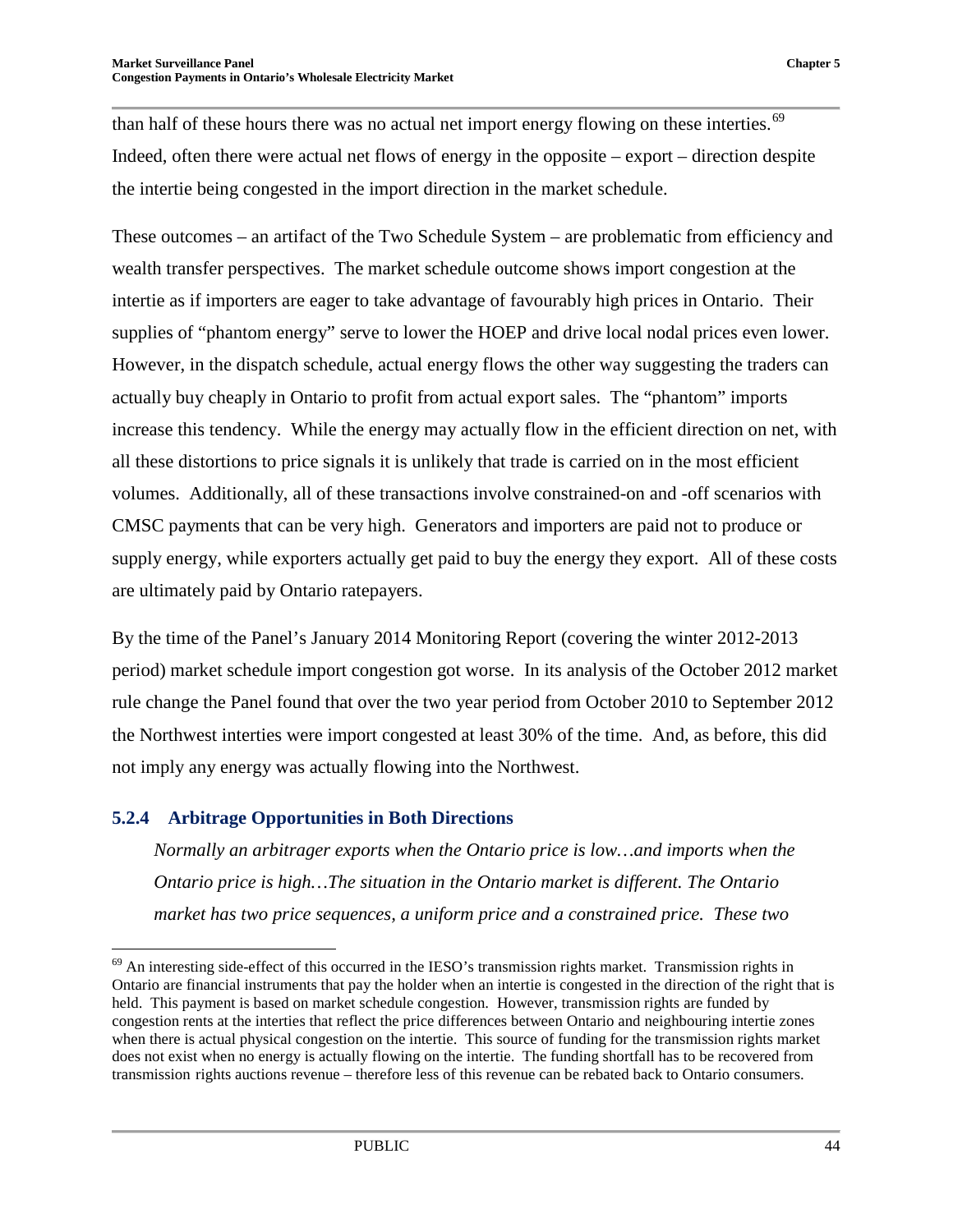*different price sequences can lead to two directly opposite arbitrage opportunities at the same time. A trader can profit from both arbitrage opportunities at the same time.*[70](#page-50-1)

In most markets an arbitrage opportunity will tend to go in only one direction at a time – from the low-priced region to the high-priced region. However, in Ontario's electricity market, any wedge between nodal prices and the uniform MCP allows for arbitrage in both directions. In its January 2010 Report the Panel observed this at the Manitoba intertie where market schedule imports were constrained off the vast majority of the time as they were offered at prices below the HOEP but above the relevant shadow prices in the Northwest.<sup>[71](#page-50-2)</sup> Significant amounts of constrained off CMSC were paid as a result.

This same trader was also paid significant amounts of constrained-on CMSC for exporting power outside of Ontario over the Minnesota intertie. This can be achieved by bidding to buy power at a low price under the MCP but above the nodal price. The export will not be scheduled in the market schedule because the bid price is too low. However, the bid to buy power will be constrained on in the dispatch schedule if the bid price is above the relevant nodal price. Thus a trader can offer to import and bid to export with both deals at the same price and get paid CMSC on both of them.

The transaction that actually flows (in other words, that is constrained on in the dispatch schedule) is usually the efficient one in that it moves energy from low to high priced regions.<sup>[72](#page-50-3)</sup>

#### <span id="page-50-0"></span>**5.2.5 CMSC and Effective Prices**

Another window into the systemic nature of the CMSC problem in the Northwest is its effect on the average effective prices paid by load participants and received by suppliers in the Northwest versus the rest of the province. The Panel's February 2011 Monitoring Report provided analysis of this for the summers of 2009 and 2010 (see Table 5.1 below).

<span id="page-50-1"></span><sup>&</sup>lt;sup>70</sup> Market Surveillance Panel June 2006 Monitoring Report, page 80, available at http://www.ontarioenergyboard.ca/documents/msp/msp\_report\_final\_130606.pdf.

<span id="page-50-2"></span> $\frac{1}{11}$  Market Surveillance Panel January 2010 Monitoring Report, pages 97-104, available at [http://www.ontarioenergyboard.ca/oeb/\\_Documents/MSP/msp\\_report\\_201001.pdf.](http://www.ontarioenergyboard.ca/oeb/_Documents/MSP/msp_report_201001.pdf) <sup>[72](http://www.ontarioenergyboard.ca/oeb/_Documents/MSP/msp_report_201001.pdf)</sup> This is, however, not always the case as we saw in Chapter 4.

<span id="page-50-3"></span>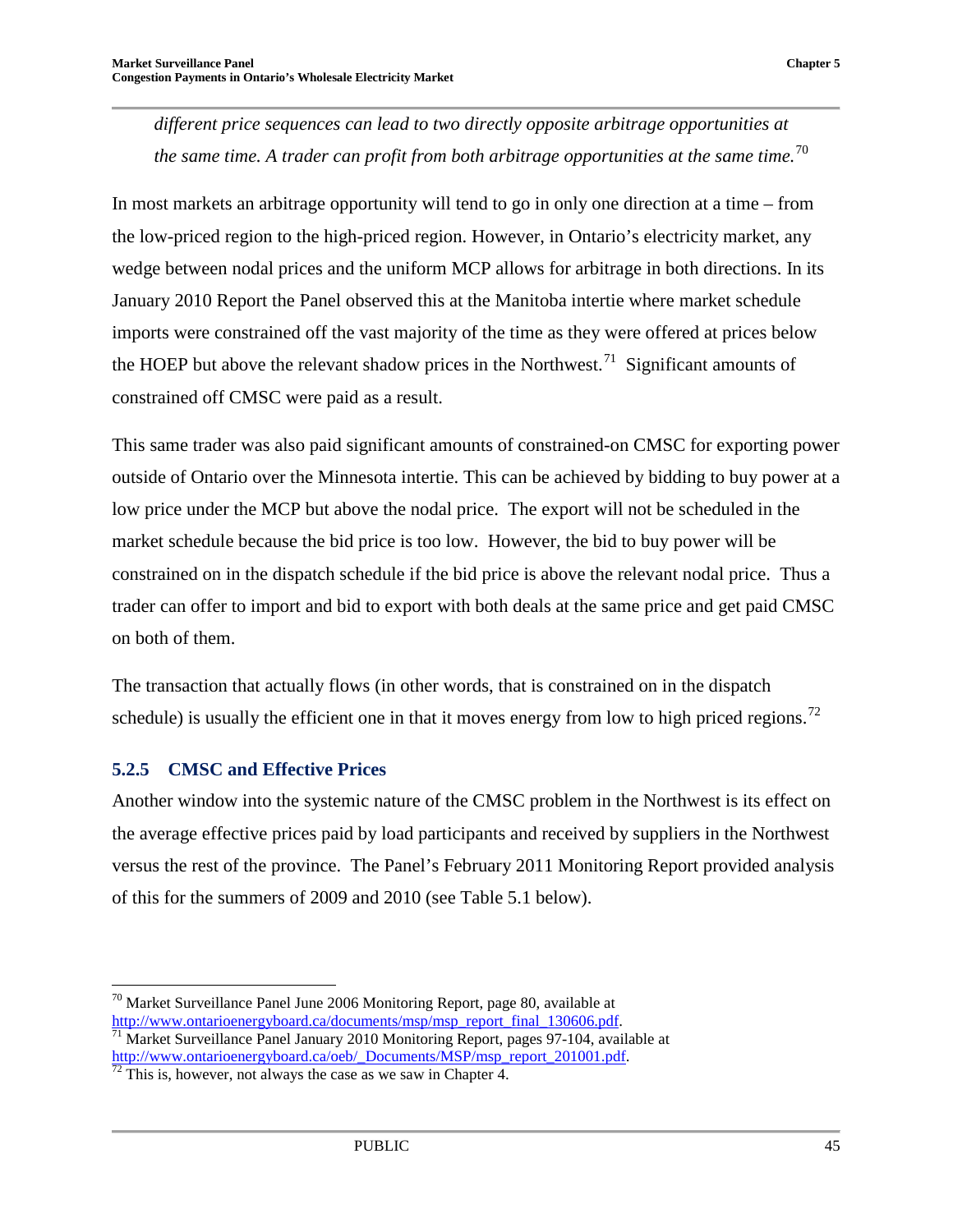#### <span id="page-51-0"></span>*Table 5-1: Average Effective Prices Received or Paid by Market Participant Class in the Northwest and the Rest of Ontario Summer 2009 & Summer 2010[73](#page-51-1) (\$/MWh)[74](#page-51-2)*

|                               |                  | Summer 2009                            |                | Summer 2010                            |                  |         |  |
|-------------------------------|------------------|----------------------------------------|----------------|----------------------------------------|------------------|---------|--|
|                               |                  | <b>Average Revenue Received / Paid</b> |                | <b>Average Revenue Received / Paid</b> |                  |         |  |
| <b>Participant Type</b>       | <b>Northwest</b> | <b>All Other</b>                       | <b>Ontario</b> | <b>Northwest</b>                       | <b>All Other</b> | Ontario |  |
|                               |                  | <b>Areas</b>                           |                |                                        | <b>Areas</b>     |         |  |
| <b>Generators</b>             | 26.18            | 26.13                                  |                | 43.78                                  | 42.13            |         |  |
| <b>Importers</b>              | 97.16            | 28.94                                  |                | 56.06                                  | 42.68            |         |  |
| <b>Dispatchable Loads</b>     | 11.70            | 21.92                                  | -              | (0.95)                                 | 31.94            |         |  |
| <b>Exporters</b>              | 5.36             | 24.03                                  |                | 25.21                                  | 39.86            |         |  |
| <b>Non-Dispatchable Loads</b> |                  |                                        | 27.17          |                                        |                  | 42.78   |  |

For suppliers (generators and importers) these effective prices are calculated as energy market revenues received plus CMSC payments, all averaged over the quantity of energy supplied. Generators in the Northwest receive average effective prices slightly higher than generators in the rest of the province. For importers, however, those in the Northwest are substantially better off than those in the rest of the province, especially in the summer of 2009 when Northwest nodal prices were at their steepest discount and importers were receiving substantial constrainedoff CMSC payments. This is another example of a perverse economic outcome: importers in the Northwest – a region where energy is in excess supply – get paid much more than importers elsewhere in the province per unit of energy actually imported.

On the demand side, effective prices are calculated as energy payments made net of CMSC received, then averaged over the quantity of energy consumed. In the Northwest both dispatchable loads and exporters paid effective prices substantially lower than their counterparts in the rest of the province.

Dispatchable loads, wherever located in Ontario, paid much less on average than non-dispatchable loads in Ontario.<sup>[75](#page-51-3)</sup>

<span id="page-51-3"></span><span id="page-51-2"></span><span id="page-51-1"></span><sup>73</sup> 'Summer' refers to the months of May through October, inclusive.<br><sup>74</sup> Market Surveillance Panel February 2011 Monitoring Report, page 71, available at [http://www.ontarioenergyboard.ca/oeb/\\_Documents/MSP/MSP\\_Report\\_20110310.pdf.](http://www.ontarioenergyboard.ca/oeb/_Documents/MSP/MSP_Report_20110310.pdf) These calculations exclude Global Adjustment and other non-CMSC uplift charges, as well as generator cost guarantee payments. <sup>75</sup> Note that this result is not reflective of the High-5 Global Adjustment allocation which has benefited "Class A" loads. Table 5.1 covers a period before the High-5 came into effect, and, in any case, does not include the GA component of payments for energy. It reflects only the ability of dispatchable loads to offset energy costs with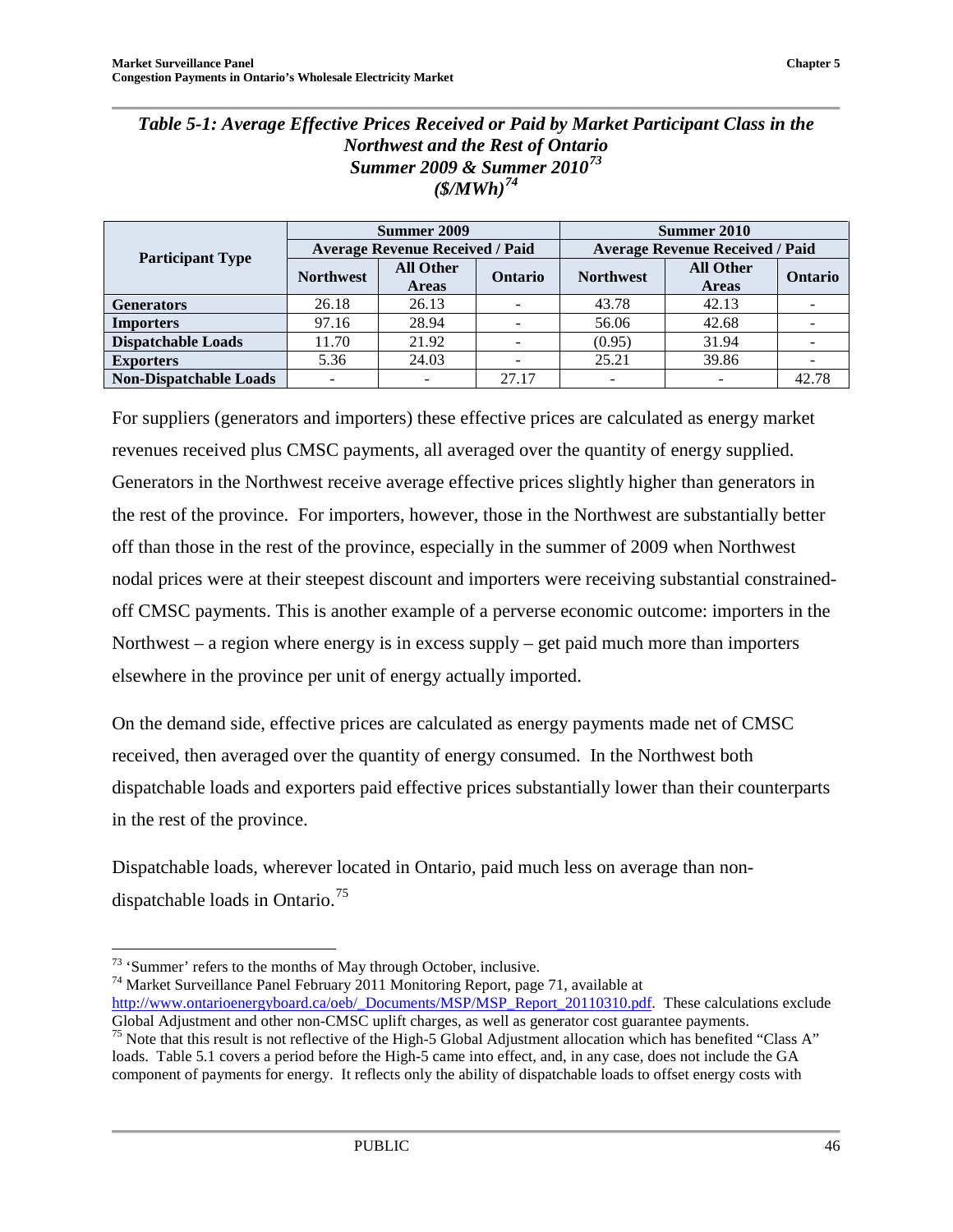#### <span id="page-52-0"></span>**5.2.6 IESO Responses**

Since market opening the IESO has made several changes to the market rules that are intended to limit the amounts of unwarranted CMSC payments. In many cases these rule changes have been as a result of specific recommendations made in Panel reports. This section surveys the most important of these changes.

#### *The \$0 replacement for negative priced offers - 2003*

As noted in Chapter 4, in 2003 the Panel recommended the outright elimination of constrainedoff CMSC payments, but failing that, the use of a replacement offer price of \$0/MWh for all negative generator and import offer prices. This would have the effect of limiting constrainedoff CMSC to an amount equal to the HOEP for each MWh not produced. The IESO implemented this in June 2003 for all generators and importers in the province.

#### *Demand side replacement bids - 2010*

The demand side of the market – dispatchable loads and exporters – can employ nodal price chasing strategies as well as the supply side can. In the demand side case, buyers also bid a negative price targeting a level below the MCP – so that they will be "uneconomic" in the market schedule – but above the local nodal price – so that they will be constrained on. The resulting CMSC payments can be very large if the nodal price is very low and the buyer successfully places its bid just above the nodal price.

In 2010 the IESO addressed this form of nodal price chasing. Negative bid prices from dispatchable loads and exporters were replaced, but not with the value of \$0/MWh as is done for constrained-off CMSC for suppliers. Rather the IESO set replacement bids of -\$50/MWh for dispatchable loads and -\$125/MWh for exporters.<sup>[76](#page-52-1)</sup> These replacement bids allow for

 $\overline{a}$ CMSC payments – something non-dispatchable loads cannot do. For more on High-5 see Market Surveillance Panel June 2013 Monitoring Report, pages 69-92, and the Appendix to this Report, available at http://www.ontarioenergyboard.ca/oeb/\_Documents/MSP/MSP\_Report\_May2012-Oct2012\_20130621.pdf.

<sup>&</sup>lt;sup>76</sup> See market rule amendment MR-00370, *Limiting CMSC Payments for Exporters and Dispatchable Loads*,

<span id="page-52-1"></span>available at [http://www.ieso.ca/Documents/Amend/mr2010/MR-00370-R00-BA.pdf.](http://www.ieso.ca/Documents/Amend/mr2010/MR-00370-R00-BA.pdf) This rule amendment became effective in December 2010.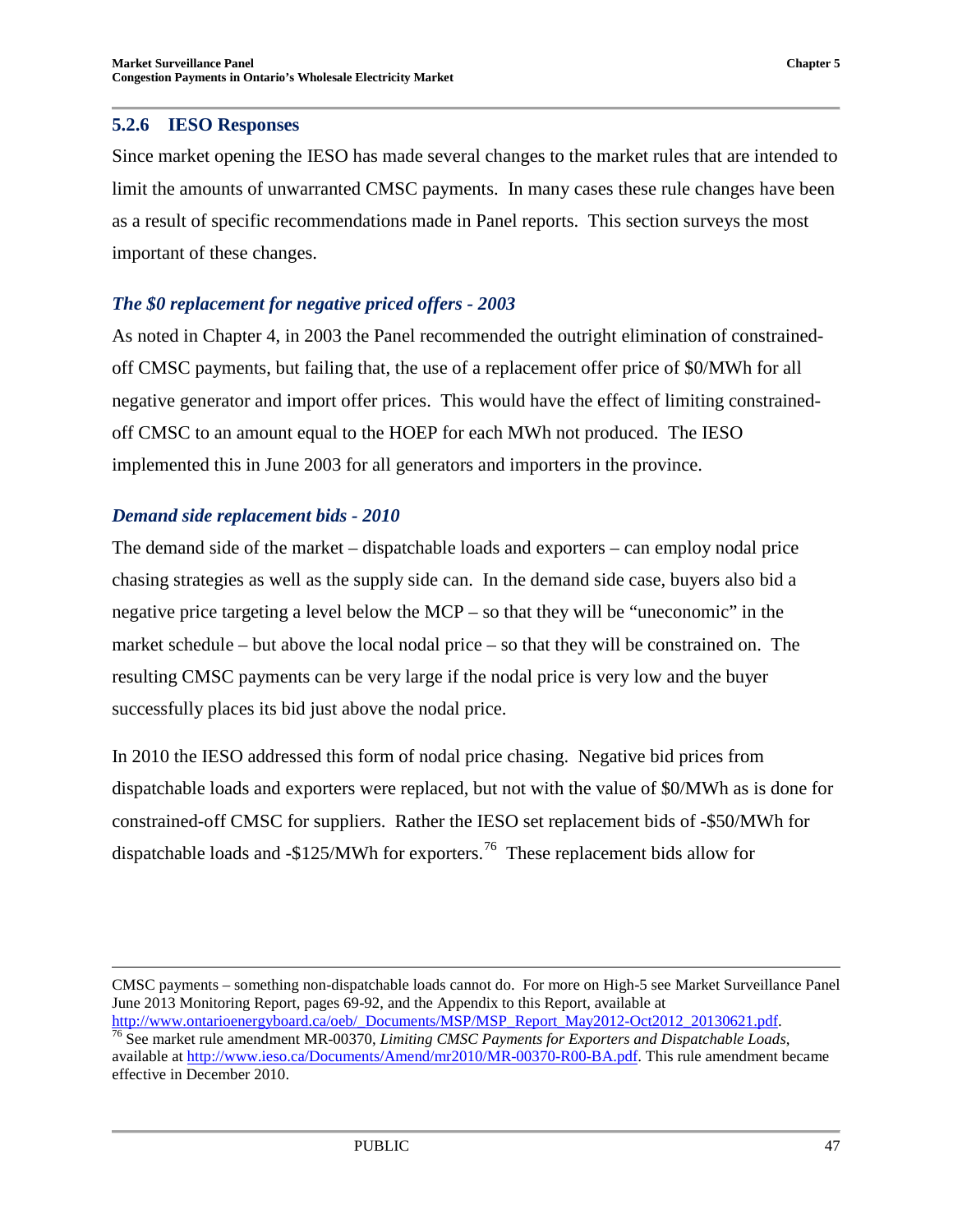considerable amounts of constrained-on CMSC payments to be made to these classes of market participants.<sup>[77](#page-53-0)</sup>

What was the IESO's rationale for choosing these replacement prices? For exporters there was a concern that a replacement bid of \$0/MWh would frustrate potentially efficient exports at negative prices into neighbouring jurisdictions that also had negative prices for energy, but at a higher level than the negative nodal prices in the Northwest.

The Panel considered that this analysis had merit if the negative nodal price in the Northwest actually reflected the marginal costs and marginal benefits of energy production and consumption in the region. This, however, is a questionable assumption given that both demand side and supply side participants in the Northwest can get paid significant CMSC payments for negative-priced bids and offers, and, for suppliers, not actually be exposed to the resulting negative nodal prices.

In the case of the -\$50/MWh replacement price for negative bids from dispatchable loads, the motivation had to do with the additional charges that dispatchable loads pay when consuming a unit of energy production. These include Global Adjustment charges and uplifts, which amounted to roughly \$50/MWh. It is not at all clear why the CMSC calculation should be designed to allow dispatchable loads, through negative bid prices, to recover the other charges normally attached to the purchase of energy, and which other loads pay as a matter of course. Using CMSC to allow dispatchable loads to recover these charges appears to be another example of CMSC mission creep.

In any case, the rationale for the Global Adjustment component of the -\$50/MWh replacement bid disappeared when the revised Global Adjustment Allocation formula went into effect in January 2011. Under the revised "High-5" allocation methodology, Class A loads (which include all dispatchable loads) do not pay a marginal (i.e. volumetric) charge for Global Adjustment. As a result the Panel recommended in its November, 2011 Monitoring Report that the dispatchable load replacement bid price be revised to not take into account any Global

<span id="page-53-0"></span> $77$  Market Surveillance Panel November 2011 Monitoring Report, pages 134-141, available at [http://www.ontarioenergyboard.ca/oeb/\\_Documents/MSP/MSP\\_Report\\_20111116.pdf.](http://www.ontarioenergyboard.ca/oeb/_Documents/MSP/MSP_Report_20111116.pdf)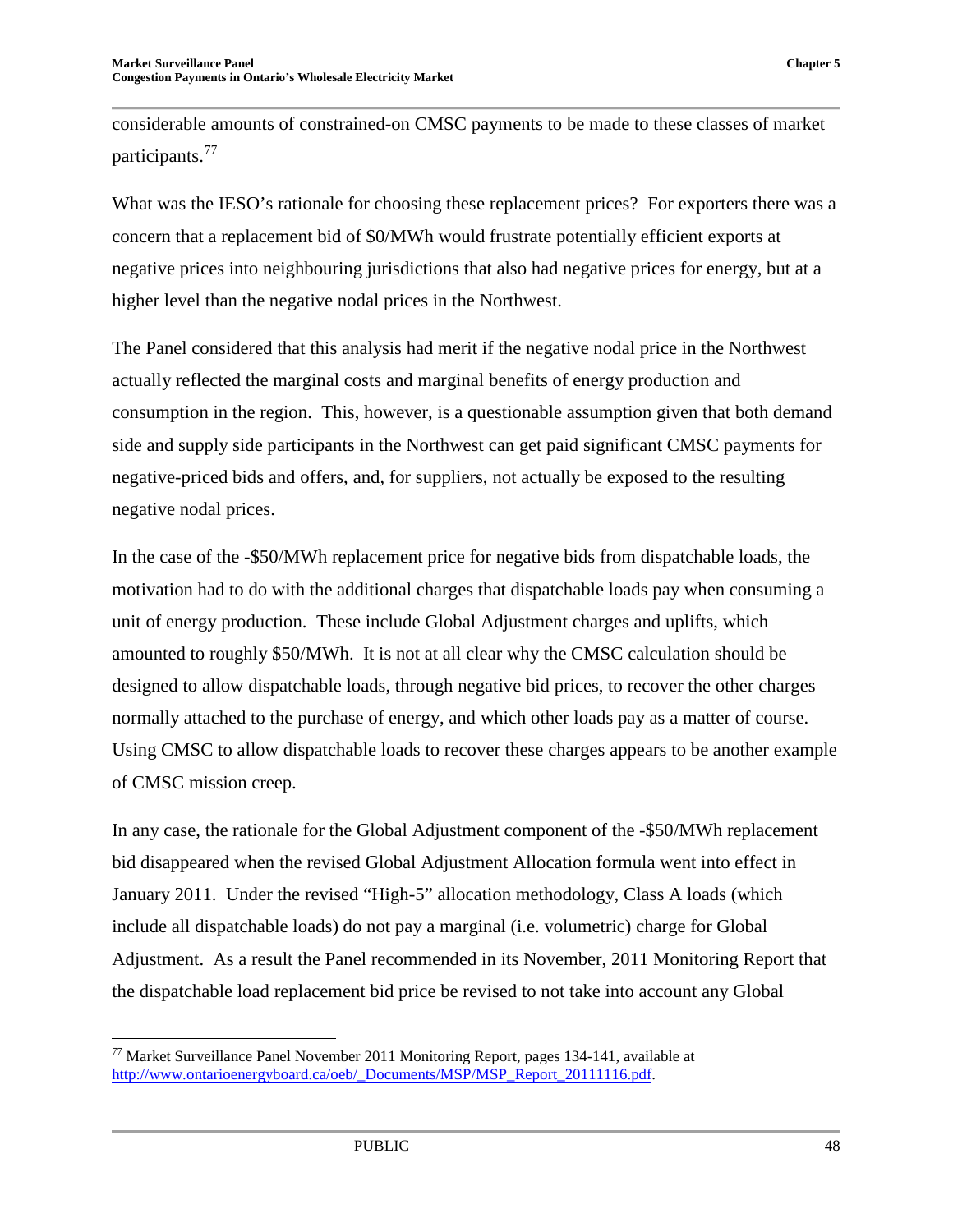Adjustment charges. The IESO did revise the replacement bid price to -\$15/MWh in March, 2012.

#### *Eliminating CMSC to importers in the Northwest - 2012*

*Implementation of the October 2012 market rule change has eliminated the incentive for importers to chase nodal prices in the NW…*[78](#page-54-0)

In 2012 the IESO took a big step in the direction of the Panel's original recommendation to eliminate constrained-off CMSC: it implemented a market rule amendment that eliminated constrained-off payments to importers in the Northwest when those transactions are constrained-off in the final pre-dispatch run.<sup>[79](#page-54-1)</sup>

The virtual elimination of constrained-off CSMC to importers in the Northwest has had dramatic effects on the behaviour of participants in the region, and on market outcomes. The Panel's January 2014 Monitoring Report provides a detailed analysis of how several market metrics have responded to this change. Following the rule change, all of the metrics moved decisively in a direction consistent with the elimination of the incentive to chase nodal prices.

Constrained-off payments to importers were all but eliminated at the Manitoba intertie, and were fully eliminated at the Minnesota intertie. Before the rule change importers at the Manitoba intertie regularly offered imports at a price much lower than the prices available in the Mid-Continent Independent System Operator (MISO) market. The prices available in the MISO market are a measure of the opportunity cost of imports as importers would pay this price to source the imported energy, or could have sold energy to MISO at that price rather than sell to Ontario.

That importers would offer to import at prices deeply discounted from this opportunity cost suggests these offers were intended to be constrained off and not actually flow. After the rule

<span id="page-54-0"></span><sup>&</sup>lt;sup>78</sup> Market Surveillance Panel January 2014 Monitoring Report, page 134, available at http://www.ontarioenergyboard.ca/oeb/\_Documents/MSP/MSP\_Report\_Nov2012-Apr2013\_20140106.pdf.

<span id="page-54-1"></span>heta<sub>2</sub><br>See market rule amendment MR-00395-R00, *Limiting Constrained Off CMSC Payments to Imports into Designated Chronically Congested Areas*, approved by the IESO Board of Directors on September 7, 2012 and in effect on October 1, 2012), available at [http://www.ieso.ca/Documents/Amend/mr2012/MR-00395-](http://www.ieso.ca/Documents/Amend/mr2012/MR-00395-R00_Amendment_Proposal_v5_Board_Approved.pdf) R00\_Amendment\_Proposal\_v5\_Board\_Approved.pdf.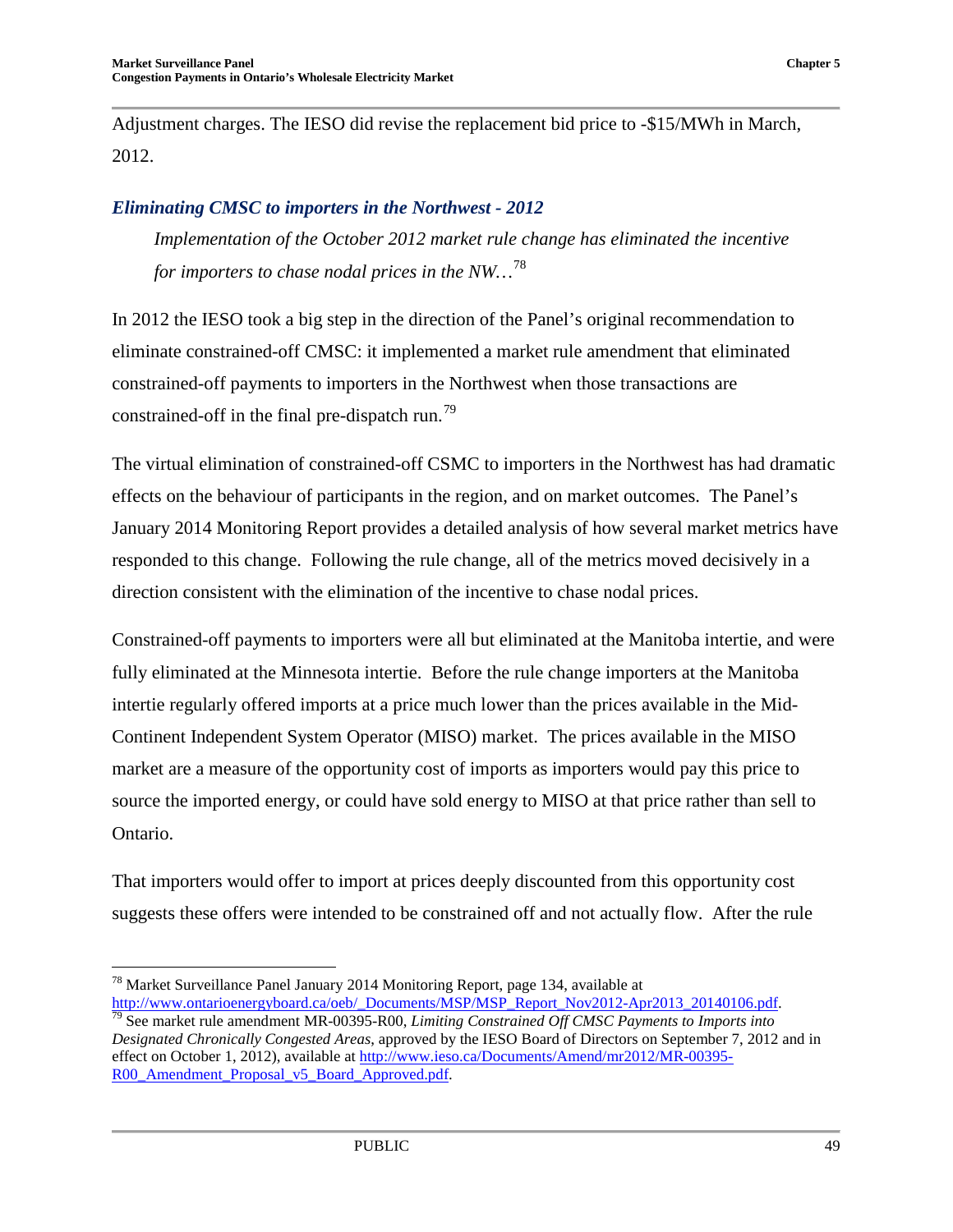change import offer prices typically exceeded the external opportunity cost price, indicating that importers were targeting a profit on an import actually intended to flow. The changes pre and post were in the same direction at the Minnesota intertie.

Market schedule import congestion occurred in about one third of all hours in the period before the rule change at the Manitoba intertie, and was just under this proportion at the Minnesota intertie. At both interties import congestion fell to less than 1% of hours after the rule change.

The January 2014 Monitoring Report includes several other market indicators that also show changes consistent with a greatly reduced incentive for importers to chase nodal prices, and a move towards more competitive and efficient outcomes.

#### *Export Nodal Price Chasing – Eliminating Constrained-Off CMSC at All Interties*

The Panel's April 2015 Monitoring Report<sup>[80](#page-55-0)</sup> contained an extensive analysis of export nodal price chasing and showed that it was occurring at all Ontario interties – not just those in the Northwest. The analysis contained several examples of exporters whose bid prices did not reflect current domestic pricing nor the prices available in the external jurisdictions where the exports would be sent. What the exporters' bid prices did reflect was an attempt to be constrained off and maximize CMSC payments by bidding at prices that were above the HOEP but below the intertie nodal price.

The April 2015 Monitoring Report presented several examples of this behaviour drawn from all five of Ontario's intertie locations. The Panel also estimated the total of CMSC overcompensation arising from export nodal price chasing at all interties from January 2013 to April 2014 was \$21.8 million.

The IESO reacted very soon after the release of the April 2015 Monitoring Report. In May, 2015 it launched a stakeholder engagement exercise whose purpose was the elimination of all constrained-off CMSC at all Ontario interties. The associated market rule amendment was approved by the IESO Board in August, 2015 and became effective on September 18, 2015. This may turn out to be the single biggest piecemeal fix for unwarranted CMSC payments.

<span id="page-55-0"></span><sup>&</sup>lt;sup>80</sup> Market Surveillance Panel April 2015 Monitoring Report, pages 119-151 and Appendix 3A, available at [http://www.ontarioenergyboard.ca/oeb/\\_Documents/MSP/MSP\\_Report\\_Nov2013-Apr2014\\_20150420.pdf.](http://www.ontarioenergyboard.ca/oeb/_Documents/MSP/MSP_Report_Nov2013-Apr2014_20150420.pdf)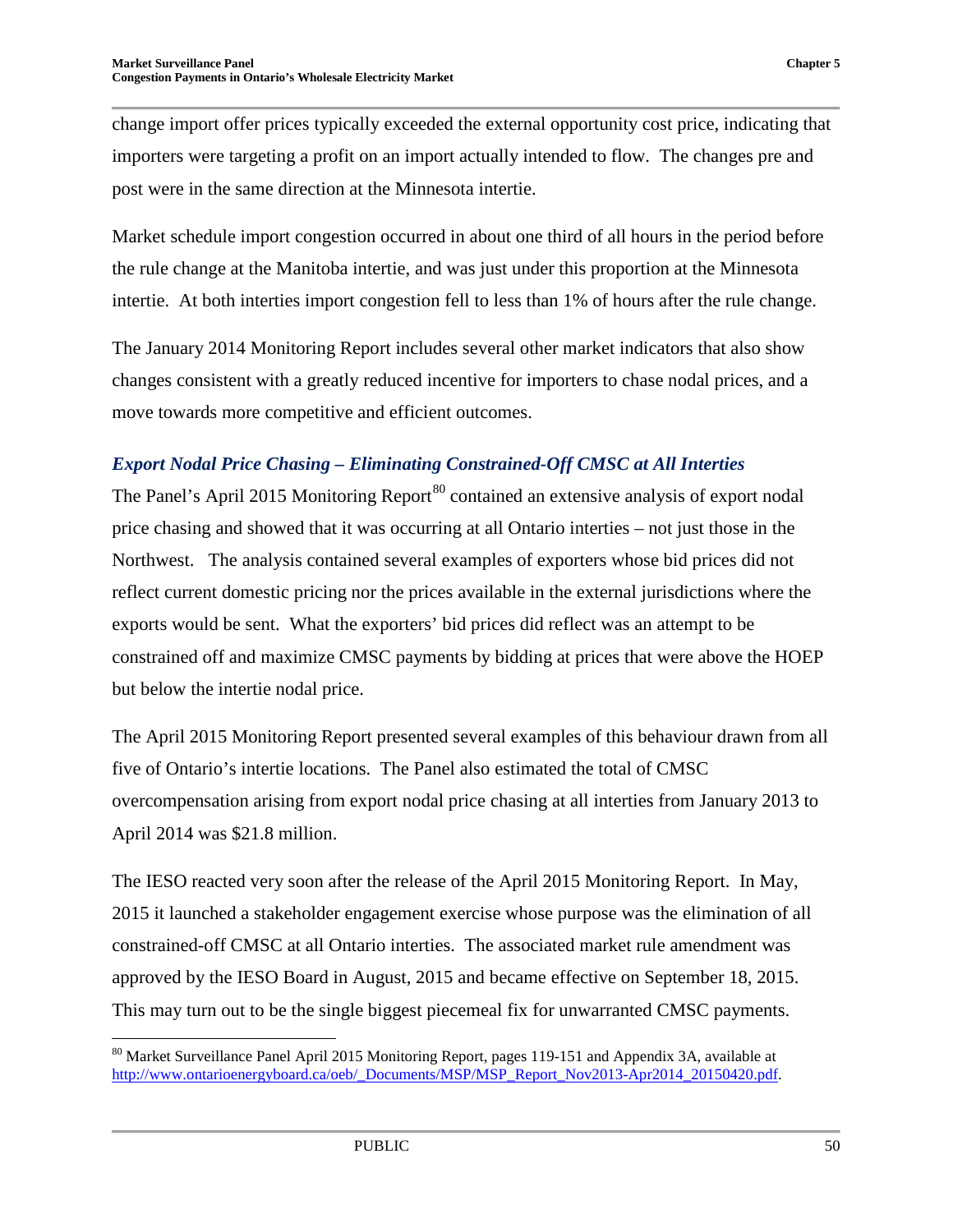#### <span id="page-56-0"></span>**5.3 Conclusion**

The IESO has concluded that there must be a more fundamental reform of Ontario's wholesale electricity market, and has begun a process to do so. The Panel supports this initiative and the history of Panel commentary on problems with the Two Schedule System and CMSC payments provides the reasons why. There is simply too much inefficiency and opportunities for gaming of CMSC payments in a market design "…in which we sell energy at one price while producing it at another price..."<sup>[81](#page-56-1)</sup>

The adoption of some form of locational pricing for the IESO-administered electricity market is important for other reasons as well. The Panel has recently been engaged in work on the costs and inefficiencies associated with the real-time generation cost guarantee program.<sup>[82](#page-56-2)</sup> This work provides support to proposals for Ontario to develop a day ahead market, because this design would allow for more efficient trading of electricity with Ontario's neighboring jurisdictions. It would facilitate determining Ontario's exports as well as imports on a day ahead basis and thus greatly improve the efficiency of Ontario's daily unit commitment – the decisions relating to what generation units should start for the day to supply energy.

Thus a day-ahead market would be a highly desirable advance in market design for Ontario. However, logic and past experience strongly suggest that a day ahead market design must include locational prices. Note that a day ahead market would not replace the real time market but rather would coexist with it.<sup>[83](#page-56-3)</sup> In the mid-2000s the IESO attempted to develop a day ahead market in Ontario that featured a uniform price, two schedules, and CMSC payments - like the existing real time market. The resulting design, with congestion payments calculated for both day ahead and real time markets, turned out to be too complex, and the initiative was abandoned.

The essential point here is that there are gains to be had from further evolution of the Ontario wholesale electricity market – but the sequence matters. And the first step in that sequence is the

<span id="page-56-1"></span><sup>&</sup>lt;sup>81</sup> Market Surveillance Panel December 2006 Monitoring Report, page 110, available at http://www.ontarioenergyboard.ca/documents/msp/msp report final 20061222.pdf.

<span id="page-56-2"></span> $\frac{1}{82}$  $\frac{1}{82}$  $\frac{1}{82}$  The Panel's work in relation to this program is summarized in its November 2016 Monitoring Report, available at http://www.ontarioenergyboard.ca/oeb/\_Documents/MSP/MSP\_Report\_May2015-Oct2015\_20161117.pdf.

<span id="page-56-3"></span> $\frac{83}{83}$  $\frac{83}{83}$  $\frac{83}{83}$  In jurisdictions that have a day ahead market, the real time market continues to exist as a balancing market to cover deviations from the day ahead outcome and supply and demand in real time. Most energy is, however, transacted on the basis of the prices and quantities determined day ahead.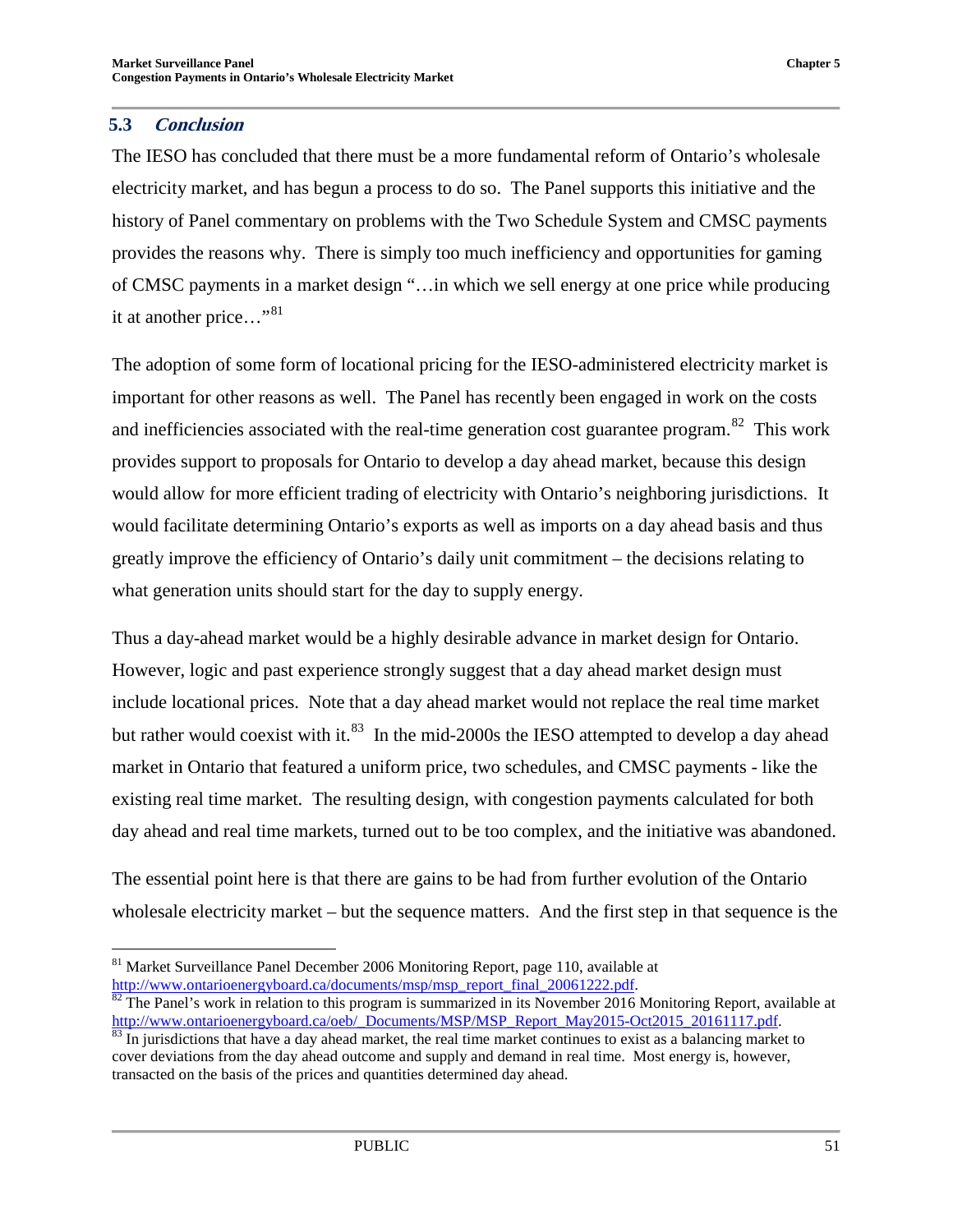replacement of the current Two Schedule System with a locational pricing market design for the real time energy market.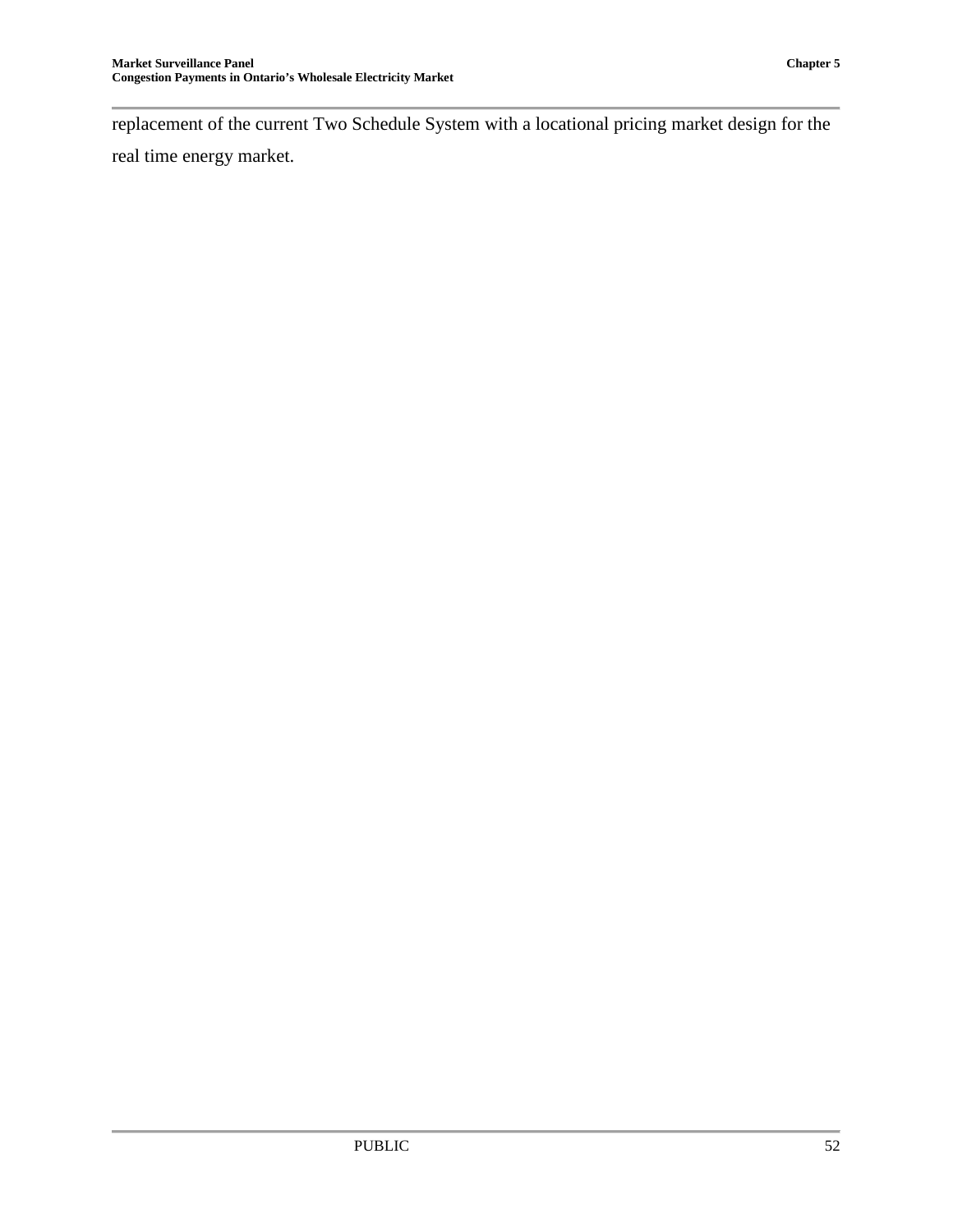#### **Glossary**

<span id="page-58-0"></span>**Bottled generation:** "Bottled" generation is generation that is located in a region where there is more generation present than load, and there is also insufficient transmission capacity leading from the region to allow the surplus generation to be fully utilized. Thus there is excess supply of generation capacity relative to load. Nodal prices in a region with bottled generation will typically be lower than average for the market as a whole.

**CMSC:** This is an acronym for *congestion management settlement credits,* which are out-ofmarket payments made to suppliers (generators and importers) and dispatchable consumers (dispatchable loads and exporters) in the IESO-administered markets. CMSC is paid to these participants whenever they are constrained on or off. They are constrained on or off whenever their market schedule and dispatch schedule quantities are different.

**Constrained-off dispatch instruction:** The IESO issues dispatch instructions to all dispatchable generators and loads every 5 minutes (and hourly to importers and exporters). The dispatch instructions have both a market schedule quantity to produce or consume, and a dispatch schedule quantity. If a participant's market schedule quantity is greater than its dispatch schedule quantity the participant has been "constrained off" or "constrained down". This dispatch instruction will generate a constrained-off CMSC payment to the participant in question.

**Constrained-on dispatch instruction:** This is a dispatch instruction similar to the one described above but where the market scheduled quantity is less than the dispatch scheduled quantity.

**Efficiency / Inefficiency:** Inefficiency is a concept in economic theory where the marginal costs and marginal benefits of an activity are misaligned so that gains from trade are not fully exploited. An allocative inefficiency occurs when the relative price paid by consumers for a good or service is not aligned with its relative marginal cost so either "too much" or "too little" of the good or service is produced and consumed. A productive inefficiency occurs when the relative marginal products of factors of production (land, labour, capital etc.) are not aligned with their relative costs (land rents, wages, capital rental rates etc.) so that the factors of production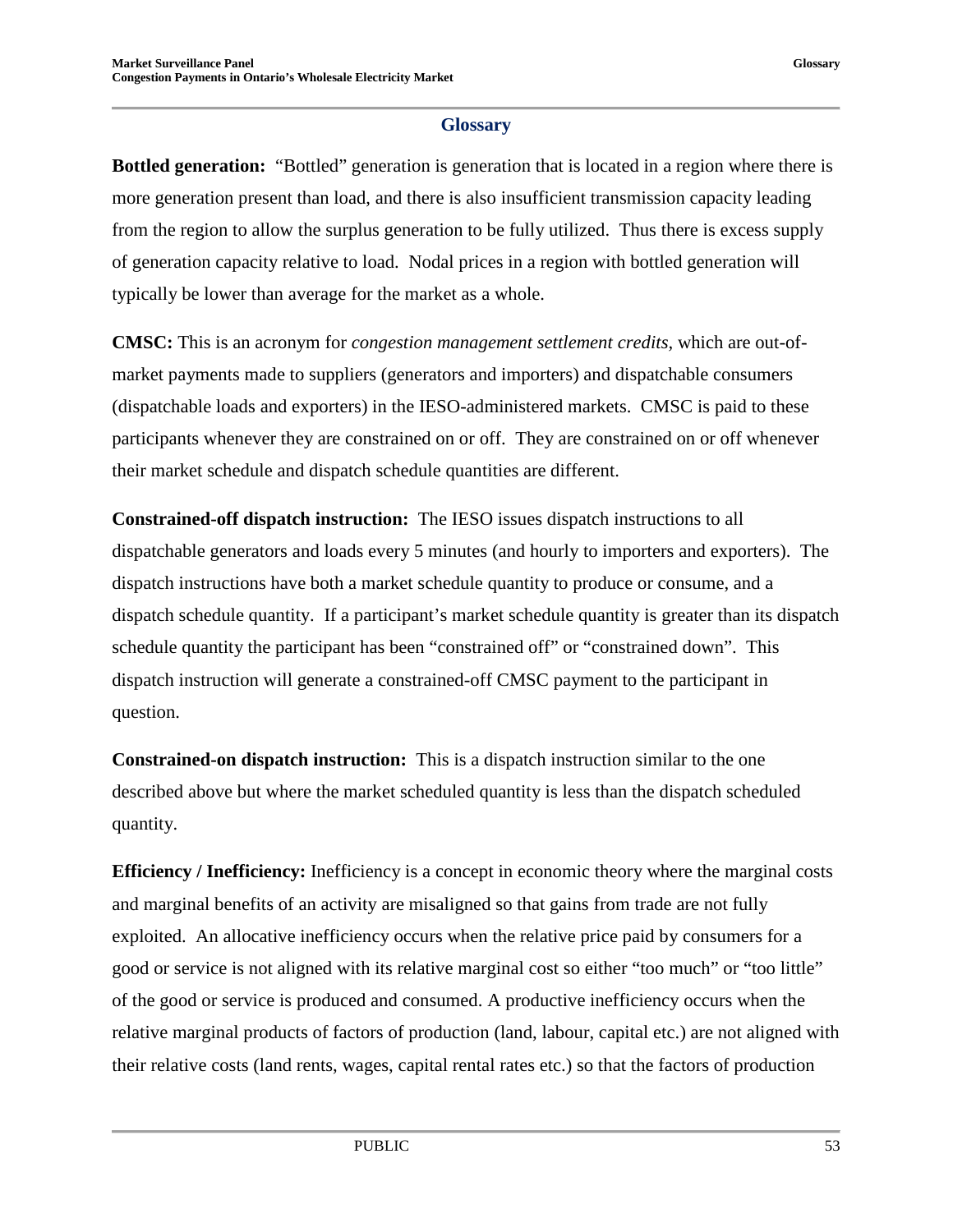are not employed in optimal proportions. A dynamic inefficiency occurs when returns to investment are not aligned with the costs of capital so either "too little" or "too much" investment in a certain form of capital takes place. Inefficiencies can be caused by tax distortions, other interventions such as price floors and ceilings imposed by government, or market failures (for example pollution externalities, information asymmetries, natural monopoly, market power, and public goods).

Two forms of inefficiency mentioned in this report are dispatch inefficiencies, and inefficient exports. A dispatch inefficiency can occur if a generator alters its offer price away from its true marginal cost so as to target CMSC payments with the result that the dispatch algorithm moves away from the merit order. Thus a more expensive generator would be dispatched before a less expensive generator.

An inefficient export can occur when an exporter pays the uniform MCP to purchase energy for export at a higher price in the foreign jurisdiction but the true cost of the energy, as measured by the nodal price nearest the export intertie, is higher than both the MCP and the foreign received price.

**Market Defect:** A market defect is a defect in the market design, poorly specified rules or procedures or a gap in the market rules or procedures that creates opportunities for exploitation by market participants without necessarily involving breaches of market rules. The notion of a market defect is an element of the Market Surveillance Panel's gaming investigation framework. Gaming is said to occur where the Panel finds that a market defect exists and was exploited by a market.

An example of a market defect that is relevant to this paper is the assumption – when it is unwarranted - that market participants make offers and bids that reflect their marginal costs of production or marginal benefits of consumption. Offers and bids sometimes do not reflect marginal costs and benefits, especially when participants are strategically targeting CMSC payments. Any resulting CMSC payments will therefore likely over-compensate the participants.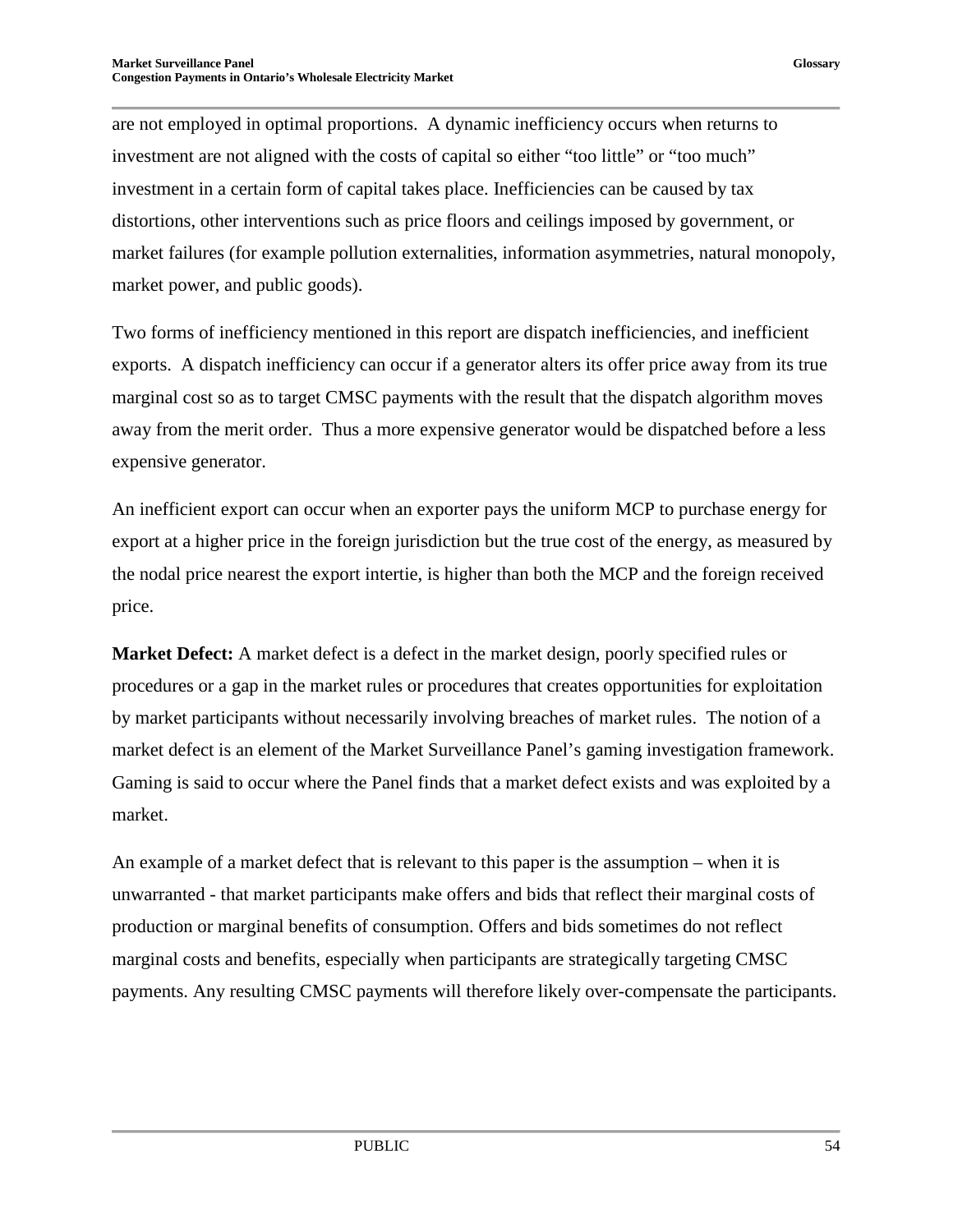**Merit order:** The "Merit Order" is the supply stack or supply curve in the market schedule. It ranks generator offers in order from lowest to highest without regard to internal congestion constraints that may prevent certain offers from being accepted in the dispatch schedule.



**Must-run generator:** A generator that finds itself financially non-viable may make application to the IESO for de-registration from the IESO-administered markets. However, if the IESO determines that de-registration of the facility would have an unacceptable impact on the reliability of the IESO-controlled grid, the IESO may enter into negotiations with the participant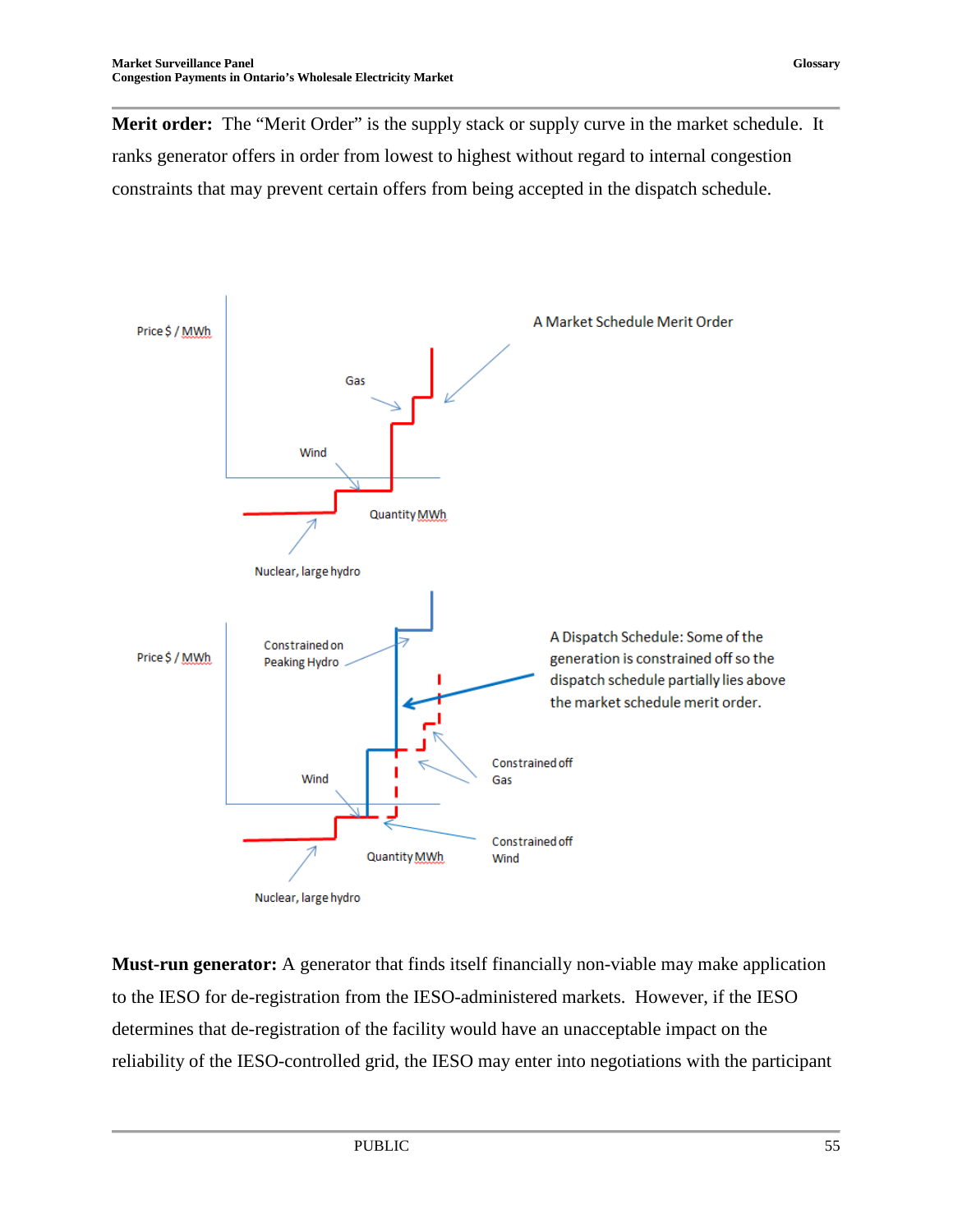for a Reliability Must Run contract, that would compensate the facility for the reliability benefits it provides. A generator operating under such a contract is a "must-run generator".

The same expression is used in this report to describe a hydroelectric generator who for safety or environmental reasons cannot spill its water and must run the water through its turbines in order to generate electricity. There are several such "must-run generators" in the Northwest region of the province.

**Nodal price:** A nodal price measures the costs to the system incurred as a result of a 1 MWh increase in consumption of electricity at a particular node, or, connection point on the grid. Nodal prices may be different than the uniform market clearing price because of congestion. If a certain transmission line is congested then achieving a 1 MWh increase in consumption at a particular node that is on the far side of the congestion constraint may require replacing some cheaper generation with more expensive generation. This pushes up the system cost at that node.

**Nodal price chasing behaviour:** Nodal prices are used to determine the dispatch schedule quantities of production and consumption on the grid. A generator is considered to be "economic" in the market schedule if its offer price is less than the uniform market clearing price (MCP). However, it may be "uneconomic" in the dispatch schedule if the relevant nodal price at the generator's connection point is lower than the MCP and lower than the generator's offer price. This generator will be constrained off and receive a constrained-off CMSC payment. If the generator expects this price configuration to arise it can maximize its CMSC payment by setting its offer price just above the relevant nodal price. In the Northwest region in particular, generators and importers have been observed to structure their offer prices in this manner, thus guaranteeing that no energy need be delivered, and a CMSC payment will be made to them. Such structured offers are called "nodal price chasing behaviour". Disaptchable loads and exporters can also engage in nodal price chasing strategies.

**Privately efficient:** The producer of a commodity or service finds a sale of a unit of that commodity or service to be "privately efficient" if the costs incurred by the producer to create and sell that unit are less than the price received. In other words, the sale is privately profitable.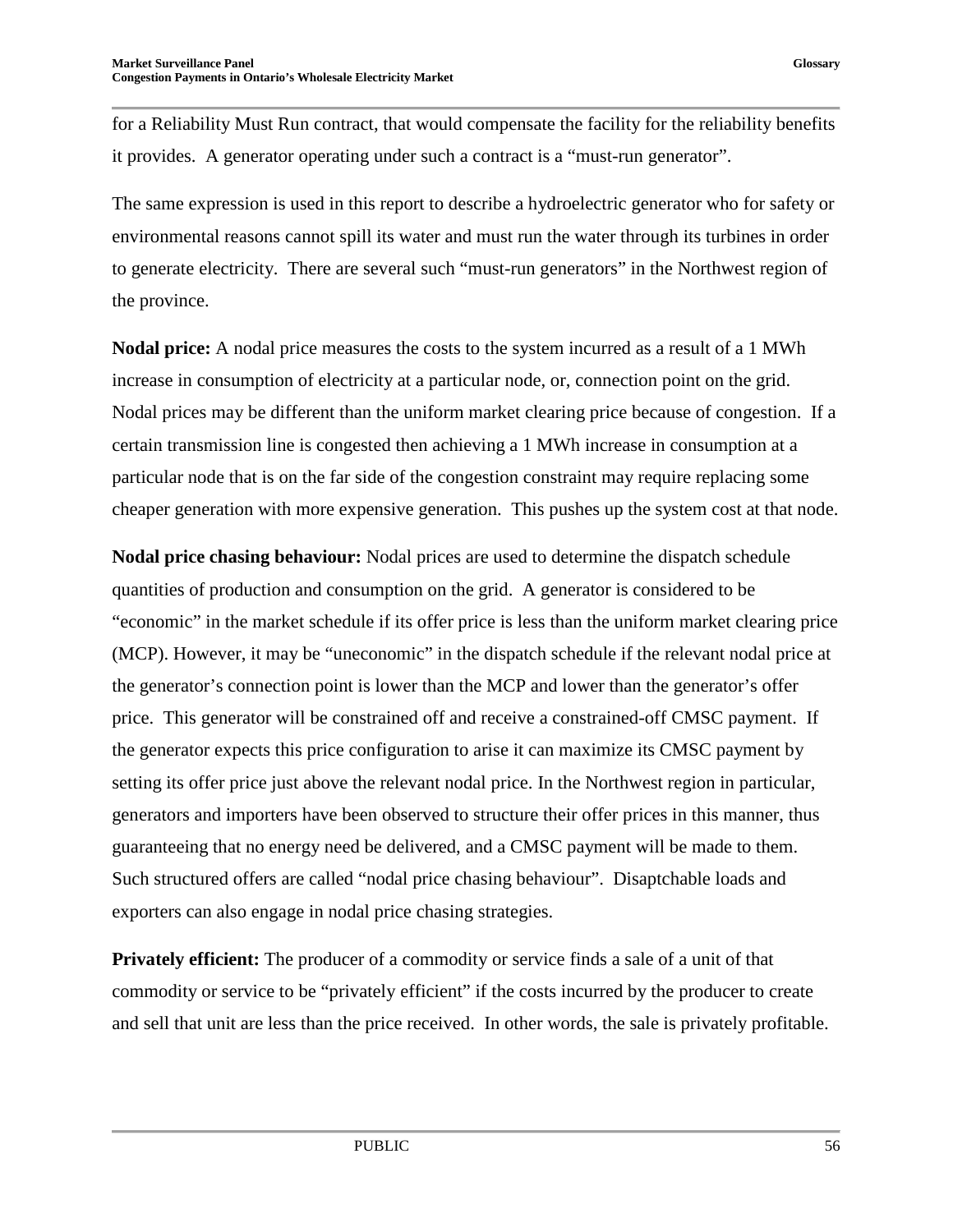**Ramp rate:** The rate at which a generator or load can change from one level of production or consumption to a different level of production or consumption. For example, if a generator can move from a production level of 50 MW at the beginning of a 5 minute dispatch interval to 100 MW at the end of the 5 minute dispatch schedule, the generator has a ramp rate of 10 MW per minute.

**RMR contract:** A Reliability Must Run (RMR) contract is a contract negotiated between the IESO and a generator that would otherwise opt to de-register its facility. If the IESO finds that de-registration of the facility would impose an unacceptable reliability impact on the IESOcontrolled grid, it will enter into negotiations with the generator for a contract that will provide sufficient compensation to the generator in return for remaining in service.

**Self-induced CMSC payments:** CMSC payments are generated for a participant whenever that participant's market schedule quantity and dispatch schedule quantity differ. If the difference in the two schedules results from technical limitations of the participant's facility, or the participant's own actions, rather than congestion conditions on the grid, the CMSC payment is said to be self-induced.

**Socially efficient:** The sale of a unit of a commodity or service is considered to be "socially efficient" if the costs incurred by both the producer of the unit and all other persons who directly or indirectly bear any costs caused by the production and sale of the unit are less than the value of the unit to its consumers. For example the production and sale of a MWh of electricity is socially efficient if the marginal costs to the producer of the product plus the costs of any environmentally harmful emissions resulting from the production and sale of the MWh are less than the value of the MWh.

The context in which this term is used in this report has to do with socially inefficient exports of electricity at the interties. An export may be privately efficient if the exporter buys the energy for the export at the MCP and sells it at a foreign price that is high enough to cover the MCP and any transactions costs. However the export may be socially inefficient if the nodal price that is nearest to the location of the export is higher than the MCP and high enough (with transactions costs figured in) to exceed the value of the export in the foreign market. The Panel's reports have shown that the percentage of all exports that are socially inefficient can be quite high.